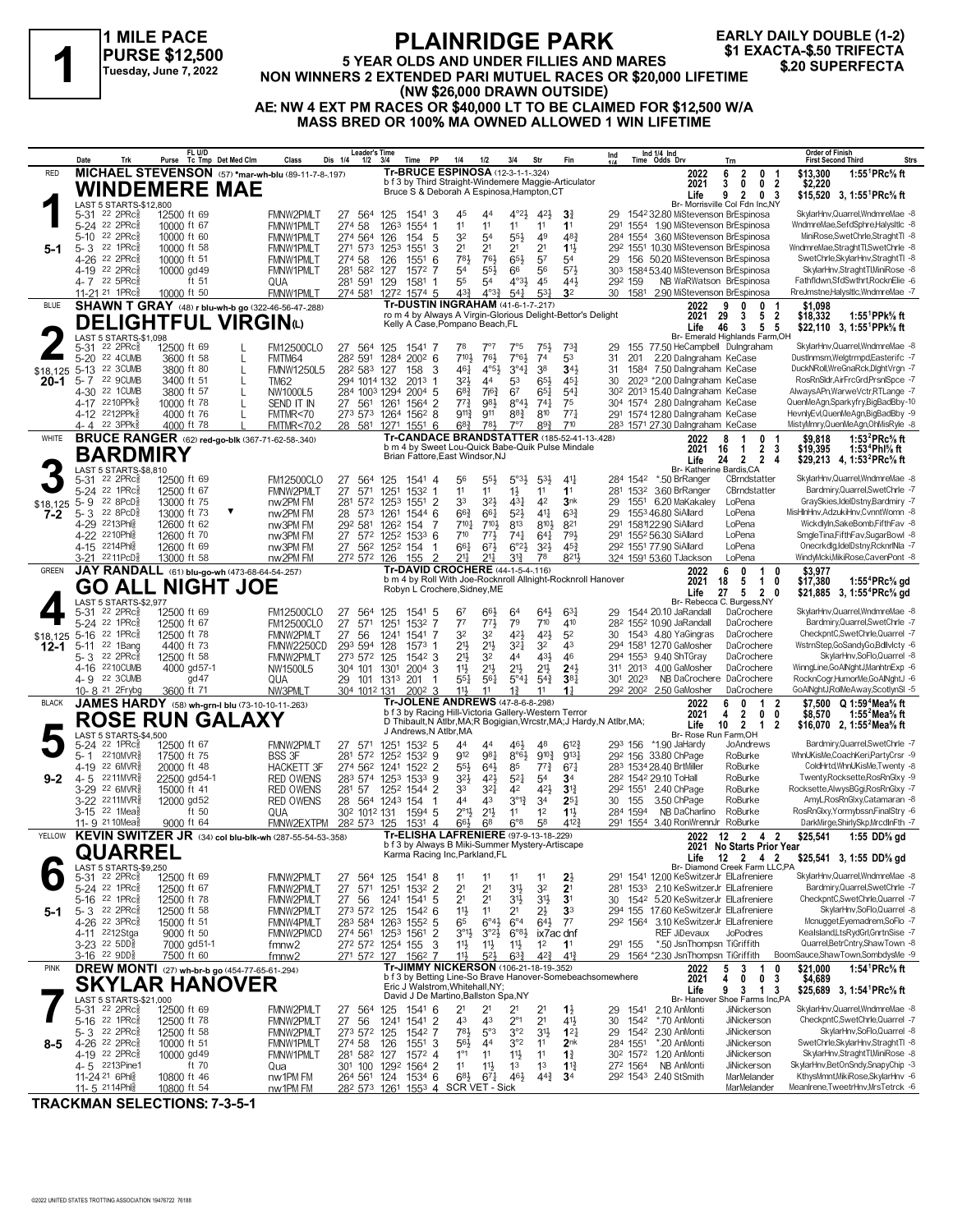**1 MILE PACE PURSE \$10,000 Tuesday, June 7, 2022**

### **PLAINRIDGE PARK 4 YEAR OLDS AND UNDER FILLIES AND MARES NON WINNERS 1 EXACTA-\$.50 TRIFECTA**<br>
Tuesday, June 7, 2022 MON WINNERS 1 EXTENDED PARI MUTUEL RACE OR \$10,000LIFETIME<br>
A EL NIM 2 EXT PM BACES OR \$20,000 LIFETIME **AE: NW 2 EXT PM RACES OR \$20,000 LIFETIME ELIGIBLE TO BE CLAIMED FOR \$10,000 W/A MASS BRED OR OWNED ALLOWED 1 WIN OR 20% ON LIFETIME EARNINGS 2ND HALF EARLY DOUBLE**

Date Trk Purse Tc Tmp Det Med Clm Class Dis 1/4 1/2 3/4 Time PP 1/4 1/2 3/4 Str Fin 1/4 Time Odds Drv<br>RED **NICHOLAS GRAFFAM** (31) **c** red-b go-blk (222-23-34-36-.243) **Tr-ARTHUR BREWER II** (44-3-8-3-.192) Lessons (2022 **FL U/D Tc Tmp Det Med Clm Class Dis 1/4 1/2 3/4 Time PP 1/4 1/2 3/4 Str Fin Ind Leader's Time Ind 1/4 Ind 1/4 Time Odds Drv Order of Finish Trn First Second Third Strs** 5-31 <sup>22</sup> 1PRc‱ 10000 ft 69 FMNW1PMLT 272 57 126<sup>1</sup> 1553 2 54½ 5<sup>o3}</sup> 42½ 41½ 29 1554 4.10 NiGraffam ArBrewerII SefdSphre.Halysltlc,Cynosure -8 1922 1 PRc 10000 ft 69 1 FMNW1PMLT 272 57 1261 1553 2 54 54 523 423 414 29 1554 4.10 NiGraffam ArBrewerII SefdSphre.Halysltlc.Cynosure -8 1992 22 2 PRc 10000 ft 67 FMNW1PMLT 274 58 1263 1554 6 810 863 75½ 63½ 54¾ 291 1564 21 22 1 Chrtn 1560 ft 39 2-5Y-NW1RL 30 1003 1311 2002 2 21 21 21 21 31 11 29 2002 200 DaDowling DaDowling SmoknMoly,SaltwtrSt,TLsBetty -8 21 214 214 214 214 214 214 214 20 2002 200 DaDowling DaDowling TLsBetty,SaltwtrSt,TL 12 11¾ 12¼ 30 4-30 NB DaDowling DaDowling TLsBetty,SaltwtrSt,SmoknMoly -6 2210Chrtn sy 35-4 QUA 313 1043 1351 2051 3 11½ **3**nk 2051 10-2 21 2Chrtn 7643 ft 53 LDYSLIPPR- 292 1001 1311 2003 2 114 12 13 14 24 334 30 2011 2.70 DaDowling DaDowling UltimtLng,GracsGlry,SmoknMoly 6<br>11 9-18 21 5Chrtn 5175 ft 73 B-PEICOL 303 1011 1303 1593 6 114 2 $\frac{3}{4}$  214 2 0-18 <sup>21</sup> 5Chrtn 5175 ft 73 IB-PEI COL 303 1011 1303 1593 6 114 24 214 214 214 291 201 6.20 DaDowling DaDowling OutrgsSty,SmoknMoly,CuterLose -6 21 1Summ 6800 gd64-1 LDYSLIPPR- 294 100 130 1592 x4 6<sup>93</sup> 6<sup>7</sup> 6<sup>101</sup>  $\frac{342\ 206^2\ 3.25\ \text{DaDowling}}{2022\ \ \, 5}$  0 0 0  $\frac{3400\ \text{G}}{100}$ **9-2** Life 9 2 2<br>Br- Leigh Gavin, PE, CA<br>4.10 NiGraffam ArBrewerll b f 3 by Shanghai Phil-Racey Date-Western Hanover Paul A London,Hull,MA;Kathleen B Brewer,Newburyport,MA  **6 1 2 2 \$5,051 2:00<sup>4</sup>Summ ft 3 1 0 0 \$2,080 2:00<sup>2</sup>Chrtn ft 9 2 2 2 \$7,131 2:00<sup>2</sup>Chrtn ft Life 3, 2021 Tr-ARTHUR BREWER II** (44-3-8-3-.192) **SMOKIN MOLLY**<br>
5-31 <sup>22</sup> 1PRG<sub>8</sub> 10000 ft 69<br>
5-24 <sup>22</sup> 2PRG<sub>8</sub> 10000 ft 67<br>
10000 ft 67 LAST 5 STARTS-\$4,364  $5-24$   $22$   $2$  PRCs  $3$  10000 ft 67 FMNW1PMLT  $274$  58  $1263$   $1554$   $3$   $66\frac{1}{2}$   $5^{\circ}4\frac{1}{2}$   $5^{\circ}4\frac{1}{2}$   $89\frac{1}{4}$   $80\frac{1}{4}$   $80\frac{1}{4}$   $80\frac{1}{2}$   $120$   $1573$   $37.90$  WDCampbell JoONelson WndmreMae,Str 5-3 <sup>22</sup> 1PRc‱ 10000 ft 58 FMNW1PMLT 271 573 1253 1551 6 76 77 813 811 817½ 302 1583 14.20 AnMonti JoONelson WindmreMae,StraghtTl,SwetChrle -8 14. T 22 6Wbsb∛ 13600 ft 44 F-NW1R7000 283 593 129 1564 4 611 68} 610 64 611 614 274 159 5.95 CChristoforu MVanderkmp World Mander World Muslim Muslim Muslim Muslim Muslim Muslim F-NW1R5000 00 00 00 4 no contest 610 610¼ 4- 2 <sup>22</sup> 1FlmD 5920 ft 37 F-NW1R5000 00 00 00 00 4 no contest example and the MVanderkmp MVanderkmp example and the second second the second second second second second second second second second second second second sec  $\frac{3.26}{3.26}$  22 1 FmD 5520 ft 35-1 F-NW1R5500 30 101 1303 2011 [9 333 533 543 544 54 734 302 2014 9.65 MVanderkmp MVanderkmp WindsnMrt,TodayBlc,DadsPrncs -9 23 1011 1311 1592 4 354 2nd 23 3204 354 203 2004 NB CChristof 293 2004 NB CChristoforu MVanderkmp **W. DREW CAMPBELL** (55) **\*or-blk-wh** (261-36-30-33-.244) BLUE **2022 5 0 0 0 \$0 10-1** Br- Winbak Farm,MD b f 3 by Sweet Lou-Red Carpet Queen-Western Hanover Burke Rcg Stb LLC,Fredericktown,PA; Weaver Bruscemi LLC,Canonsburg,PA;S A Dillon,Anson,ME  **5 0 0 0 \$0 2021 No Starts Prior Year Life Tr-JOSEPH NELSON** (58-7-7-9-.239) **WORKINGONATAN 2** LAST 5 STARTS-\$0<br>5-24 <sup>22</sup> 2PRc<sup>5</sup> 66 66½ 68 292 5-24 68.10 AnMonti LySilva Bardmiry,Quarrel,SwetChrle -7 22 1PRcÁ 12500 ft 67 L FMNW2PMLT 27 571 1251 1532 4 69 713¾ 1561 134 FRc 12500 ft 78 L FMNW2PMLT 27 56 1241 1541 3 54 54 661 751 701 304 1561 36.50 BrRanger LySilva CheckpntC,SwetChrle,Quarrel 7<br>22 2PRc 10000 ft 60 L FM10000CLO 274 564 126 154 2 43 65 661 612 5101 284 156 22.20 KeSwitz 5–10 22 2PRc៖ 10000 ft 60 L EM10000CLO 274 564 126 154 2 43 65 66½ 612 510½ 284 156 22.20 KeSwitzerJr LySilva MiniRose,SwetChrle,StraghtTl -8<br>5–3 22 1PRc៖ 10000 ft 58 L EM10000CLO 271 573 1253 1551 8 14% 37 810 8104 294 1  $5-3$  22 1PRc‱ 10000 ft 58 L FM10000CLO 271 573 1253 1551 8 87 88 67 64 64 29 156 65.10 KeSwitzerJr LySilva WndmreMae,StraghtTl,SwetChrle -8<br>4-26 22 2PRc▒ 10000 ft 51 L FM10000CLO 274 58 126 1551 7 884 874 87 810 8104 29 4-26 <sup>22</sup> 2PRc<sub>š</sub> 10000 ft 51 L FM10000CLO 274 58 126 1551 7 8<sup>91</sup> 8<sup>71</sup> 8<sup>7</sup> 8<sup>7</sup> 8<sup>00</sup> 8<sup>101</sup>½ 294 1571 38.00 MiGirouard LySilva SwetChrle,SkylarHnv,StraghtTl -8 4-19 <sup>22</sup> 2PRc≹ 10000 gd49 L FM10000CLO 281 582 127 1572 3 32 32 21 42 $\frac{1}{4}$  302 1574 39.70 BrIrvine LySilva SkylarHnv,StraghtTl,MiniRose 8 4-12 <sup>22</sup> 6PRc<sub>8</sub> 12500 ft 62 L FMNW2PMLT 273 57 1264 156<sup>2</sup> 1 42½ 43 42½ 42½ 44½ 301 157244.50 BrIrvine LySilva ShrtysGrl,JbsStarDn,RockNSpre -7 **DREW MONTI** (27) **wh-br-b go** (454-77-65-61-.294) WHITE **2022**  $$14,500,5-10$ **6-1 Life 49 1 2 5 \$23,858 3,**<br>Br- Marion Beachy, OH blk m 4 by Domethatagain-Flower Pot-Dragon Again Lynn Ann & Paul A Silva,Mason,NH  **28 1 2 2 \$16,913 1:56<sup>2</sup>Mea⅝ ft 18 0 0 3 \$6,710 49 1 2 5 \$23,858 1:56<sup>2</sup>Mea⅝ ft 2021 Tr-LYNN SILVA** (25-1-3-4-.160) **DISCO HARRIET**<sup>(1)</sup> LAST 5 STARTS-\$500 16, 1982, 1992, 1992, 1993, 1994, 1994, 1994, 1994, 1994, 1994, 1994, 1994, 1994, 1994, 1994, 1994, 1994, 199<br>1994, 1994, 1995, 1997, 1997, 1997, 1997, 1998, 1998, 1998, 1998, 1998, 1998, 1998, 1998, 1998, 1998, 1998, 15<br> 21 22 20 JMB ft 75 QUA 302 1012 1321 2032 1 21 31 31 31 31 311 311 2033 NB JoNason JoNason JsForJstc,MajstcBry,Jstclmcsy 4<br>28 14 22 20 JMB ft 89 QUA 284 100 1301 2011 1 310 2<sup>o</sup>10 2<sup>6</sup> 2<sup>91</sup> 304 203 NB JoNason JoNason Idea 310 2°10 210 304 5-14 NB JoNason JoNason IdealRown,RockinJet,TheShrtNr -3 22 2CUMB ft 89 QUA 284 100 1301 2011 1 26 **2**9¼ 203 612¼ 64½ 63½ 303 53.00 JoNason JoNason DesArtste,GreatMdws,LovlyLdyM -7 11- 8 21 2PRcÁ 10000 ft 60 FMNW1PMLT 272 583 1272 1572 7 55 66½ 1583 44¾ 45½ 49½ 294 NB JoNason JoNason BillyB,WndmreMae,NrthnCrdt -5 10-29 21 1PRcÁ ft 48 QUA T-P 294 1003 1303 2004 2 44½ 47 2021 10-7 21 2Frybg 3200 ft 74 MW1PMLT 293 1002 131 2001 5x 6dis 6dis 6dis 6dis 6343 2071 4.40 JoNason JoNason GreatMdws,TheShrtNr,FastblSls -6 10- 7 21 2Frybg 3200 ft 74 MW1PMLT 293 1002 131 2001 5x 6dis 6dis 6dis 6343 2071 4 <u>9-29 <sup>21</sup> 1CUMB ft 61 QUA 293 1014 1312 202 1 5<sup>9</sup>½ 5<sup>8</sup>½ 5°5 49 **2**12 32 2042 NB JoNason JoNason IAmWondrW,RockinJet,Hestnsprf -7<br>**BRUCE RANGER**(62) red-ao-blk (367-71-62-58-.340) **Tr-PAUL</u> JOHN NASON** (66) **blu-red** (9-0-1-0-.062) **15-1** Br- Winbak Farm,MD GREEN **JOHN NASON** (66) blu-red (9-0-1-0-.062) **Tr-JOHN NASON** (9-0-1-0-.062) **Tr-JOHN NASON** (9-0-1-0-.062) **Transference Allamerican Native 2022**<br>b f 3 by Rock N Roll Heaven-Jet America-Allamerican Native 2021 Carolyn L Corso,Henderson,NV;Katharine H Nason,Freedom,NH  **2 0 0 0 \$0 1 0 0 0 \$0 3 0 0 0 \$0 2021 Life ROCKIN JET 4** LAST 5 STARTS-\$0<br>5-31 22 1PRc<sup>5</sup> 1.43 3.3 ATT 3.3 ATT 3.4% ATT 4.3% 4.3% 4.3% 4.3% 4.3% 2.5% 4.70 BrRanger PaMcHugh SefdSphre.Halysltlc,Cynosure -8<br>1.5.24 22 2PRcﷺ 10000 ft 67 L FM10000CLO 274 58 1263 1554 7 5<sup>s</sup>5 64 $\frac{3}{2}$  53 41½ 33 29 1562 2.70 LuHan 5-24 <sup>22</sup> 2PRc<sub>§</sub> 10000 ft 67 L FM10000CLO 274 58 1263 1554 7 5<sup>o5</sup> 64 $\frac{3}{4}$  53 $\frac{3}{4}$  41½ **3**3 29 156<sup>2</sup> 2.70 LuHanners PaMcHugh WndmreMae,SefdSphre,Halysltic -8 67 67 67 668 COLUHANNER CONTRESS CONTRESS CONTROVERS CONTRESS CONTRESS CONTRESS CONTRESS CONTRESS CONTRESS CONTR<br>1991 12210PRc≸ 10000 ft 60 L FM10000CLO 274 564 126 154 7 76 7<sup>6</sup> 7°<sup>7</sup> 713 612 291 1563 29.90 PaCurtin PaMc 5-10 <sup>22</sup> 2PRc총 10000 ft 60 L FM10000CLO 274 564 126 154 7 76 7<sup>6</sup> 7<sup>6</sup> 7<sup>9</sup> 713 612¾ 291 156<sup>3</sup> 29.90 PaCurtin PaMcHugh MiniRose,SwetChrle,StraghtTl -8 54 322 1 20000 ft 58 L FM10000CLO 271 573 1253 1551 1 54 3°2 3°2 423 434 294 1554 12.10 PaCurtin PaMcHugh WndmreMae,StraghtTl,SwetChrle -8 23 22 1PRc 10000 ft 58 L FM10000CLO 271 573 1253 1551 1 54 3°2 3°2 423 294 1554 12. 3°426 22 3PRc≹ 10000 gd49 L (1000 129 593 128 1563 5 5°53 54 5°7 48 4123 294 1591 NB PaCurtin PaMcHugh BmphStckh,StelMyThn,Sugrddycn 5<br>4-19 22 2PRc≹ 10000 gd49 L FM10000CLO 281 582 127 1572 8 x8x218dis 8dis 8dis 8804 2132 4-19 <sup>22</sup> 2PRc‱ 10000 gd49 L FM10000CLO 281 58<sup>2</sup> 127 1572 8 x8x<sup>21 8dis 8dis 8<sup>dis</sup> 8<sup>8d</sup>i 2132 2200 LuHanners PaMcHugh SkylarHnv,StraghtTl/MiniRose 8<br>**KEVIN SWITZER JR** (34) col blu-blk-wh (287-55-54-53-.358) Tr-ELISHA L</sup> **BRUCE RANGER** (62) **red-go-blk** (367-71-62-58-.340) BLACK **2022**  $$14.500$  5-17  $^{22}10$ PRc<sup>5</sup> **6-5 Life 38 2 9 2 \$40,023 3,**<br>Br- Holland Racing Stable, ON, CA b m 4 by Sunshine Beach-St Lads Smokin Hot-No Pan Intended b m 4 by Sunshine Beach-St Lac<br>David A Del Pozzo, Methuen, MA  **23 1 6 0 \$23,342 1:55<sup>1</sup>PRc⅝ ft 6 0 2 1 \$6,250 38 2 9 2 \$40,023 1:55<sup>1</sup>PRc⅝ ft 2021 HALLEYSLITTLECOMET**(L) LAST 5 STARTS-\$6,250 11% 22 1PRc<sup>3</sup> 10000 ft 69 FM10000CLO 272 57 1261 1553 6 11<sup>1</sup> 21 32 31<sup>1</sup> 291 1554 1240 KeSwitzerJr Ellafreniere SefdSphre.Halysltlc,Cynosure -8 231 22 107 22 107 22 107 1553 1280 FMTRK<72 283 59 128 1563 1 22 21 31<sup>1</sup> 25 22 10 PRc 17000 ft 69 FMTRK<72 283 59 128 1563 1 22 21 314 414 55 29 1573 12:30 KeSwitzerJr Ellafreniere WekndGtwy,Halysltic,PeprmntMc 8<br>22 3 PRc 10000 ft 68 NW1PMLT 271 571 1262 1554 5 11 21 21 21 344 30 1563 1120 KeSwit 11 21 22 3PRc 5 22 3PRc 5 10000 ft 68 NW1PMLT 271 571 1262 1554 5 11 21 21 21 44 423 30 1563 \*1.20 KeSwitzerJr ElLafreniere JimRocks,TheSwtOne,Cynosure -6 4-26 22 2PRc 5 10000 ft 51 FMNW1PMLT 274 58 126 1554 5 11 21 21 44 11 11 11 11 11 1274 58 126 1551 8 1 1 21 21 4 12 20 1554 12.00 KeSwitzerJr Ellafreniere<br>11 54 0UA 284 591 128 1574 4 12 12 11 13 294 1574 NB AnMonti Ellafreniere 12 12 12 12 12 12 12 12 13 12 14 12 14 12 14 12 14 12 14 16 AnMonti Ellafreniere Cynosure,SwetChrle,SefdSphre<br>12 15 29 3PRc (1990) 5938-1 L FMNW2PMCD 293 1011 131 2001 6 x8<sup>13</sup>4 7°<sup>01</sup>2 8<sup>154</sup> 826 8284 314 2054 9.30 JaRand . 7 22 4Stga 9000 sy 38-1 L FMNW2PMCD 293 1011 131 2001 6 x8131 7°10½ 8154 826 828½ 314 2054 9.30 JaRandall JoPodres Albthmtrl,TremndsCr,MovieMavn -8<br>-28 22 3Stga 9000 ft 21-1 L FMNW2PMCD 281 582 1292 2003 7 x5°5½ 4°x3 72 x5°5¼ 4°x3 721¼ 2-28 19.60 LeBailey JoPodres SgAlexia,Renatus,AmercnChn -7 22 3Stga 9000 ft 21-1 L FMNW2PMCD 281 582 1292 2003 7 7dis 7dis **Tr-TODD O'DEA** (36-1-3-3-.102) **KEVIN SWITZER JR** (34) **col blu-blk-wh** (287-55-54-53-.358) YELLOW **2022** \$17,000 5-5 **3-1** Br- Daryl D Miller,IN br f 3 by Always A Virgin-Rev Me Up-Park Place Karma Racing Inc,Parkland,FL  **14 1 2 2 \$13,112 1:54<sup>2</sup>HoP⅞ ft 9 0 0 3 \$4,630 1:57<sup>4</sup>PRc⅝ ft 23 1 2 5 \$17,742 1:54<sup>2</sup>HoP⅞ ft Life 2, 2021 CYNOSURE**(L)<br> **G** LAST 5 STARTS-\$3,550<br>
5-31 22 1PRc 8 10000 ft 69<br>
5-17 2210PRc 7000 ft 69 LAST 5 STARTS-\$3,550<br>5-31 <sup>22</sup> 1PRcs 10 5-31 <sup>22</sup> 1PRc≩ 10000 ft 69 FMNW1PMLT 272 57 1261 1553 4 21½ 32 43 53 65 294 1563 30.20 ToODea ToODea SefdSphre,Halysltlc,Cynosure 8 21 21 31 294 5-24 50.70 ToODea ToODea WndmreMae,SefdSphre,Halysltlc -8 22 2PRcÁ 10000 ft 67 FMNW1PMLT 274 58 1263 1554 8 21 44 1563 SCR JG - Personal 5-14 ToODea Ranaldi,Bercrkhte,NoKidinMe -6 22 1CUMB 3500 ft 89 NW1PMCD 291 1001 1302 2004 7  $4-26$   $22$  1PRc $\frac{22}{3}$  1980 ft 58 **FINNW1PMLT**  $271$  573 1253 1551 5  $43$  64 78 76 713 $\frac{3}{4}$  30<sup>4</sup> 158 44.40 ToODea ToODea WndmreMae,StraghtTl,SwetChrle -8<br> $4-26$  22 2PRc $\frac{5}{3}$  10000 ft 51 FINNW1PMLT 274 58 126 45½ 55 53½ 302 4-26 54.90 ToODea ToODea SwetChrle,SkylarHnv,StraghtTl -8 22 2PRcÁ 10000 ft 51 FMNW1PMLT 274 58 126 1551 5 68 78¾ 157 4-19 <sup>22</sup> 2PRc≩ 10000 gd49 FMNW1PMLT 281 582 127 1572 5 21 21 54 67 722 34 2014 51.80 ToODea ToODea SkylarHnv,StraghtTl,MiniRose 8  $4$ -12 <sup>22</sup> 2PRc $\frac{8}{3}$  ft 62  $\,$  QUA  $\,$  294 101 130 1593 5  $\,$  54  $\,$  54 $\,$   $\,$  7 $^{71}_{4}$   $\,$  67  $\,$  7 $^{74}_{4}$   $\,$  293 201  $\,$  NB ToODea  $\,$  ToODea  $\,$  ColbyJack,Althea,BnyIsAJet -7  $\,$ **TODD O'DEA** (50) **r blu-wh-b go** (45-1-4-3-.094) PINK **2022 25-1** Br- Kovach Stables LLC, DE<br>294 156<sup>3</sup> 30.20 ToODea ToODea b m 4 by Betting Line-Dashboard Dancer-Artiscape Todd M O'Dea,Winchendon,MA  **24 1 2 2 \$12,672 2:00<sup>1</sup> 5 0 0 0 \$800**  2:00<sup>1</sup> Frybg ft  **29 1 2 2 \$13,472 2:00<sup>1</sup> Frybg ft Life 3, 2021 GREAT MEADOWS**<br> **5-31 22 1PRG** 10000 ft 69<br>
5-24 22 2PRGB 10000 ft 67<br>
5-24 22 2PRGB 10000 ft 67<br>
5-14 22 1CUMB 3500 ft 89 NW1PMCD LAST 5 STARTS-\$800 78½ 7°5¾ 8°6¼ 294 5-24 44.60 ScRenz ScRenz WndmreMae,SefdSphre,Halysltlc -8 22 2PRcÁ 10000 ft 67 FMNW1PMLT 274 58 1263 1554 4 86½ 78¾ 1573  $87 + 22$   $2PRCs$   $10000$  ft 60 FMNW1PMLT  $274\frac{1}{264}$   $126$   $126$   $154$  8  $87$   $88$   $872$   $88$   $874$   $814$   $8194$   $294$   $1574\frac{1}{304}$   $292\frac{1574\frac{1}{3080}$  ScRenz ScRenz MiniRose,SwetChrle,StraghtTl -8  $4 - 6$   $2$  PRCF 4-6 <sup>22</sup> 1RcR<sub>s</sub> \* ft 60 QUA 281 573 1271 1564 2 311 311½ 210 28 **21**0½ 293 1584 NB ScRenz ScRenz FolshWsdm,MrtysGirl,RacerPacr 5 11-15 21 1PRc≹ 8500 ft 47 MAIDEN 282 574 127 1563 3 673 6°54 x6°1736201 533 324 2031 14.90 JaRandall JoWheeler Adaynthby,JimRocks,WndmreMae 6<br>11-8 21 2PRc≹ 10000 ft 60 FMNW1PMLT 272 583 1272 1572 2 5104 4°24 3°1 x67 553 3 510¼ 4°2½ 3°1 31 12.70 JaRandall JoWheeler DesArtste,GreatMdws,LovlyLdyM -7 11- 8 21 2PRcÁ 10000 ft 60 FMNW1PMLT 272 583 1272 1572 2 x67 55¾ 1583 11-1 21 3PRc\$ 8500 ft 58 MAIDEN 274 58 1273 1562 1 89‡ 8111 681 674 6114 292 1583 28.10 JaRandall JoWheeler CbfSqurtG,JimRocks,BestBetor -8 MAIDEN 274 58 1273 1562 1 681 674 6114 292 1583 28.10 JaRandall JoWheeler CbfSqur 2054 13.00 KeSwitzerJr JoWheeler GRAY **SCOTT RENZ** (45) **gra-blk-s red** (32-0-0-3-.031)<br> **MARTY'S GIRL Branch Scott J. Renz, Bloomsburg,PA Example 10000** ft 67<br>
5-24 <sup>22</sup> 2PRG<sup>8</sup> 10000 ft 67 **FINNW1PMLT** 274 58 1263 1554 4 7<sup>81</sup><sub>2</sub> 7<sup>61</sup><sub>2</sub> 7<sup>61</sup><sub>2</sub> 8 **25-1** Life 25 0 0 b m 4 by Art Major-Tutti Frutti-Western Ideal Scott J Renz,Bloomsburg,PA  **22 0 0 1 \$5,740 Q 1:57 PRc⅝ ft 2 0 0 0 \$0 25 0 0 1 \$5,814 1:57 PRc⅝ ft Life 3,Q 2021 Tr-SCOTT RENZ** (37-1-0-3-.054) LAST 5 STARTS-\$925

**TRACKMAN SELECTIONS: 5-6-1-3**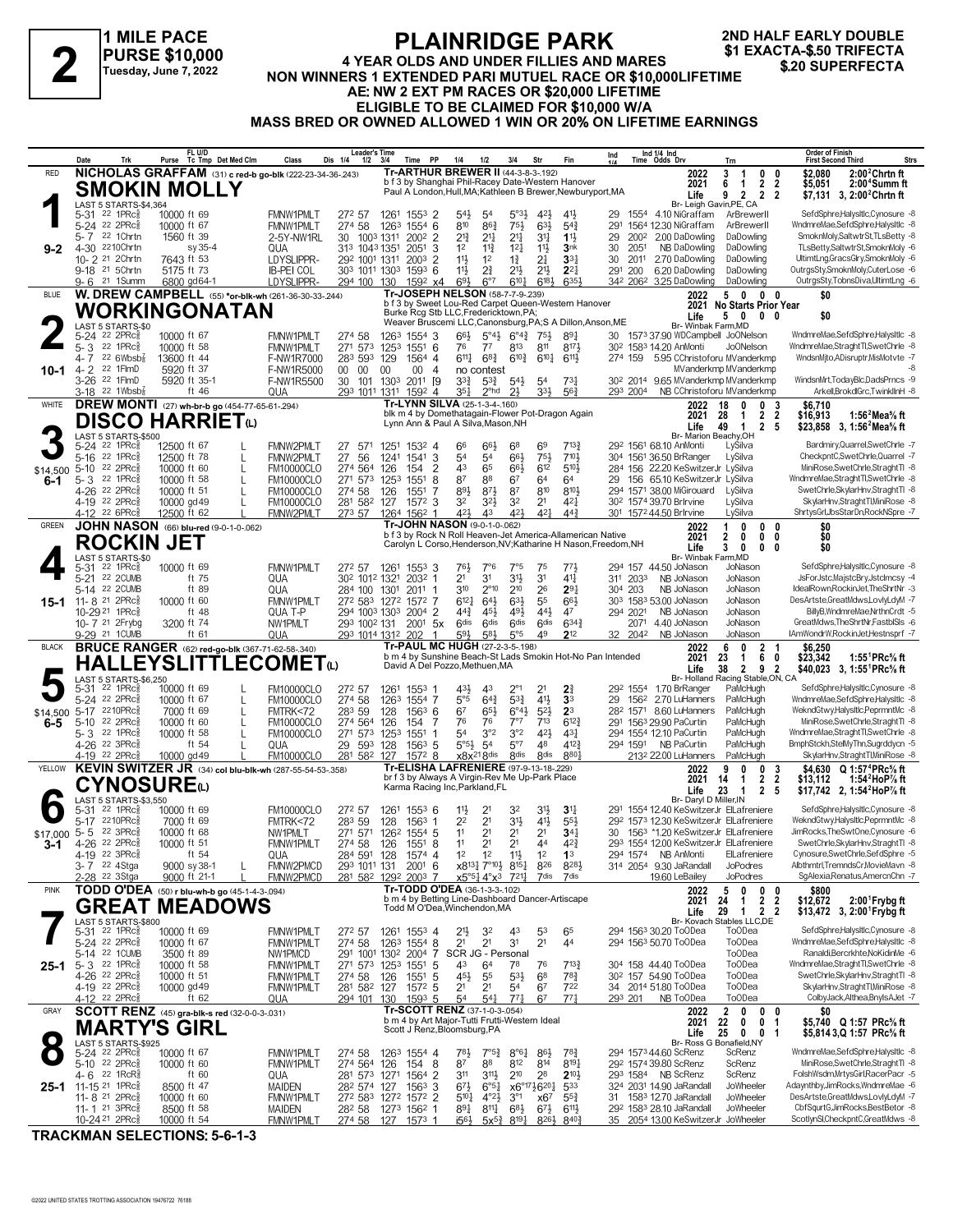**1 MILE PACE PURSE \$15,000 Tuesday, June 7, 2022**

### **PLAINRIDGE PARK 6 YEAR OLDS AND UNDER FILLIES AND MARES PURSE \$15,000**<br>
Tuesday, June 7, 2022 WINNERS 2 BUT NOT MORE THAN 5 EXTENDED PARI MUTUEL RACES \$20 SUPERFECTA **OR \$50,000 LIFETIME MASS BRED OR OWNED ALLOWED 1 WIN OR 20% ON EARNINGS** \$1 PICK 3 (3-4-5)<br>\$1 EXACTA-\$.50 TRIFECTA

|                  | Date                                 | Trk                                                             |                            | FL U/D<br>Purse Tc Tmp Det Med Clm |        | Class                                                    | <b>Leader's Time</b><br>Dis 1/4<br>1/2     | 3/4                        | <b>PP</b><br>Time     | 1/4                                                                                                  | 1/2                                        | 3/4                                                | Str                                    | Fin                               | Ind                                                          | Ind 1/4 Ind<br>Time Odds Drv                                                  | Trn                                                                   | Order of Finish<br><b>First Second Third</b>                                                                 | Strs |
|------------------|--------------------------------------|-----------------------------------------------------------------|----------------------------|------------------------------------|--------|----------------------------------------------------------|--------------------------------------------|----------------------------|-----------------------|------------------------------------------------------------------------------------------------------|--------------------------------------------|----------------------------------------------------|----------------------------------------|-----------------------------------|--------------------------------------------------------------|-------------------------------------------------------------------------------|-----------------------------------------------------------------------|--------------------------------------------------------------------------------------------------------------|------|
| <b>RED</b>       |                                      | JAY RANDALL (61) blu-go-wh (473-68-64-54-257)                   |                            |                                    |        |                                                          |                                            |                            |                       | Tr-DAVID CROCHERE (44-1-5-4-116)<br>b m 4 by Deuce Seelster-Power Ballad-Artiscape                   |                                            |                                                    |                                        |                                   |                                                              | 2022<br>2021                                                                  | 7<br>0<br>$\mathbf{2}$<br>- 1<br>$\mathbf{2}$<br>$\overline{2}$<br>19 | \$12,020<br>\$46,408<br>1:55 <sup>4</sup> $PRc$ <sup>5</sup> % ft                                            |      |
|                  |                                      | <b>CBF STAR POWER</b>                                           |                            |                                    |        |                                                          |                                            |                            |                       | Glenn Harris, Raynham, MA; Marion A Phelps, Raynham, MA                                              |                                            |                                                    |                                        |                                   |                                                              | Life                                                                          | 4<br>33<br>4<br>5 <sub>5</sub>                                        | \$64.538 3. 1:55 <sup>4</sup> PRc <sup>5</sup> / <sub>8</sub> ft                                             |      |
|                  |                                      | LAST 5 STARTS-\$10,500<br>5-31 22 4PRc $\frac{5}{8}$            | 15000 ft 69                |                                    |        | FMW2-5PMLT                                               | 263 553                                    | 1232 1532 6                |                       | 673                                                                                                  | $4^{\circ}3$                               | $3^{°2}\frac{1}{2}$                                | 3 <sup>2</sup>                         | $3^{11}$                          |                                                              | 294 1533 *1.70 JaRandall                                                      | Br- Glenn Harris & Ralph H Andersen, MA<br>DaCrochere                 | MexicnHnv,JbsStarDn,CbfStrPwr -8                                                                             |      |
|                  | 5-17 22 2PRc                         | 5-24 22 8PRc                                                    | 15000 ft 67<br>15000 ft 69 |                                    |        | FMW2-5PMLT                                               | 273 563                                    | 1243 1541 7                |                       | $77\frac{1}{2}$<br>67                                                                                | 76<br>$6^{\circ}4$                         | $75\frac{3}{4}$<br>$6^{\circ}4$                    | $74\frac{1}{2}$<br>53                  | 2 <sub>ns</sub><br>2 <sup>1</sup> |                                                              | 28 <sup>2</sup> 1541 11.50 JaRandall                                          | DaCrochere<br>DaCrochere                                              | MisTrckst,CbfStrPwr,JbsStarDn -7<br>ShrtysGrl,CbfStrPwr,Mcnugget -7                                          |      |
| 7-2              | 5-10 22 8PRc                         |                                                                 | 15000 ft 60                |                                    |        | FMW2-5PMLT<br>FMW2-5PMLT                                 | 274 574 1263<br>264 562 1243 1542 4        |                            | 1554 5                | 66                                                                                                   | $67\frac{1}{2}$                            | $6^{o_{52}}$                                       | $5^{3}{}_{4}^{3}$                      | 41                                |                                                              | 28 <sup>2</sup> 1554 8.70 JaRandall<br>284 1543 23.70 JaRandall               | DaCrochere                                                            | SiriBlc, JbsStarDn, ShrtysGrl -7                                                                             |      |
|                  |                                      | $5 - 3$ 22 5PRc $\frac{5}{8}$                                   | 15000 ft 58                |                                    |        | FMNW4PMLT                                                | 271 573 1254 1551                          |                            | 3                     | 76<br>54                                                                                             | 76<br>53}                                  | $75\frac{1}{4}$<br>53                              | 754                                    | 6 <sup>2</sup><br>421             |                                                              | 284 1553 61.10 JaRandall                                                      | DaCrochere<br>DaCrochere                                              | ShrtysGrl, MexicnHnv, JbsStarDn -8<br>Mcnugget, Eyemadrem, SoFlo -7                                          |      |
|                  | 4-16                                 | 4-26 <sup>22</sup> 3PRc3<br><b>2212CUMB</b>                     | 15000 ft 51                | 4000 sl 57-2                       |        | <b>FMNW4PMLT</b><br>NW1500L5                             | 283 584 1263 1552 2<br>294 1021 1312 203   |                            | -7                    | $7^{\circ}8$                                                                                         | $66\frac{3}{4}$                            | 712                                                | 53}<br>65}                             | $41\frac{3}{4}$                   |                                                              | 283 1554 14.70 BrRanger<br>293 2032 26.30 DaCrochere DaCrochere               |                                                                       | RdbrstHnv, Zampara, Bsdthssde -7                                                                             |      |
| <b>BLUE</b>      |                                      | JAMES HARDY (58) wh-grn-I blu (73-10-10-11-.263)                |                            |                                    |        |                                                          |                                            |                            |                       | <b>Tr-DONALD GUIDETTE JR (9-1-2-1-.272)</b><br>b m 4 by Always A Virgin-Blistletoe-Artiscape         |                                            |                                                    |                                        |                                   |                                                              | 2022                                                                          | $\overline{2}$<br>9                                                   | 1:54 ${}^1$ PRc% ft<br>\$13,400                                                                              |      |
|                  |                                      |                                                                 |                            |                                    |        | <b>CHECKPOINT CHATTER</b>                                |                                            |                            |                       | Upland Farm, Wilbraham, MA                                                                           |                                            |                                                    |                                        |                                   |                                                              | 2021<br>Life                                                                  | 29<br>69<br>4<br>5 13 14<br>52                                        | \$48,300<br>1:56 <sup>1</sup> PRc <sup>5</sup> / <sub>8</sub> ft<br>\$84.905 4.1:54 PRc % ft                 |      |
|                  |                                      | LAST 5 STARTS-\$9,650<br>5-31 22 4PRc <sup>5</sup>              | 15000 ft 69                |                                    |        | FMW2-5PMLT                                               | 263 553                                    | 1232 1532 7                |                       | 781,                                                                                                 | 863                                        | $7^{\circ\circ}6$                                  | 673                                    | $5^{4}$                           |                                                              | Br- Alan R Troyer, IN<br>293 1541 17.10 JaHardy                               | DoGuidetteJr                                                          | MexicnHnv,JbsStarDn,CbfStrPwr -8                                                                             |      |
|                  | 5-24 22 3PRc3                        |                                                                 | 7500 ft 67                 |                                    |        | <b>FMNW2000CD</b>                                        | 271 561                                    | 1242 153                   | $\overline{1}$        | $5^{3}_{4}$                                                                                          | 543                                        | $5^{\circ\circ}3$                                  | $4^{2}\frac{3}{4}$                     | 3 <sup>2</sup>                    |                                                              | 28 <sup>2</sup> 153 <sup>2</sup> 7.30 JaHardy                                 | DoGuidetteJr                                                          | SwtSlySue,SmilByThB,CheckpntC -7                                                                             |      |
| <b>15-1</b> 5-10 | 5-16                                 | 22 1PRc<br>22 3PRc                                              | 12500 ft 78<br>7000 ft 60  |                                    |        | 12500CL OP<br>FMTRK<72                                   | 27 56<br>261 543 1233                      | 1241 1541                  | -6<br>153<br>8        | 65<br>814                                                                                            | 65<br>816                                  | $5^{4}$<br>712                                     | $5^{3}\frac{1}{2}$<br>510              | $1\frac{3}{4}$<br>$2^{11}$        |                                                              | 291 1541 27.70 JaHardy<br>29 <sup>2</sup> 155 <sup>2</sup> 17.20 JaHardy      | DoGuidetteJr<br>DoGuidetteJr                                          | CheckpntC,SwetChrle,Quarrel -7<br>RyltyAgan.CheckpntC.PchmPrncs -8                                           |      |
|                  |                                      | $5 - 3$ 22 2PRc $\frac{5}{8}$                                   | 12500 ft 58                |                                    |        | <b>FM12500CLO</b>                                        | 273 572 125                                |                            | $154^2$ 5             | $67\frac{1}{2}$                                                                                      | $7^7$                                      | 716                                                | 717                                    | 719 <sub>7</sub>                  |                                                              | 30 1581 13.70 JaHardy                                                         | DoGuidetteJr                                                          | SkylarHnv,SoFlo,Quarrel -8                                                                                   |      |
|                  |                                      | 4-26 <sup>22</sup> 6PRc3<br>4-19 2211PRc                        | 12500 ft 51<br>12500 gd 49 |                                    |        | 12500CL OP<br>NW2PMLT                                    | 282 581<br>281 58                          | 1254 1543 7<br>1263 1572 4 |                       | 77<br>$56\frac{1}{2}$                                                                                | 883<br>$5^{2}\frac{3}{4}$                  | 88<br>$5^{\circ 4}$                                | $8^{10}$<br>43                         | 69<br>2 <sup>1</sup>              | 29                                                           | 156 <sup>2</sup> 31.70 JaHardy<br>30 1572 22.50 JaHardy                       | DoGuidetteJr<br>DoGuidetteJr                                          | Moneyorss, JosShootr, LordMgntc -8<br>Moneyorss, CheckpntC, TobnsEdge -6                                     |      |
| WHITE            |                                      | <b>JOHN NASON</b> (66) blu-red (9-0-1-0-.062)                   |                            |                                    |        |                                                          |                                            |                            |                       | Tr-JOHN NASON (9-0-1-0-.062)                                                                         |                                            |                                                    |                                        |                                   |                                                              | 2022                                                                          | 0<br>3<br>0<br>0                                                      | \$220                                                                                                        |      |
|                  |                                      | <b>KAK'S REV IT UP</b> W                                        |                            |                                    |        |                                                          |                                            |                            |                       | b m 4 by Rockin Image-Rev Me Up-Park Place<br>Katharine H Nason, Freedom, NH                         |                                            |                                                    |                                        |                                   |                                                              | 2021<br>Life                                                                  | 34<br>3<br>8<br>$\overline{7}$<br>42<br>3<br>8<br>-7                  | \$36,275<br>1:54 $3$ HoP $\%$ ft<br>\$37,095 3, 1:54 HoP % ft                                                |      |
|                  | 5-31                                 | LAST 5 STARTS-\$1,490<br>22 4PRc <sup>3</sup>                   | 15000 ft 69                |                                    |        | FMW2-5PMLT                                               | 263 553                                    | 1232 1532 4                |                       | $2^{\circ}1$                                                                                         | 32                                         | 431                                                | $78\frac{1}{2}$                        | 89                                |                                                              | Br- Daryl D Miller, IN<br>311 1551 67.50 JoNason                              | JoNason                                                               | MexicnHnv,JbsStarDn,CbfStrPwr -8                                                                             |      |
|                  | 5-17 22 2PRc3                        |                                                                 | 15000 ft 69                |                                    | L      | FMW2-5PMLT                                               | 274 574                                    | 1263                       | 1554 2                | 1 <sup>3</sup>                                                                                       | 11                                         | $1\frac{1}{2}$                                     | $2\frac{1}{2}$                         | 751                               | 301                                                          | 1564 30.70 JoNason                                                            | JoNason                                                               | ShrtysGrl,CbfStrPwr,Mcnugget -7                                                                              |      |
|                  | <b>30-1</b> 4-23 <sup>22</sup> 1CUMB | 4-29 22 8CUMB                                                   | 4400 ft 49                 | ft 47                              | L      | <b>FMNW2000L5</b><br>QUA                                 | 291 592<br>28<br>574 1273                  | 1291                       | 2004<br>7<br>200<br>2 | 683<br>310                                                                                           | $64\frac{1}{4}$<br>312                     | $64\frac{3}{4}$<br>315                             | $63\frac{3}{4}$<br>$3^{12}\frac{1}{2}$ | $5^{8}$ <sub>1</sub><br>311       | 313 2021                                                     | 321 2022 40.70 JoNason<br>NB JoNason                                          | JoNason<br>JoNason                                                    | RdvSetRck.Monshnchr.MitnvNcle -7<br>SthTerror.BetOnSucs.KaksRvItU -6                                         |      |
|                  |                                      | 12-15 21 3 CUMB                                                 | 3800 ft 31                 |                                    | L      | NW1500L5                                                 | 29<br>594                                  | 1292                       | 1594 5                | 57                                                                                                   | $5^{\circ}6$                               | $4^{\circ\circ}3\frac{1}{2}$                       | $2\frac{1}{2}$                         | 21,                               | 30                                                           | 200<br>*1.10 JoNason                                                          | JoNason                                                               | AmercnMvr,KaksRvItU,BaywdShdw -6                                                                             |      |
|                  |                                      | 12-8 21 7 CUMB<br>12-1 21 7 CUMB                                | 3800 ft 41                 | 4000 sn 24-1                       |        | NW2000L5<br><b>FMNW1500L5</b>                            | 283 594 1283 1583 2<br>28 581              | 127                        | 158<br>$\overline{4}$ | 441<br>$59\frac{1}{2}$                                                                               | $4^{\circ}2^{\frac{3}{2}}$<br>$6^{\circ}5$ | $5^{\circ}3$<br>$5°3\frac{1}{2}$                   | $4\frac{1}{4}$<br>$4^{13}$             | $4^{13}$<br>3 <sup>2</sup>        | 294 159                                                      | 7.60 JoNason<br>304 1582 4.80 JoNason                                         | JoNason<br>JoNason                                                    | PembrkScr,ModrnYnke,MysWally -5<br>DntSwtnlt,MdiaQeenN,KaksRvItU -7                                          |      |
| <b>GREEN</b>     |                                      |                                                                 |                            |                                    |        | KEVIN SWITZER JR (34) col blu-blk-wh (287-55-54-53-.358) |                                            |                            |                       | Tr-JOSEPH SKOWYRA (134-29-17-12-.317)                                                                |                                            |                                                    |                                        |                                   |                                                              | 2022                                                                          | 5<br>9<br>1<br>$\overline{\mathbf{2}}$                                | \$42,918<br>1:55 <sup>1</sup> PRc <sup>5</sup> / <sub>8</sub> ft                                             |      |
|                  |                                      | <b>SHORTYS GIRL</b>                                             |                            |                                    |        |                                                          |                                            |                            |                       | br f 3 by Sportswriter-Machet Rocket-Mach Three<br>Always Finish Second Stable, Colorado Springs, CO |                                            |                                                    |                                        |                                   |                                                              | 2021<br>Life                                                                  | $\overline{7}$<br>0<br>$\mathbf{0}$<br>0<br>16<br>5<br>-1<br>2        | \$2,703<br>\$45,621 3, 1:55 <sup>1</sup> PRc <sup>5</sup> / <sub>8</sub> ft                                  |      |
|                  |                                      | LAST 5 STARTS-\$30,550<br>5-17 22 2PRc $\frac{5}{8}$            | 15000 ft 69                |                                    |        | FMW2-5PMLT                                               | 274 574 1263                               |                            | 1554 7                | 56                                                                                                   | $4^{\circ}2\frac{1}{2}$                    | $4^{\circ}2$                                       | 3 <sup>1</sup>                         | $1\frac{1}{4}$                    |                                                              | 284 1554 4.10 KeSwitzerJr JoSkowyra                                           | Br- Noblock Racing Stable, ON, CA                                     | ShrtysGrl,CbfStrPwr,Mcnugget -7                                                                              |      |
|                  | 5-10                                 | 22 8PRc3                                                        | 15000 ft 60                |                                    |        | FMW2-5PMLT                                               | 264 562                                    | 1243 1542 3                |                       | 44                                                                                                   | $4°3\frac{1}{2}$                           | $2^{\circ}1$                                       | $2\frac{1}{2}$                         | 3 <sup>1</sup>                    |                                                              | 294 1543 *1.60 KeSwitzerJr JoSkowyra                                          |                                                                       | SiriBlc.JbsStarDn.ShrtysGrl -7                                                                               |      |
| 2-1              | 5-3<br>4-19 22 7PRc                  | 22 5PRc                                                         | 15000 ft 58<br>15000 gd 49 |                                    |        | FMNW4PMLT<br><b>FMNW4PMLT</b>                            | 271 573 1254 1551 5<br>28 572 1261         |                            | 1562 2                | 32<br>$2^{\circ}1$                                                                                   | 32<br>11                                   | $1^{\circ}1$<br>$11\frac{1}{2}$                    | $2\frac{1}{2}$<br>1 <sup>3</sup>       | $1\frac{1}{4}$<br>1 <sup>5</sup>  | 292 1551                                                     | 301 1562 2.60 KeSwitzerJr JoSkowyra                                           | 3.30 KeSwitzerJr JoSkowyra                                            | ShrtysGrlMexicnHnv,JbsStarDn -8<br>ShrtysGrl,SgAlexia,JbsStarDn -8                                           |      |
|                  |                                      | 4-12 22 6PRc <sub>8</sub>                                       | 12500 ft 62                |                                    |        | FMNW2PMLT                                                | 273 57                                     | 1264 1562 6                |                       | 643                                                                                                  | 65                                         | 3°2                                                | 2 <sup>1</sup>                         | $1\frac{1}{2}$                    |                                                              | 291 1562 6.30 AnMonti                                                         | JoSkowyra                                                             | ShrtysGrl,JbsStarDn,RockNSpre -7                                                                             |      |
|                  |                                      | $3-10$ 22 8Wbsb <sup>2</sup><br>$3 - 3$ 22 5 Wbsb $\frac{7}{8}$ | 13260 ft 28<br>13260 ft 15 |                                    |        | <b>F-NW1R7000</b><br>F-NW1R7000                          | 282 581<br>283 583                         | 1261<br>1273 1562 2        | $155^3$ 5             | $2^{2}$<br>$6^{10\frac{3}{4}}$                                                                       | $3^{12}$<br>$6^{\circ}12\frac{3}{4}$       | $21\frac{1}{2}$<br>$5°5\frac{1}{2}$                | $2\frac{1}{2}$<br>3 <sup>2</sup>       | $1\frac{3}{4}$<br>441             |                                                              | 291 1553 *2.50 SyFilion<br>283 1571 3.15 SyFilion                             | MuBrethour<br>MuBrethour                                              | ShrtysGrl,SIntCrsng,TrphyBrde -9<br>SharkHnv, SIntCrsng, SxyPlymte-10                                        |      |
| <b>BLACK</b>     |                                      |                                                                 |                            |                                    |        | NICHOLAS GRAFFAM (31) c red-b go-blk (222-23-34-36-.243) |                                            |                            |                       | Tr-MICHAEL GIROUARD (48-9-9-6-.333)<br>b m 5 by McArdle-Profound Beauty-Art Major                    |                                            |                                                    |                                        |                                   |                                                              | 2022                                                                          | 8<br>0<br>-1<br>-1                                                    | 1:55 $^{2}$ PRc $\%$ ft<br>\$12,750                                                                          |      |
|                  |                                      | MCNUGGETω                                                       |                            |                                    |        |                                                          |                                            |                            |                       | Michael John Girouard, Spencer, MA                                                                   |                                            |                                                    |                                        |                                   |                                                              | 2021<br>Life                                                                  | 27<br>$\overline{2}$<br>4<br>-5<br>56<br>$\overline{7}$<br>8 8        | \$35,540<br>1:56 <sup>4</sup> $PRc$ <sup>5</sup> % ft<br>\$77,501 3, 1:54 PRc <sup>5</sup> / <sub>8</sub> ft |      |
|                  | 5-31                                 | LAST 5 STARTS-\$3,300<br>22 4PRc <sup>3</sup>                   | 15000 ft 69                |                                    |        | FMW2-5PMLT                                               | 263 553                                    | 1232 1532 2                |                       | 431                                                                                                  | 53}                                        | 65                                                 | 56}                                    | 65                                |                                                              | 30 1542 12.90 NiGraffam MiGirouard                                            | Br- Steiner Stock Farm, OH                                            | MexicnHnv,JbsStarDn,CbfStrPwr -8                                                                             |      |
|                  | 5-24 22 8PRc3                        |                                                                 | 15000 ft 67                |                                    | L      | FMW2-5PMLT                                               | 273 563                                    | 1243 1541 1                |                       | 33                                                                                                   | 32                                         | $4^{3}\frac{1}{4}$                                 | 63}                                    | $63\frac{1}{4}$                   |                                                              | 293 1544 13.90 WaRWatson MiGirouard                                           |                                                                       | MisTrckst,CbfStrPwr,JbsStarDn -7                                                                             |      |
| <b>12-1</b> 5-10 | $5 - 17$                             | 22 2PRc<br>22 8PRc                                              | 15000 ft 69<br>15000 ft 60 |                                    |        | FMW2-5PMLT<br>FMW2-5PMLT                                 | 274 574 1263<br>264 562 1243 1542 6        |                            | 1554 1                | 23<br>7 <sup>7</sup>                                                                                 | 2 <sup>1</sup><br>793                      | 34<br>$78\frac{3}{4}$                              | 42}<br>$76\frac{1}{4}$                 | 3 <sup>11</sup><br>$5^{3}$        | 291                                                          | 8.40 MMAthearn MiGirouard<br>156<br>283 155 19.90 MMAthearn MiGirouard        |                                                                       | ShrtysGrl,CbfStrPwr,Mcnugget -7<br>SiriBlc, JbsStarDn, ShrtysGrl -7                                          |      |
|                  | 5-3 22 5PRc<br>4-26 22 3PRc          |                                                                 | 15000 ft 58                |                                    | L      | <b>FM15000CLO</b>                                        | 271 573 1254 1551                          |                            |                       | 43<br>21                                                                                             | 43<br>2 <sup>1</sup>                       | $63\frac{1}{4}$                                    | $5^{2}$<br>2 <sup>1</sup>              | $5^{13}$                          |                                                              | 291 1553 11.60 MMAthearn                                                      | MiGirouard<br>MiGirouard                                              | ShrtysGrl, MexicnHnv, JbsStarDn -8<br>Mcnugget,Eyemadrem,SoFlo -7                                            |      |
|                  |                                      | 4-19 22 7PRc3                                                   | 15000 ft 51<br>15000 gd 49 |                                    |        | <b>FM15000CLO</b><br><b>FM15000CLO</b>                   | 283 584 1263 1552 3<br>28 572 1261         |                            | $156^2$ 3             | 43}                                                                                                  | 43                                         | 2 <sup>1</sup><br>32}                              | 35                                     | $1\frac{3}{4}$<br>474             |                                                              | 283 1552 15.20 MMAthearn<br>311 1574 33.90 Brlrvine                           | MiGirouard                                                            | ShrtysGrl,SgAlexia,JbsStarDn -8                                                                              |      |
| YELLOW           |                                      | <b>DREW MONTI</b> (27) wh-br-b go (454-77-65-61-294)            |                            |                                    |        |                                                          |                                            |                            |                       | Tr-JIMMY NICKERSON (106-21-18-19-.352)                                                               |                                            |                                                    |                                        |                                   | b f 3 by Somebeachsomewhere-Mesmerize Bluechip-Sportswriter  | 2022<br>2021                                                                  | 4<br>-1<br>-1<br>0<br>$\overline{2}$<br>16<br>3<br>4                  | 1:53 $^{2}$ PRc $\%$ ft<br>\$12,000<br>\$47,464<br>1:55 $PRc\%$ ft                                           |      |
|                  |                                      | <b>MEXICAN HANOVER</b>                                          |                            |                                    |        |                                                          |                                            |                            |                       |                                                                                                      |                                            |                                                    |                                        |                                   | Marc J Reynolds, Malta, NY; Richard Cortese, Schenectady, NY | Life                                                                          | 20<br>4<br>3<br>4                                                     | \$59,464 3, 1:53 <sup>2</sup> PRc <sup>5</sup> / <sub>8</sub> ft                                             |      |
|                  |                                      | LAST 5 STARTS-\$15,750<br>5-31 22 4PRc <sup>5</sup>             | 15000 ft 69                |                                    |        | FMW2-5PMLT                                               | 263 553 1232 1532 1                        |                            |                       | 32                                                                                                   | 11                                         | 1 <sup>2</sup>                                     | 1 <sup>2</sup>                         | $1\frac{1}{4}$                    |                                                              | 30 1532 2.50 AnMonti                                                          | Br- Hanover Shoe Farms Inc.PA<br><b>JiNickerson</b>                   | MexicnHnv,JbsStarDn,CbfStrPwr -8                                                                             |      |
|                  | 5-10 <sup>22</sup> 8PRc              | 5-24 22 8PRc <sup>5</sup>                                       | 15000 ft 67                |                                    |        | FMW2-5PMLT                                               | 273 563 1243 1541 3                        |                            |                       | $5^{5\frac{1}{2}}$ 5 <sup>4</sup>                                                                    |                                            | $5^{\circ}3^3$ 53                                  |                                        | $5^{2}$                           |                                                              | 291 1543 1.70 AnMonti                                                         | JiNickerson<br>JiNickerson                                            | MisTrckst,CbfStrPwr,JbsStarDn -7<br>SiriBlc,JbsStarDn,ShrtysGrl -7                                           |      |
| $5 - 2$          | 5-3 22 5PRc                          |                                                                 | 15000 ft 60<br>15000 ft 58 |                                    |        | FMW2-5PMLT<br>FMNW4PMLT                                  | 264 562 1243 1542 8<br>271 573 1254 1551 4 |                            |                       | SUR<br>54                                                                                            | 54                                         | $3^{91}\!\!\!\!\!/$                                | 3 <sup>1</sup>                         | 21                                | 291 1551                                                     | 3.00 AnMonti                                                                  | JiNickerson                                                           | ShrtysGrl, MexicnHnv, JbsStarDn -8                                                                           |      |
|                  |                                      | 4-19 22 7PRc <sup>5</sup><br>4-5 22 5Pine1                      | 15000 gd 49                | ft 70                              |        | FMNW4PMLT<br>Qua                                         | 28 572 1261 1562 5<br>301 591              | 128                        | $155^2$ 3             | $77\frac{1}{2}$<br>$3^{3}\frac{1}{2}$                                                                | $7^7$<br>$3^{3}\frac{1}{2}$                | $8^{\circ}6$<br>$3°2\frac{1}{2}$                   | $77\frac{1}{2}$<br>$2\frac{3}{4}$      | $6^{10}$<br>3 <sup>3</sup>        | 31 1582<br>273 156                                           | *.80 AnMonti<br>NB AnMonti                                                    | JiNickerson<br>JiNickerson                                            | ShrtysGrl,SgAlexia,JbsStarDn -8<br>AladinHnv,GlctcStrm,MexicnHnv -3                                          |      |
|                  |                                      | 11-21 <sup>21</sup> 5PRc <sup>3</sup>                           | 15000 ft 50                |                                    |        | FMNW4PMLT                                                | 282 58                                     | 1264 156                   | -2                    | 44                                                                                                   | $43\frac{3}{4}$                            | $4^{\circ}2$                                       | $4^{13}$                               | 2 <sub>nk</sub>                   | 284 156                                                      | *.40 AnMonti                                                                  | JiNickerson                                                           | ScotlynSI, MexicnHnv, ShesAFrbl -6                                                                           |      |
| <b>PINK</b>      |                                      |                                                                 |                            |                                    |        | <b>BRUCE RANGER</b> (62) red-go-blk (367-71-62-58-.340)  |                                            |                            |                       | Tr-IRWIN ROSENTHAL (76-2-11-15-.173)<br>b m 4 by Straight Shooting-Star Palace-Bettor's Delight      |                                            |                                                    |                                        |                                   |                                                              | 2022<br>2021                                                                  | 18<br>0<br>3 <sub>3</sub><br>29<br>4 <sub>2</sub><br>$\overline{2}$   | \$19,918<br>\$27,790<br>1:51 <sup>4</sup> HoP $\%$ ft                                                        |      |
|                  |                                      | <b>JB'S STAR DANCER</b>                                         |                            |                                    |        |                                                          |                                            |                            |                       | John Di Antonio Jr, S Dennis, MA                                                                     |                                            |                                                    |                                        |                                   |                                                              | Life                                                                          | 57<br>$\mathbf{3}$<br>8<br>-6                                         | \$59,738 3, 1:51 <sup>4</sup> HoP% ft                                                                        |      |
|                  |                                      | LAST 5 STARTS-\$11,100<br>5-31 22 4PRc <sup>5</sup>             | 15000 ft 69                |                                    |        | FMW2-5PMLT                                               | 263 553 1232 1532 3                        |                            |                       | 11                                                                                                   | 2 <sup>1</sup>                             | 22                                                 | 2 <sup>2</sup>                         | 2 <sub>4</sub>                    |                                                              | 293 1532 4.90 BrRanger                                                        | Br- John E Barnard, FL<br>IrRosenthal                                 | MexicnHnv,JbsStarDn,CbfStrPwr -8                                                                             |      |
|                  | 5-17 22 2PRc                         | 5-24 <sup>22</sup> 8PRc <sup>3</sup>                            | 15000 ft 67<br>15000 ft 69 |                                    |        | FMW2-5PMLT<br>FMW2-5PMLT                                 | 273 563 1243 1541 6<br>274 574 1263 1554 6 |                            |                       | 2 <sup>1</sup><br>78                                                                                 | 2 <sup>1</sup><br>75                       | 2 <sup>1</sup><br>76                               | 3 <sup>1</sup><br>$74\frac{1}{2}$      | $3\frac{3}{4}$<br>63              |                                                              | 293 1542 10.50 BrRanger<br>283 1562 13.10 BrRanger                            | IrRosenthal<br>IrRosenthal                                            | MisTrckst.CbfStrPwr.JbsStarDn -7<br>ShrtysGrl,CbfStrPwr,Mcnugget -7                                          |      |
| 5-1              | 5-10 22 8PRc                         |                                                                 | 15000 ft 60                |                                    |        | FMW2-5PMLT                                               | 264 562 1243 1542 5                        |                            |                       | 2 <sup>1</sup>                                                                                       | 2 <sup>1</sup>                             | 34                                                 | $3\frac{3}{4}$                         | $2\frac{3}{4}$                    |                                                              | 294 1543 3.50 BrRanger                                                        | IrRosenthal                                                           | SiriBlc, JbsStarDn, ShrtysGrl -7                                                                             |      |
|                  |                                      | 5-3 $225PRc\frac{5}{8}$<br>4-26 <sup>22</sup> 3PRc3             | 15000 ft 58<br>15000 ft 51 |                                    |        | FMNW4PMLT<br>FMNW4PMLT                                   | 271 573 1254 1551 2<br>283 584 1263 1552 6 |                            |                       | 65<br>32                                                                                             | 65<br>$3^{\circ}13$                        | $5^{\circ}2\frac{1}{4}$<br>$3^{\circ}1\frac{1}{2}$ | $64\frac{1}{2}$<br>43                  | $3\frac{3}{4}$<br>$64\frac{3}{4}$ |                                                              | 291 1552 41.70 WDCampbell IrRosenthal<br>293 1562 2.40 WDCampbell IrRosenthal |                                                                       | ShrtysGrl, MexicnHnv, JbsStarDn -8<br>Mcnugget,Eyemadrem,SoFlo -7                                            |      |
|                  |                                      | 4-19 22 7PRc                                                    | 15000 gd 49                |                                    |        | FMNW4PMLT                                                | 28 572 1261 1562 6                         |                            |                       | 883                                                                                                  | 89                                         | 7°5                                                | 45}                                    | $35\frac{1}{2}$                   |                                                              | 301 1572 5.70 WDCampbell IrRosenthal                                          |                                                                       | ShrtysGrl,SgAlexia,JbsStarDn -8                                                                              |      |
| GRAY             |                                      |                                                                 |                            |                                    |        | MATTHEW ATHEARN (23) k grn-wh-b go (335-53-43-40-.269)   |                                            |                            |                       | Tr-GRETCHEN ATHEARN (116-12-15-16-221)<br>blk m 4 by Rusty's For Real-Make Me Blush-Western Ideal    |                                            |                                                    |                                        |                                   |                                                              | 2022<br>2021                                                                  | $\mathbf{1}$<br>0<br>8<br>23<br>3<br>3<br>4                           | 1:55 $^{2}$ RcR $%$ ft<br>\$9,225<br>\$80,627<br>1:56 OD ft                                                  |      |
|                  |                                      | <b>KELSEYS FOR REAL</b> @                                       |                            |                                    |        |                                                          |                                            |                            |                       | Anthony E Sapienza, Bluffton, SC                                                                     |                                            |                                                    |                                        |                                   |                                                              | Life                                                                          | 41<br>6<br>9<br>6<br>Br- Pamela E Wagner, VA                          | \$120,286 4, 1:55 <sup>2</sup> RcR <sup>5</sup> / <sub>8</sub> ft                                            |      |
|                  | 5-31 22 4PRc <sup>5</sup>            | LAST 5 STARTS-\$3,625                                           | 15000 ft 69                |                                    | L      | FMW2-5PMLT                                               | 263 553 1232 1532 8                        |                            |                       | 89}                                                                                                  | $6^{\circ}4\frac{1}{2}$                    | $5^{\circ}4$                                       | $44\frac{1}{2}$                        | $43\frac{3}{4}$                   |                                                              | 30 1541 20.90 MMAthearn GrAthearn                                             |                                                                       | MexicnHnv,JbsStarDn,CbfStrPwr -8                                                                             |      |
|                  | 5-24 22 8PRc<br>5-17 22 3PRc         |                                                                 | 15000 ft 67<br>7500 ft 69  |                                    | L<br>L | FMW2-5PMLT<br>FMNW2000CD                                 | 273 563<br>28 563 1244 1534 8              | 1243 1541 2                |                       | 443<br>810                                                                                           | 43<br>$7^{\circ}10$                        | $3^{01}$<br>$5^{\circ}4$                           | 2 <sup>1</sup><br>$5^{31}$             | 41}<br>$79\frac{3}{4}$            |                                                              | 293 1542 27.90 MMAthearn<br>301 1554 33.70 MMAthearn                          | GrAthearn<br>GrAthearn                                                | MisTrckst,CbfStrPwr,JbsStarDn -7<br>Fathfldwn,SraTncrdi,SmilByThB -8                                         |      |
|                  | 25-1 4-27 22 1RcR <sup>5</sup>       |                                                                 | 13300 ft 50                |                                    |        | MSS4&5YO                                                 | 272 562 1241 1523 8                        |                            |                       | 711콜                                                                                                 | $7^{\circ}81$                              | 44                                                 | 45                                     | 511                               |                                                              | 294 1544 26.70 MMAthearn                                                      | JaWalters                                                             | SeYMystry,SashsLgcy,RcktRltte -8                                                                             |      |
|                  |                                      | 4-20 22 2RcR <sup>5</sup><br>4-13 22 4RcR <sup>5</sup>          | 7000 ft 61<br>7000 ft 76   |                                    | L      | MPFMW1-3PM<br>MPFMW1-3PM                                 | 274 571 1261 155<br>27 564 1252 1543 3     |                            | - 7                   | 791<br>510                                                                                           | $78\frac{1}{2}$<br>$5°5\frac{1}{2}$        | 56<br>$4^{\circ}4$                                 | $4^{21}$<br>421                        | 431<br>$5^{2}$                    |                                                              | 281 1553 4.30 TrPorter<br>284 155 *1.00 TrPorter                              | JaWalters<br>JaWalters                                                | PickItUp,McscuseMe,SugrpImBI -8<br>ScorcrdNt,CamsTmhwk,SugrplmBl -7                                          |      |
|                  | 4- 6                                 | $22 \, 2RcR_8^5$                                                | 7000 ft 55                 |                                    |        | MPFMW1-3PM                                               | 263 562 126                                |                            | 156 9                 | 9141                                                                                                 | .99                                        | $7^{\circ\circ}4$                                  | 3 <sup>1</sup>                         | 2 <sup>3</sup>                    |                                                              | 292 1561 3.30 TrPorter                                                        | JaWalters                                                             | SugrplmBl,KelsysFrR,CamsTmhwk -9                                                                             |      |

**TRACKMAN SELECTIONS: 4-6-1-7**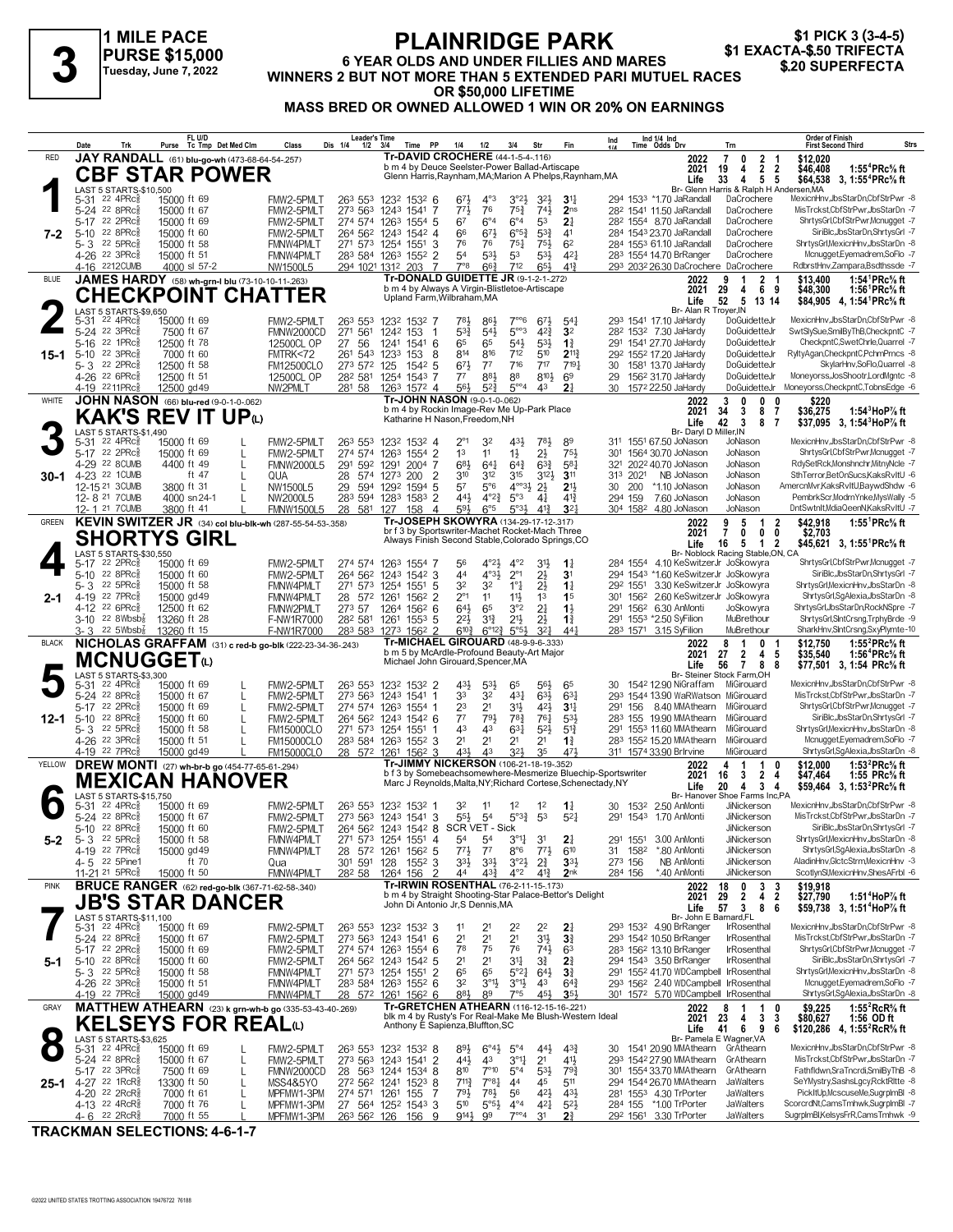

#### **PLAINRIDGE PARK FILLIES AND MARES NON WINNERS \$4,000 LAST 5 STARTS (100% MA OWNED \$4,800) OR WITH A TM RATING OF 80 OR LESS ATOD AE: CLAIMING PRICE \$15,000 \$1 EXACTA-\$.50 TRIFECTA 4 \$.20 SUPERFECTA**

**PICK 4 (4-5-6-7) 2ND LEG PICK 3**

|              | Date<br>Trk                                                   | FL U/D<br>Purse Tc Tmp Det Med Clm                                | Class                                                    | <b>Leader's Time</b><br>Dis 1/4<br>$1/2$ $3/4$ | Time PP                                                                                             | 1/4<br>1/2                                                                  | 3/4<br>Str                                                                | Fin                                  | Ind           |          | Ind 1/4 Ind<br>Time Odds Drv                                               | Trn                                                                                        | <b>Order of Finish</b><br><b>First Second Third</b>                                                                                   | <b>Strs</b> |
|--------------|---------------------------------------------------------------|-------------------------------------------------------------------|----------------------------------------------------------|------------------------------------------------|-----------------------------------------------------------------------------------------------------|-----------------------------------------------------------------------------|---------------------------------------------------------------------------|--------------------------------------|---------------|----------|----------------------------------------------------------------------------|--------------------------------------------------------------------------------------------|---------------------------------------------------------------------------------------------------------------------------------------|-------------|
| <b>RED</b>   |                                                               |                                                                   | W. DREW CAMPBELL (55) *or-blk-wh (261-36-30-33-.244)     |                                                | <b>Tr-MATTHEW MEDEIROS (46-5-3-2-159)</b>                                                           |                                                                             |                                                                           |                                      |               |          | 2022                                                                       | 14<br>3<br>0<br>-3                                                                         | 1:54 $1$ PPk $%$ ft<br>\$12,048                                                                                                       |             |
|              |                                                               | <b>SARAH'S LILLY</b>                                              |                                                          |                                                | b m 6 by He's Gorgeous-Lilly Langtree-Life Sign<br>Irwin Kaplan, Merrick, NY                        |                                                                             |                                                                           |                                      |               |          | 2021                                                                       | 9<br>37<br>$\overline{7}$<br>-4<br>Life 107 24 17 22                                       | \$78,823<br>1:51 <sup>2</sup> PRc <sup>5</sup> / <sub>8</sub> ft<br>\$149,614 5, 1:51 <sup>2</sup> PRc <sup>5</sup> / <sub>8</sub> ft |             |
|              | LAST 5 STARTS-\$4,100                                         |                                                                   |                                                          | <b>TM Rating: 78.76</b>                        |                                                                                                     |                                                                             |                                                                           |                                      |               |          | Br- Irwin Kaplan, NY                                                       |                                                                                            | ChuppahOn,PwrdByMch,Turnthfrw -7                                                                                                      |             |
|              | $22$ 5PR $c_{8}^5$<br>5-26<br>22 7Bang<br>5-8                 | 20000 ft 67<br>6500 ft 57                                         | <b>FMOPEN</b><br>WO10000LT                               | 273 572<br>282 571                             | 1241 1531 1<br>1252 153<br>-3                                                                       | 65}<br>54<br>$2^{\circ}1\frac{1}{2}$<br>44                                  | $77\frac{1}{2}$<br>58<br>$2^{\circ}1\frac{1}{2}$<br>$5^{4}$               | $77\frac{1}{4}$<br>610}              | 29<br>292 155 |          | 1543 38.60 ShTGray<br>6.00 AaHall                                          | MaMedeiros<br><b>BeMerrill</b>                                                             | CaptnNash,GrandGlpS,Rocksptrt -7                                                                                                      |             |
|              | 22 8Bang<br>5-1                                               | 6000 ft 53                                                        | WO10000LT                                                | 284 59                                         | 1264 1554 3                                                                                         | $2^{13}$<br>$2^{13}$                                                        | $3^{21}$<br>31                                                            | $3\frac{3}{4}$                       | 284 156       |          | 1.90 BrRanger                                                              | <b>BeMerrill</b>                                                                           | Nagle,Deetzy,SarhsLily -6                                                                                                             |             |
| 6-1          | 4-23 22 8 CUMB<br>4-16 22 1 CUMB                              | 6500 ft 57                                                        | OPEN I-II                                                |                                                | 271 564 1252 156<br>2                                                                               | $3^{2}\frac{3}{4}$<br>$3^{\circ}1\frac{1}{4}$<br>$4^{\circ}4^{\frac{3}{2}}$ | $2^{\circ}3$<br>1hd<br>$3^{\circ}1\frac{1}{2}$                            | $3^{2}$                              |               | 31 1562  | 4.60 BrRanger<br>292 1564 *1.70 BeMerrill                                  | <b>BeMerrill</b><br>BeMerrill                                                              | RockDmnds,BetYou,SarhsLily -6<br>SarhsLily,BoMaster,vlcty sub -6                                                                      |             |
|              | 4-9 2210 CUMB                                                 | 5200 ft 57<br>4200 my47-3                                         | <b>OPEN IV</b><br>MADC B                                 |                                                | 284 582 1271 1564 4<br>281 591 1292 202<br>7                                                        | 46<br>$7^{10}\frac{3}{4}$<br>$5^{\circ 5}$                                  | $11\frac{1}{4}$<br>$2^{13}$<br>$3^{\circ 5}$                              | 1 <sup>5</sup><br>1 <sup>1</sup>     |               |          | 313 202 *1.50 BeMerrill                                                    | <b>BeMerrill</b>                                                                           | SarhsLily,KingRylty,Inforce -7                                                                                                        |             |
|              | 2-22 22 6PPk                                                  | 4400 ft 76                                                        | <b>FMNW2025L5</b>                                        |                                                | 284 581 1271 1553 x2x 5351                                                                          | 5 <sub>dis</sub>                                                            | 5 <sub>dis</sub><br>5 <sub>dis</sub>                                      | 5 <sub>dis</sub>                     |               |          | *.50 WHennessey TeeWine                                                    |                                                                                            | GldSrIgtd,AskMeIfCr,ElmGroveN -5                                                                                                      |             |
| <b>BLUE</b>  |                                                               |                                                                   | <b>BRUCE RANGER</b> (62) red-go-blk (367-71-62-58-.340)  |                                                | Tr-ELISHA LAFRENIERE (97-9-13-18-.229)<br>br m 4 by Sportswriter-St Lads Hailaroo-Presidential Ball |                                                                             |                                                                           |                                      |               |          | 2022                                                                       | 15<br>3<br>2<br>1<br>$\overline{2}$<br>22<br>3<br>5                                        | \$20,389<br>1:57 $4$ Stgaft<br>$1:524Wb5b%$ ft                                                                                        |             |
|              | AMINIധ                                                        |                                                                   |                                                          |                                                | Karma Racing Inc, Parkland, FL                                                                      |                                                                             |                                                                           |                                      |               |          | 2021<br>Life                                                               | 49<br>8 11<br>5                                                                            | \$40,757<br>\$103,261 3, 1:52 <sup>4</sup> Wbsb <sup>7</sup> / <sub>8</sub> ft                                                        |             |
|              | <b>LAST 5 STARTS-\$8,775</b>                                  |                                                                   |                                                          | <b>TM Rating: 79.70</b>                        |                                                                                                     | 710                                                                         |                                                                           |                                      |               |          |                                                                            | Br- St Lads Farm, ON, CA                                                                   | AdashsHnv,SoAmazing,MisTrckst -8                                                                                                      |             |
|              | 5-31 22 6PRc $\frac{5}{8}$<br>5-24 22 6PRc3                   | 17500 ft 69<br>17500 ft 67                                        | FMW6-9PMLT<br>FMW6-9PMLT<br>L                            | 261 552<br>264 553                             | 1231 152<br>5<br>1232<br>1522 2                                                                     | 643<br>44<br>$5^{\circ}4$                                                   | $54\frac{1}{2}$<br>57<br>$4^{\circ}2^{\frac{1}{4}}$<br>$4^{2}\frac{3}{4}$ | 44<br>2 <sup>3</sup>                 |               |          | 284 1524 3.10 BrRanger<br>284 1523 11.10 BrRanger                          | ElLafreniere<br>ElLafreniere                                                               | AltaMadra,Amini,AdashsHnv -8                                                                                                          |             |
|              | 5-17 22 4PRc                                                  | 15000 ft 69                                                       | FMNW6000CD<br>L                                          | 28 562                                         | $\overline{2}$<br>125<br>1541                                                                       | 3°3<br>43                                                                   | $1^{\circ}$<br>$1\frac{1}{2}$                                             | $3\frac{1}{2}$                       |               |          | 291 1541 14.80 BrRanger                                                    | ElLafreniere                                                                               | TheChrgng,AbultaHnv,Amini -8                                                                                                          |             |
| 7-2          | $5 - 10$<br>22 7PRc3<br>22 4PRc3                              | 10000 ft 60<br>10000 ft 58                                        | FMNW3000CD                                               | 264 55<br>27 56                                | 1233 153<br>-7<br>1532 1                                                                            | 86}<br>88<br>32<br>333                                                      | $6^{\circ}6$<br>44<br>3°2<br>$3^{11}$                                     | 3 <sup>2</sup><br>64                 |               |          | 283 1532 10.80 BrRanger<br>294 1541 4.30 BrRanger                          | ElLafreniere<br>ElLafreniere                                                               | TheChrgng,Hilaria,Amini -8<br>BeachBtge, AbultaHnv, The Chrgng -8                                                                     |             |
|              | 5-3<br>4-21 22 7PRc <sup>5</sup>                              | 12500 ft 55                                                       | FMNW3000CD<br>FMNW4000CD                                 | 273 56                                         | 124<br>1233 1522 3                                                                                  | 64<br>64                                                                    | 54}<br>$7^7$                                                              | 47                                   |               |          | 292 1534 16.60 BrRanger                                                    | ElLafreniere                                                                               | Turnthfrw,SlckArtst,Shecldbgd -7                                                                                                      |             |
|              | 4-11 22 6Stga                                                 | 11500 ft 50                                                       | <b>FMNW7500L4</b>                                        | 273 57                                         | 1253 154 8                                                                                          | $79\frac{3}{4}$<br>$7^{\circ}8$                                             | $76\frac{1}{4}$<br>7°6 <sup>1</sup>                                       | 77                                   |               |          | 283 1552 53.25 ChLong                                                      | <b>JoPodres</b>                                                                            | Shallow, Almargt AF, SoDiva -8                                                                                                        |             |
| WHITE        |                                                               |                                                                   | MICHAEL STEVENSON (57) *mar-wh-blu (89-11-7-8-.197)      |                                                | Tr-RALPH ANDERSEN (19-2-1-1-152)<br>b m 9 by Cheyenne Hollywood-Poster Hanover-Real Desire          |                                                                             |                                                                           |                                      |               |          | 2022<br>2021                                                               | 6<br>2<br>1<br>0<br>-3<br>27<br>5<br>4                                                     | \$13,500<br>1:53 $^{2}$ PRc $\%$ ft<br>1:53 <sup>1</sup> PRc <sup>5</sup> / <sub>8</sub> ft<br>\$63,080                               |             |
|              | <b>HILARIA</b> W                                              |                                                                   |                                                          |                                                | Ralph H Andersen, Wrentham, MA                                                                      |                                                                             |                                                                           |                                      |               |          |                                                                            | Life 134 31 29 16                                                                          | \$291,620 6, 1:51 <sup>4</sup> PRc <sup>5</sup> / <sub>8</sub> ft                                                                     |             |
|              | LAST 5 STARTS-\$13,500<br>$22 \text{ } 3 \text{PRc}^5$        | 10000 ft 69                                                       |                                                          | <b>TM Rating: 76.80</b><br>27 563              | 1241 1532 7                                                                                         | 78<br>761                                                                   | 55<br>66                                                                  | $1^{13}$                             | 28            | 1532     |                                                                            | Br- Ralph H Andersen, MA; Stephen J Farrell, FL<br>6.90 MiStevenson RaAndersen             | Hilaria, WomnInGld, SraTncrdi -7                                                                                                      |             |
|              | 5-31<br>5-17 22 8PRc                                          | 10000 ft 69                                                       | FMNW3000CD<br>FMNW3000CD<br>L                            | 283 573                                        | 1253 1542 1                                                                                         | 11<br>$11\frac{1}{2}$                                                       | 12 <sup>1</sup><br>1 <sup>2</sup>                                         | 123                                  |               | 284 1542 |                                                                            | *.40 MiStevenson RaAndersen                                                                | Hilaria, Sweet Sue, Swt Sly Sue=Par -6                                                                                                |             |
|              | 22 7PRc3<br>5-10                                              | 10000 ft 60                                                       | FMNW3000CD<br>L                                          | 264 55                                         | 1233 153<br>- 4                                                                                     | 75}<br>76                                                                   | $4^{\circ}4^{\frac{1}{2}}$<br>33                                          | 2 <sub>hd</sub>                      | 283 153       |          |                                                                            | 2.70 MiStevenson RaAndersen                                                                | TheChrgng,Hilaria,Amini -8                                                                                                            |             |
| 4-1          | 22 8PRc3<br>5-3<br>22 7PRc3<br>4-21                           | 12500 ft 58<br>12500 ft 55                                        | FMNW4000CD<br>L<br>FMNW4000CD<br>L                       | 264 57<br>273 56                               | 1253 155<br>- 8<br>1233 1522 1                                                                      | 87<br>$8^{10}\frac{1}{2}$<br>2 <sup>1</sup><br>32                           | 85}<br>86<br>431<br>$55\frac{1}{2}$                                       | 41}<br>$711\frac{1}{4}$              |               |          |                                                                            | 283 1551 28.30 MiStevenson RaAndersen<br>30 <sup>2</sup> 1543 22.10 MiStevenson RaAndersen | MsdleLote, MisTrckst, Tsimis -8<br>Turnthfrw,SlckArtst,Shecldbgd -7                                                                   |             |
|              | 4-14 2210PRc                                                  | 15000 ft 50                                                       | FMNW6000CD<br>L                                          | 273 57                                         | 1251 1534 6                                                                                         | 77<br>76                                                                    | 77<br>781                                                                 | $65\frac{3}{4}$                      |               |          |                                                                            | 28 <sup>2</sup> 155 53.60 MiStevenson RaAndersen                                           | GreystnNt, McKella, The Chrgng -8                                                                                                     |             |
|              | 4-4 22 5PRc                                                   | ft 49                                                             | QUA                                                      |                                                | 284 591 1283 157 2                                                                                  | $5^{5}\frac{1}{2}$<br>54                                                    | 56}<br>561                                                                | $3^{7}$                              |               | 283 1582 |                                                                            | NB MiStevenson RaAndersen                                                                  | BagPpeMjr, WhatFlblv, Hilaria -7                                                                                                      |             |
| GREEN        |                                                               | JAMES HARDY (58) wh-grn-I blu (73-10-10-11-.263)                  |                                                          |                                                | Tr-JOLENE ANDREWS (47-8-6-8-298)<br>b m 6 by Sweet Lou-Acey Deucey-Cam's Card Shark                 |                                                                             |                                                                           |                                      |               |          | 2022<br>2021                                                               | 6<br>1<br>5<br>25<br>5<br>-7                                                               | \$8,250<br>1:53 ${}^4$ PRc ${}^5\!$ ft<br>1:52 $^{2}$ PRc $\%$ ft<br>\$74,050                                                         |             |
|              | SWEET SUEധ                                                    |                                                                   |                                                          |                                                | David & Christine Thibault, North Attleboro, MA;<br>Robert D & Julia E Withers, Attleboro, MA       |                                                                             |                                                                           |                                      |               |          | Life                                                                       | 87 13 18 15                                                                                | \$168,309 5, 1:52 <sup>2</sup> PRc <sup>5</sup> / <sub>8</sub> ft                                                                     |             |
|              | LAST 5 STARTS-\$7,500<br>5-24 <sup>22</sup> 4PRc <sup>3</sup> | 10000 ft 67                                                       | FMNW3000CD                                               | TM Rating: 75.15<br>254 541                    | 1231 1534 2                                                                                         | 423<br>$5^{3}$                                                              | $5^{\circ}2\frac{3}{4}$<br>3 <sup>1</sup>                                 | 1 <sub>ns</sub>                      | 30            |          | Br- Winbak Farm, MD<br>1534 *2.20 JaHardy                                  | JoAndrews                                                                                  | SweetSue,SraTncrdi,StelMyThn -8                                                                                                       |             |
|              | 5-17 22 8PRc                                                  | 10000 ft 69                                                       | FMNW3000CD<br>L                                          | 283 573                                        | 1253 1542 5                                                                                         | 43<br>443                                                                   | 3°3<br>331                                                                | $2^{2}$                              |               |          | 283 1544 5.40 JaHardy                                                      | JoAndrews                                                                                  | Hilaria,SweetSue,SwtSlySue=Par -6                                                                                                     |             |
|              | 22 7PRc3<br>5-10                                              | 10000 ft 60                                                       | FMNW3000CD<br>L                                          | 264 55                                         | 1233 153<br>5                                                                                       | $1\frac{1}{2}$<br>2 <sup>1</sup>                                            | 55<br>66                                                                  | $67\frac{3}{4}$                      | 30            |          | 1543 4.20 JaHardy                                                          | JoAndrews<br>JoAndrews                                                                     | TheChrgng,Hilaria,Amini -8<br>MsdleLote, MisTrckst, Tsimis -8                                                                         |             |
| 7-1          | $5 - 3$ 22 8PRc $\frac{5}{8}$<br>22 7PRc3<br>4-21             | 12500 ft 58<br>12500 ft 55                                        | FMNW4000CD<br>FMNW4000CD<br>L                            | 264 57<br>273 56                               | 1253 155<br>5<br>1233 1522 2                                                                        | 21}<br>2 <sup>1</sup><br>5°3 <sup>1</sup><br>53                             | 31}<br>32<br>661<br>76                                                    | $72\frac{1}{2}$<br>6101              |               | 293 1542 | 293 1552 7.40 JaHardy<br>6.90 JaHardy                                      | JoAndrews                                                                                  | Turnthfrw,SlckArtst,Shecldbgd -7                                                                                                      |             |
|              | 4-14 2210PRc                                                  | 15000 ft 50                                                       | FMNW6000CD<br>L                                          | 273 57                                         | 1251 1534 5                                                                                         | 54<br>55                                                                    | $4^{\circ}3\frac{1}{2}$<br>431                                            | 55                                   | 29            | 1544     | 5.10 JaHardy                                                               | JoAndrews                                                                                  | GreystnNt, McKella, The Chrgng -8                                                                                                     |             |
| <b>BLACK</b> | 4-7 22 4PRc3                                                  | ft 51                                                             | QUA                                                      |                                                | 281 584 1282 1571 4<br>Tr-ALICIA GRAY (67-13-11-12-.345)                                            | 2 <sup>1</sup><br>21                                                        | 33<br>2 <sup>1</sup>                                                      | 44                                   | 292 158       |          | NB JaHardy                                                                 | JoAndrews                                                                                  | GenrlWard,Bali,KatieCght -6                                                                                                           |             |
|              |                                                               |                                                                   | SHAWN T GRAY (48) r blu-wh-b go (322-46-56-47-.288)      |                                                | b m 7 by Roll With Joe-Angela-Six Of Diamonds                                                       |                                                                             |                                                                           |                                      |               |          | 2022<br>2021                                                               | 13<br>3<br>1 1<br>30<br>4<br>6<br>-4                                                       | 1:55 <sup>4</sup> Stgaft<br>\$15,360                                                                                                  |             |
|              |                                                               |                                                                   |                                                          |                                                |                                                                                                     |                                                                             |                                                                           |                                      |               |          |                                                                            |                                                                                            | 1:52 $PRc$ <sup>5</sup> / <sub>8</sub> ft<br>\$53,135                                                                                 |             |
|              |                                                               | PAMMY JOധ                                                         |                                                          |                                                | Alicia E Gray, Saratoga Springs, NY                                                                 |                                                                             |                                                                           |                                      |               |          |                                                                            | Life 121 23 15 21                                                                          | \$225,483 5,Q 1:51 <sup>4</sup> M1 ft                                                                                                 |             |
|              | LAST 5 STARTS-\$8,065<br>5-30 <sup>22</sup> 2Stga             | 7000 ft 80                                                        | FMNW4000L5                                               | <b>TM Rating: 76.18</b><br>271 57              | 126 <sup>2</sup> 1554 2                                                                             | $21\frac{1}{4}$<br>31,                                                      | 2 <sup>11</sup><br>3 <sup>1</sup>                                         | 1 <sub>hd</sub>                      |               |          | Br- Jay C Sears, FL<br>291 1554 2.10 ShTGray                               | AlGray                                                                                     | PammyJo, MisIrshRs, Sombchsmf -8                                                                                                      |             |
|              | 5-23 <sup>22</sup> 8Stga                                      | 7000 ft 64                                                        | <b>FMNW4000L5</b><br>L                                   | 271 561                                        | 125 <sup>3</sup><br>$155^1$ 5                                                                       | $1^{\circ}1_{4}^{1}$<br>$21\frac{1}{2}$                                     | 3 <sup>1</sup><br>41}                                                     | 3 <sup>1</sup>                       |               |          | 293 1552 3.45 ShTGray                                                      | AlGray                                                                                     | MislrshRs,BontzN,PammyJo -6                                                                                                           |             |
|              | 22 9PRc3<br>5-10                                              | 12500 ft 60                                                       | FMNW4000CD<br>L                                          | 263 56                                         | 1234 1521 2                                                                                         | SCR VET - Sick                                                              |                                                                           |                                      |               |          |                                                                            | AlGray                                                                                     | AbultaHnv,MsdleLote,PrecsAlxs -7                                                                                                      |             |
| 3-1          | 5- 3 $22$ 8PRc $\frac{5}{8}$<br>4-19 22 3Stga                 | 12500 ft 58<br>5000 sy 42-2                                       | FMNW4000CD<br><b>FMNW2000L5</b><br>L                     | 264 57<br>293 100                              | 1253 155<br>$\mathbf{1}$<br>1284 1572 2                                                             | 44}<br>43<br>$11\frac{3}{4}$<br>$11\frac{1}{2}$                             | 43<br>423<br>12 <sub>1</sub><br>1 <sup>2</sup>                            | $5^{13}$<br>1 <sup>5</sup>           |               | 283 1572 | 29 <sup>2</sup> 155 <sup>2</sup> 2.30 ShTGray<br>*.10 LuHanners            | AlGray<br>AlGray                                                                           | MsdleLote, MisTrckst, Tsimis -8<br>PammyJo,FreExchng,DelghtflT -6                                                                     |             |
|              | 4-4 2213Stga                                                  | 7500 ft 47                                                        | <b>FMNW4000L5</b>                                        |                                                | 271 564 1253 1544 3                                                                                 | $5^{71}$<br>$56\frac{1}{4}$                                                 | $6^{\circ 51}$<br>63}                                                     | 42                                   |               |          | 283 1551 2.90 ShTGray                                                      | AlGray                                                                                     | PrecsAlxs,ClemieHnv,LuckBMine -7                                                                                                      |             |
|              | 3-21 <sup>22</sup> 4Stga                                      | 11500 ft 50                                                       | <b>FMNW7500L5</b>                                        |                                                | 274 584 1271 1573 7                                                                                 | $7^{10\frac{3}{4}}$<br>$75\frac{3}{4}$                                      | $85\frac{1}{4}$<br>$75\frac{3}{4}$                                        | $6^{2}$                              |               |          | 294 158 41.75 ShTGray                                                      | AlGray                                                                                     | Shallow.McKella.ClemieHnv -8                                                                                                          |             |
| YELLOW       |                                                               |                                                                   | NICHOLAS GRAFFAM (31) c red-b go-blk (222-23-34-36-.243) |                                                | Tr-MICHAEL GRAFFAM (65-10-11-12-.309)<br>b m 4 by Classic Card Shark-Wild Retreat-Allamerican Ingot |                                                                             |                                                                           |                                      |               |          | 2022<br>2021                                                               | 6<br>-1<br>1<br>-1<br>23<br>$\overline{2}$<br>4<br>5                                       | 1:54 <sup>1</sup> PRc <sup>5</sup> / <sub>8</sub> ft<br>\$14,600<br>\$46,675<br>1:53 $^{2}$ PRc $\%$ ft                               |             |
|              |                                                               | <b>MISS TRICKSTER</b>                                             |                                                          |                                                | Robert G Holden, North Bridgton, ME                                                                 |                                                                             |                                                                           |                                      |               |          | Life                                                                       | 38<br>6<br>6<br>5                                                                          | \$70,206 3, 1:53 <sup>2</sup> PRc <sup>5</sup> / <sub>8</sub> ft                                                                      |             |
|              | LAST 5 STARTS-\$13,725<br>5-31 22 6PRc $\frac{5}{8}$          | 17500 ft 69                                                       | FMW6-9PMLT                                               | <b>TM Rating: 77.01</b><br>261 552             | 1231 152<br>- 2                                                                                     | 42}<br>34                                                                   | 33<br>34                                                                  | $3^{11}$                             |               |          | Br- Winbak Farm, MD<br>28 <sup>2</sup> 1521 20.50 NiGraffam                | MiGraffam                                                                                  | AdashsHnv,SoAmazing,MisTrckst -8                                                                                                      |             |
|              | 5-24 22 8PRc                                                  | 15000 ft 67                                                       | FMW2-5PMLT                                               |                                                | 273 563 1243 1541 5                                                                                 | 66}<br>65                                                                   | $6^{4}3$<br>423                                                           | 1 <sub>ns</sub>                      |               |          | 283 1541 *1.20 NiGraffam                                                   | MiGraffam                                                                                  | MisTrckst.CbfStrPwr.JbsStarDn -7                                                                                                      |             |
| 6-1          | 5-10 22 9PRc \$<br>$5 - 3$<br>$22$ $8$ PR $c_{8}$             | 12500 ft 60<br>12500 ft 58                                        | FMNW4000CD 263 56 1234 1521 7<br>FMNW4000CD              | 264 57                                         | 1253 155<br>6                                                                                       | 77 77<br>68<br>65                                                           | $75\frac{1}{2}$<br>67<br>$64\frac{1}{2}$<br>64                            | 461<br>$2\frac{3}{4}$                |               |          | 283 1532 25.20 NiGraffam<br>284 1551 23.00 NiGraffam                       | MiGraffam<br>MiGraffam                                                                     | AbultaHnv,MsdleLote,PrecsAlxs -7<br>MsdleLote.MisTrckst.Tsimis -8                                                                     |             |
|              | 4-26 22 5PRcs                                                 | 17500 ft 51                                                       | <b>FMNW6PMLT</b>                                         |                                                | 27 564 1243 1531<br>1                                                                               | $5°3\frac{1}{2}$<br>55                                                      | 3°1<br>$3^{2}\frac{1}{2}$                                                 | $6^{7}\frac{1}{2}$                   |               |          | 294 1543 10.60 NiGraffam                                                   | MiGraffam                                                                                  | AdashsHnv,LineEmUp,SiriBlc -7                                                                                                         |             |
|              | 4-19 22 8PRc                                                  | 17500 gd 49                                                       | FMNW6PMLT                                                |                                                | 273 574 1254 1552 3                                                                                 | 56<br>75                                                                    | 86<br>87                                                                  | $5^{4}$                              |               |          | 292 1562 46.20 NiGraffam                                                   | MiGraffam                                                                                  | LineEmUp,SiriBlc,AdashsHnv -8<br>MisTrckst.SraTncrdi.OkLeilani -7                                                                     |             |
| <b>PINK</b>  | 4-9 22 1 CUMB                                                 | $\text{gd }47$                                                    | QUA                                                      |                                                | 31 <sup>2</sup> 102 <sup>1</sup> 131 <sup>3</sup> 201 5i<br>Tr-ELISHA LAFRENIERE (97-9-13-18-229)   | 2 <sup>2</sup><br>$21\frac{1}{2}$                                           | $2^{\circ}1$<br>$12\frac{1}{2}$                                           | 133                                  | 291 201       |          | NB NiGraffam<br>2022                                                       | MiGraffam<br>2<br>3<br>16<br>2                                                             | \$34,140                                                                                                                              |             |
|              |                                                               | O                                                                 | LUKE HANNERS (21) d br-tn-wh (712-79-86-101-.225)        |                                                | b m 6 by Bettor's Delight-Mossdale Charlotte-McArdle                                                |                                                                             |                                                                           |                                      |               |          | 2021                                                                       | $\overline{2}$<br>$\overline{2}$<br>$3^{\circ}$<br>10                                      | 1:55 PRc% ft<br>$1:523$ YR ft<br>\$30,690                                                                                             |             |
|              | <b>MOSSDALE</b><br>LAST 5 STARTS-\$11,975                     |                                                                   | 'EE.<br>$N_{(L)}$                                        | TM Rating: 79.16                               | Eric A Prevost, Boynton Beach, FL                                                                   |                                                                             |                                                                           |                                      |               |          | Life<br>Br- A G Affleck, NZ                                                | 42 9<br>64                                                                                 | \$90,797 5, 1:52 <sup>3</sup> YR ft                                                                                                   |             |
|              | 5-24 22 6PRc <sup>5</sup>                                     | 17500 ft 67                                                       | FMW6-9PMLT                                               | 264 553                                        | 1232 1522 7                                                                                         | 883<br>$8^{\circ}6^{\frac{3}{2}}$                                           | $8^{\circ 5}$<br>$74\frac{3}{4}$                                          | $4^{13}$                             |               |          |                                                                            | 28 <sup>2</sup> 1524 18.60 LuHanners ElLafreniere                                          | AltaMadra,Amini,AdashsHnv -8                                                                                                          |             |
|              | 5-17 22 4PRc3                                                 | 15000 ft 69                                                       | FMNW6000CD<br>L                                          | 28 562                                         | 125<br>1541 8                                                                                       | 87<br>811                                                                   | $7^{\circ}4$<br>$5^{31}$                                                  | $4^{2}\frac{3}{4}$                   | 29            |          | 1544 6.10 LuHanners                                                        | ElLafreniere                                                                               | TheChrgng,AbultaHnv,Amini -8<br>AbultaHnv,MsdleLote,PrecsAlxs -7                                                                      |             |
| 5-1          | 5-10 22 9PRcs<br>$5 - 3$ 22 8PRc                              | 12500 ft 60<br>12500 ft 58                                        | FMNW4000CD<br>FMNW4000CD                                 | 26 <sup>3</sup> 56<br>264 57                   | 1234 1521<br>-6<br>1253 155<br>7                                                                    | $6^{\circ}6$<br>66<br>793<br>76                                             | $5°3\frac{1}{2}$<br>45<br>$7^{\circ}4\frac{1}{2}$<br>$5^{3}\frac{1}{2}$   | $2^{3}\frac{3}{4}$<br>$1\frac{3}{4}$ | 283 153       |          |                                                                            | 6.20 LuHanners ElLafreniere<br>283 155 22.90 KeSwitzerJr ElLafreniere                      | MsdleLote.MisTrckst.Tsimis -8                                                                                                         |             |
|              | 4-24 22 6Phls                                                 | 15300 ft 72                                                       | 5<7PM FM                                                 | 264 552 123                                    | $150^2$ 6                                                                                           | $6^{8}\frac{3}{4}$<br>$6^{7}\frac{3}{4}$                                    | $65\frac{1}{2}$<br>781                                                    | 717 <sub>7</sub>                     |               |          |                                                                            | 294 1534 47.10 JoBongiorno DJTanyeyhill                                                    | TemprHnv,Skyy,ItzpapItl -7                                                                                                            |             |
|              | 4-18 22 6PcD<br>4-10 2210PcD                                  | 17000 ft 48<br>17000 ft 40                                        | w4-7PM FM<br>w4-7PM FM                                   | 264 563 125                                    | 264 572 1254 1542 8<br>1531 5                                                                       | $8^{8}$ <sub>4</sub><br>7°61<br>$5^{71}$<br>55                              | $64\frac{1}{4}$<br>75<br>$5^{3}\frac{3}{4}$<br>64                         | 76<br>$4^{3}\frac{3}{4}$             |               |          |                                                                            | 29 1553 20.80 ANapolitano DJTanyeyhill<br>281 154 4.70 ANapolitano DJTanyeyhill            | Dresden, Beach Crzy, Alta Madra -8<br>TemprHnv, AltaMadra, ShadowOne -8                                                               |             |
| GRAY         |                                                               | DREW MONTI (27) wh-br-b go (454-77-65-61-294)                     |                                                          |                                                | Tr-JOSEPH NELSON (58-7-7-9-.239)                                                                    |                                                                             |                                                                           |                                      |               |          | 2022                                                                       | 15<br>2<br>2<br>5                                                                          | $1:533M1$ ft<br>\$51,383                                                                                                              |             |
|              |                                                               | <b>CHIP</b>                                                       |                                                          |                                                | b m 4 by He's Watching-Southwind Swallow-No Pan Intended                                            |                                                                             |                                                                           |                                      |               |          | 2021                                                                       | 3<br>0<br>1<br>1                                                                           | \$7,290<br>1:55 $^{2}$ PcD $\%$ ft                                                                                                    |             |
|              | <b>SIRI BLUE</b><br>LAST 5 STARTS-\$11,225                    |                                                                   |                                                          | <b>TM Rating: 77.87</b>                        | Burke Rcg Stb LLC, Fredericktown, PA;<br>Weaver Bruscemi LLC, Canonsburg, PA; S A Dillon, Anson, ME |                                                                             |                                                                           |                                      |               |          | Life                                                                       | 30<br>- 6<br>45<br>Br- Blue Chip Bloodstock Inc,NY                                         | \$73,497 4, 1:53 <sup>3</sup> M1 ft                                                                                                   |             |
|              | 5-31 22 6PRc <sup>5</sup>                                     | 17500 ft 69                                                       | FMW6-9PMLT                                               | 261 552                                        | 1231 152<br>-8                                                                                      | 3°2<br>46                                                                   | 76<br>815                                                                 | 815                                  |               |          | 303 155 74.20 WDCampbell JoONelson                                         |                                                                                            | AdashsHnv,SoAmazing,MisTrckst -8                                                                                                      |             |
|              | 5-24 22 6PRc3<br>5-17 22 4PRc                                 | 17500 ft 67<br>15000 ft 69                                        | FMW6-9PMLT<br>FMNW6000CD                                 | 264 553<br>28 562                              | 1232 1522 3<br>1541<br>125                                                                          | 33<br>$3^{21}$<br>2 <sup>1</sup><br>$21\frac{1}{2}$                         | 53<br>5 <sup>31</sup><br>$4^{11}$<br>64                                   | $5^{2}$<br>$56\frac{1}{4}$           |               |          | 284 1524 10.90 WDCampbell JoONelson<br>301 1552 16.80 WDCampbell JoONelson |                                                                                            | AltaMadra,Amini,AdashsHnv -8<br>TheChrgng,AbultaHnv,Amini -8                                                                          |             |
|              | 30-1 5-10 22 8PRc                                             | 15000 ft 60                                                       | FMW2-5PMLT                                               |                                                | 264 562 1243 1542 1                                                                                 | 11<br>11                                                                    | 11<br>$1\frac{1}{2}$                                                      | $1\frac{3}{4}$                       |               |          | 294 1542 2.10 WDCampbell JoONelson                                         |                                                                                            | SiriBlc,JbsStarDn,ShrtysGrl -7                                                                                                        |             |
|              | 4-26 22 5PRcs<br>4-19 22 8PRc                                 | 17500 ft 51                                                       | FMNW6PMLT                                                |                                                | 27 564 1243 1531 2                                                                                  | 32<br>22<br>11<br>11                                                        | 43<br>$4^{3}\frac{1}{2}$                                                  | $3^{42}$                             | 29            | 1541     | 3.30 WDCampbell JoONelson<br>293 1552 2.20 KeSwitzerJr JoONelson           |                                                                                            | AdashsHnv,LineEmUp,SiriBlc -7<br>LineEmUp,SiriBlc,AdashsHnv -8                                                                        |             |
|              | 4-12 <sup>22</sup> 4PRc                                       | 17500 gd 49<br>15000 ft 62<br><b>TRACKMAN SELECTIONS: 5-2-3-7</b> | FMNW6PMLT<br>FMNW4PMLT                                   |                                                | 273 574 1254 1552 5<br>274 572 1264 1551 6                                                          | 1 <sup>°1</sup><br>11                                                       | $1\frac{1}{2}$<br>$1\frac{1}{2}$<br>11<br>11                              | $2\frac{1}{2}$<br>2 <sup>11</sup>    |               |          | 283 1552 4.30 KeSwitzerJr JoONelson                                        |                                                                                            | LineEmUp,SiriBlc,SylviTrnc -6                                                                                                         |             |

**No.7 Mossdale Lottee N Uncoupled Due To Bonafide Seperate Ownership**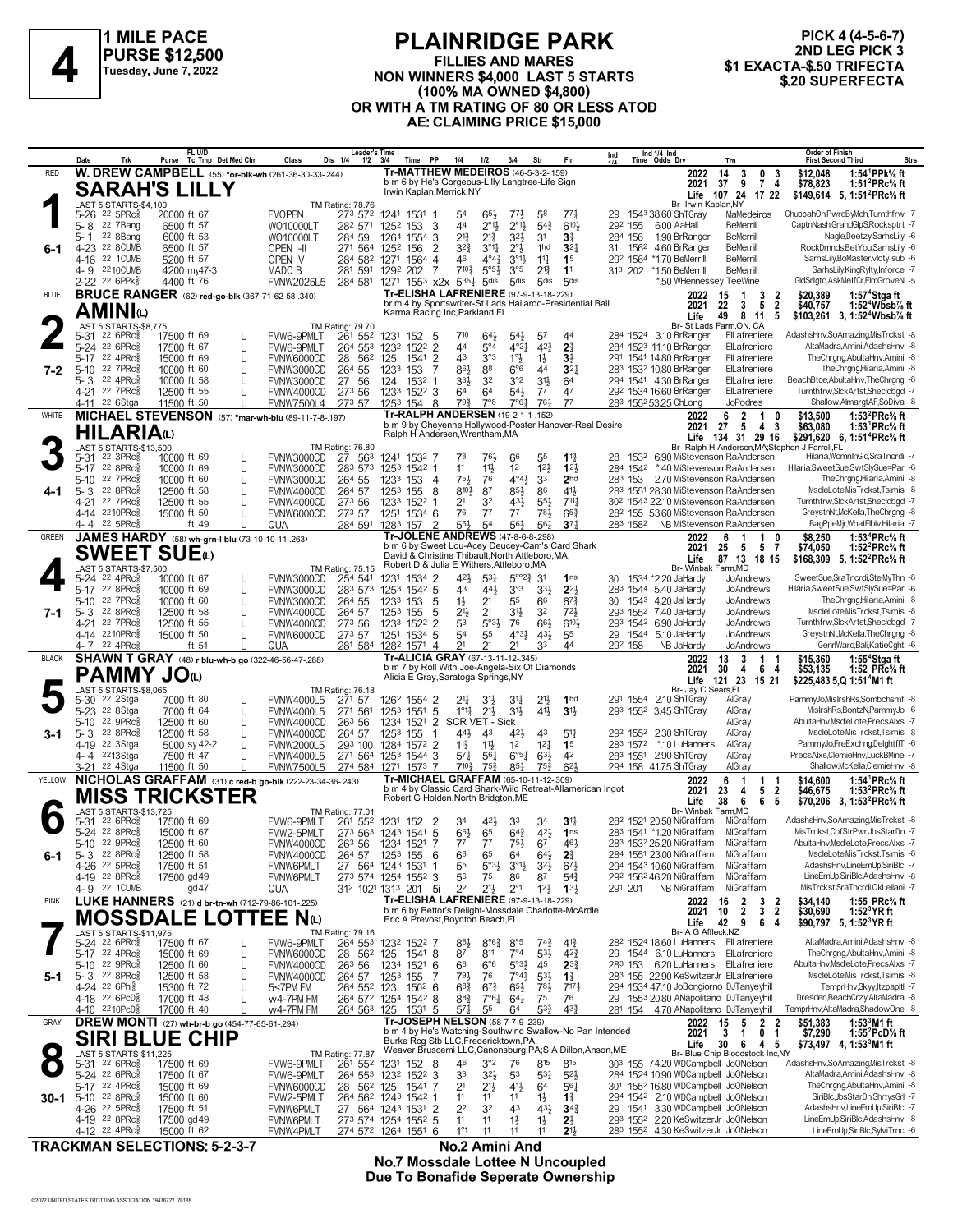

# **PLAINRIDGE PARK NON WINNERS \$8,000 (100% MA OWNED \$9,600) LAST 5 STARTS PURSE \$17,500**<br>Tuesday, June 7, 2022 MON WINNERS \$8,000 (100% MA OWNED \$9,600) LAST 5 STARTS \$1 EXACTA-\$.50 TRIFECTA<br>OR WITH A TRACKMASTER RATING OF 86 OR LESS ATOD \$20 SUPERFECTA **WINNERS THIS CLASS OR HIGHER LAST START NOT ELIGIBLE AE: NW 9 EXTENDED PM RACES LIFETIME**

**LAST LEG PICK 3 2ND LEG PICK 4**

**AE: CLAIMING PRICE \$25,000**

|              | Date<br>Trk                                                                                       |                            | FL U/D                   | Purse Tc Tmp Det Med Clm | Class                          | Leader's Time<br>Dis 1/4<br>$1/2$ $3/4$                                                    |                   | Time PP                         |                | 1/4                                | 1/2                                                                                        | 3/4                                                  | Str                               | Fin                                                                                                                          | Ind     |          | Ind 1/4 Ind<br>Time Odds Drv                                     |                     | Trn                                |                                                | <b>Order of Finish</b><br><b>First Second Third</b> |                                                                                                              | Strs |
|--------------|---------------------------------------------------------------------------------------------------|----------------------------|--------------------------|--------------------------|--------------------------------|--------------------------------------------------------------------------------------------|-------------------|---------------------------------|----------------|------------------------------------|--------------------------------------------------------------------------------------------|------------------------------------------------------|-----------------------------------|------------------------------------------------------------------------------------------------------------------------------|---------|----------|------------------------------------------------------------------|---------------------|------------------------------------|------------------------------------------------|-----------------------------------------------------|--------------------------------------------------------------------------------------------------------------|------|
| <b>RED</b>   | JAMES HARDY (58) wh-grn-I blu (73-10-10-11-.263)                                                  |                            |                          |                          |                                |                                                                                            |                   |                                 |                |                                    | <b>Tr-JOLENE ANDREWS (47-8-6-8-298)</b>                                                    |                                                      |                                   |                                                                                                                              |         |          |                                                                  | 2022                | 18<br>$\mathbf{2}$                 | $\begin{array}{cc} 1 & 2 \\ 5 & 5 \end{array}$ | \$36,322                                            | 1:52 ${}^{3}$ PRc ${}^{5}$ sft                                                                               |      |
|              | <b>DUBIOUS CLAIM</b> <sup>1</sup>                                                                 |                            |                          |                          |                                |                                                                                            |                   |                                 |                |                                    |                                                                                            |                                                      |                                   | b g 8 by Western Terror-Gadgets To Go-Cam's Card Shark<br>D Thibault & R Bogigian & S ZajchowskiJr & Mrs A Kapilow-Cohen, MA |         |          |                                                                  | 2021                | 9<br>41<br>Life 172 31 19 18       |                                                | \$103,801                                           | 1:49 HoP % ft<br>\$328,940 7, 1:49 HoP% ft                                                                   |      |
|              | LAST 5 STARTS-\$12,650                                                                            |                            |                          |                          |                                | TM Rating: 84.38                                                                           |                   |                                 |                |                                    |                                                                                            |                                                      |                                   |                                                                                                                              |         |          |                                                                  | Br- Winbak Farm, MD |                                    |                                                |                                                     |                                                                                                              |      |
|              | $22$ $8$ PR $c_{8}$<br>5-31<br>5-17 22 9PRc                                                       | 17500 ft 69<br>20000 ft 69 |                          |                          | NW8000CD<br>WO10000LT          | 271 544<br>274 56                                                                          |                   | 1223 1511 8<br>1231 1502 7      |                | 89                                 | $8^{10}\frac{1}{2}$<br>SCR VET - Sick                                                      | 810                                                  | $85\frac{1}{4}$                   | 87                                                                                                                           |         |          | 28 1523 77.10 JaHardy                                            |                     | JoAndrews<br>JoAndrews             |                                                |                                                     | WyattJ,SportsObs,QuickShot -8<br>Patrkthpr.MachLeMre.HudsnPhil -7                                            |      |
|              | 22 5PRc<br>5-9                                                                                    | 17500 ft 54                |                          |                          | NW8000CD                       | 263 553 1232 1514 3                                                                        |                   |                                 |                | 33                                 | 32                                                                                         | 53                                                   | 32                                | $4^{2}$                                                                                                                      |         |          | 28 <sup>2</sup> 152 <sup>2</sup> 4.50 JaHardy                    |                     | JoAndrews                          |                                                |                                                     | RocknThBl,SportsObs+SelsICty- -8                                                                             |      |
| 15-1         | 22 6PRc<br>$5 - 2$<br>4-25 22 4PRc                                                                | 20000 ft 55                |                          |                          | NW10000CD                      | 264 551                                                                                    | 1231              | $152^3$ 5                       |                | $7^7$                              | 75                                                                                         | 741                                                  | 85}                               | 84 <sub>1</sub>                                                                                                              |         |          | 293 1533 10.10 JaHardy                                           |                     | JoAndrews                          |                                                |                                                     | JkWilPowr,SaltLife,Rolnlkthn -8<br>DubisClam, Hespsdtpn, SelsICty -7                                         |      |
|              | 4-18 <sup>22</sup> 9PRc <sup>3</sup>                                                              | 15000 ft 56<br>15000 ft 47 |                          |                          | NW6000CD<br>NW6000CD           | 263 552 1234 1523 4<br>261 552 123                                                         |                   | $1523$ 1                        |                | 32<br>56}                          | 11<br>$53\frac{1}{4}$                                                                      | 11<br>431                                            | 1 <sup>2</sup><br>443             | 1 <sub>ns</sub><br>2 <sup>4</sup>                                                                                            |         |          | 284 1523 *1.40 JaHardy<br>294 1532 18.20 JaHardy                 |                     | JoAndrews<br>JoAndrews             |                                                |                                                     | RocknThBl,DubisClam,Rolnlkthn -9                                                                             |      |
|              | 3-31 2214DD <sub>8</sub>                                                                          | 20000 ft 66                |                          | LA                       | 40000CLHC                      | 261 553 123                                                                                |                   | 1512 1                          |                | 451                                | 55                                                                                         | $64\frac{1}{2}$                                      | $6^{8}$ <sub>1</sub>              | 791                                                                                                                          |         |          | 29 <sup>2</sup> 1531 15.80 JaLynch                               |                     | JaLynch                            |                                                |                                                     | Mcboogity, ThornbHnv, CandysImg -8                                                                           |      |
|              | 3-24 <sup>2213DD</sup>                                                                            |                            | 21000 gd57-1             | LA                       | 40000CLHC                      | 264 544 1231                                                                               |                   | 1514 2                          |                | 66}                                | $6^{\circ}5$<br>Tr-ROB HARMON (338-43-57-55-.275)                                          | $6^{\circ 4\frac{3}{4}}$                             | $44\frac{3}{4}$                   | 461                                                                                                                          |         |          | 284 153 40.50 JaLynch                                            |                     | JaLynch                            |                                                |                                                     | Mcboogity,IdealFlip,ThornbHnv -8                                                                             |      |
| <b>BLUE</b>  | JAY RANDALL (61) blu-go-wh (473-68-64-54-257)                                                     |                            |                          |                          |                                |                                                                                            |                   |                                 |                |                                    |                                                                                            |                                                      |                                   | b g 9 by Mach Three-Another Sheila-Man Around Town                                                                           |         |          |                                                                  | 2022<br>2021        | 17<br>5<br>40<br>5                 | 3 <sub>1</sub><br>- 312                        | \$37.230<br>\$53,679                                | 1:52 $\text{PRc}$ % ft<br>1:52 $2$ TgDn $\%$ ft                                                              |      |
|              | WAIMAC ATTACK N                                                                                   |                            |                          |                          |                                |                                                                                            |                   | Winners Circle Rcg, Plsntvl, NY |                |                                    |                                                                                            |                                                      |                                   | Harmon Rcg Stb, Mlfrd, PA; Lightning 5 Rcg Stb, Plnvw, NY;                                                                   |         |          |                                                                  | Life                | 135 24 23 24                       |                                                | Br- G Bailey & Mrs C Bailey & Mrs S Wilson.NZ:etc.  | \$213.571 9. 1:52 <sup>1</sup> PRc <sup>5</sup> / <sub>8</sub> ft                                            |      |
|              | LAST 5 STARTS-\$21,500<br>5-24 <sup>22</sup> 5PRc <sup>5</sup>                                    | 15000 ft 67                |                          |                          | NW6000CD                       | TM Rating: 84.12<br>263 562                                                                |                   | 124 1521 5                      |                | $1^{\circ}$                        | 11                                                                                         | 11                                                   | $11\frac{1}{2}$                   | $1^{13}$                                                                                                                     |         |          | 281 1521 *1.00 JaRandall                                         |                     | RoHarmon                           |                                                |                                                     | WaimcAtck, BchchpHnv, BetYou -7                                                                              |      |
|              | 5-17 22 7PRc                                                                                      | 15000 ft 69                |                          |                          | NW6000CD                       | 26 534 1221                                                                                |                   | 1512 8                          |                | 46                                 | 45                                                                                         | 55                                                   | 54                                | $55\frac{1}{4}$                                                                                                              | 291     | 1522     | 8.10 JaRandall                                                   |                     | RoHarmon                           |                                                |                                                     | Starznhvn, TwinBJays, WstrnBhby -8                                                                           |      |
| 4-1          | 22 4PRc3<br>5-9<br>4-29 2211M1                                                                    | 15000 ft 54                | 9000 ft 54               |                          | NW6000CD<br>TM<77.5Cd          | 271 564<br>271 551                                                                         | 1244 1521<br>1234 | $1524$ 6                        | -4             | 11<br>53                           | 11<br>4°2 <sub>3</sub>                                                                     | 11<br>$4^{\circ}2\frac{1}{2}$                        | 21<br>3 <sup>1</sup>              | 2 <sup>2</sup><br>1nk                                                                                                        |         | 274 1523 | 6.80 JaRandall<br>283 1524 *1.20 DaMiller                        |                     | RoHarmon<br>RoHarmon               |                                                |                                                     | Patrkthpr, WaimcAtck, TwinBJays -8<br>WaimcAtck,DoYaThink,AtomcBlst-10                                       |      |
|              | 22 2PRc3<br>4-18                                                                                  | 10000 ft 47                |                          |                          | <b>TRK&lt;80</b>               | 272 58                                                                                     | 1252              | $154^3$ 4                       |                | 2 <sup>1</sup>                     | 11                                                                                         | 1 <sup>2</sup>                                       | 1 <sup>2</sup>                    | 163                                                                                                                          |         | 291 1543 | *.80 JaRandall                                                   |                     | RoHarmon                           |                                                |                                                     | WaimcAtck,MicWoodrw,RolnWthBk -8                                                                             |      |
|              | 4-11 22 3PRc<br>4-2 2213M1                                                                        | 7500 ft 61                 |                          |                          | <b>TRK&lt;76</b>               | 271 572 1254 1544 2                                                                        |                   |                                 |                | $2^{\circ}$                        | 11<br>$3^{°2}\frac{1}{2}$                                                                  | 11<br>$3^{\circ}2\frac{1}{2}$                        | 1 <sup>2</sup><br>$77\frac{1}{2}$ | 1 <sup>3</sup><br>981                                                                                                        | 29      | 1544     | *.20 JaRandall<br>273 153 78.40 DaMiller                         |                     | RoHarmon<br>RoHarmon               |                                                |                                                     | WaimcAtck,UncleJoeT,RolnWthBk -7<br>GoodRockn, Met ThCrpr, Bargn Shpr-10                                     |      |
|              | 3-25 22 9M1                                                                                       | 15000 ft 48<br>14000 ft 52 |                          |                          | nw7500L5cd<br>GSY <sub>2</sub> | 274 57<br>273 551                                                                          | 1231              | 125 1512 3<br>1522 7            |                | $5^{4}$<br>$4^{\circ}1$            | $53\frac{1}{4}$                                                                            | $64\frac{1}{2}$                                      | $8^{71}$                          | 881                                                                                                                          | 30      |          | 154 14.10 MaZuccarello RoHarmon                                  |                     |                                    |                                                |                                                     | SoTakeTht,Monteflco,Notabdgme-10                                                                             |      |
| WHITE        | MATTHEW ATHEARN (23) k grn-wh-b go (335-53-43-40-.269)                                            |                            |                          |                          |                                |                                                                                            |                   |                                 |                |                                    |                                                                                            |                                                      |                                   | Tr-GRETCHEN ATHEARN (116-12-15-16-.221)                                                                                      |         |          |                                                                  | 2022                |                                    | -1                                             | \$8,375                                             |                                                                                                              |      |
|              | <b>WHATA FOOLBELIEVES</b> ω                                                                       |                            |                          |                          |                                |                                                                                            |                   |                                 |                |                                    |                                                                                            |                                                      |                                   | b g 5 by Betterthancheddar-J M Solitaire-Shadow Play<br>Joan A Harmon, Westbrook, ME; Normand R St Clair, Monmouth, ME;      |         |          |                                                                  | 2021<br>Life        | 30<br>4<br>9<br>58                 | 8<br>5<br>-14<br>9                             | \$79,425                                            | 1:53 $PRc$ % gd<br>\$129,329 3, 1:52 <sup>1</sup> PRc <sup>5</sup> / <sub>8</sub> ft                         |      |
|              | LAST 5 STARTS-\$5,975                                                                             |                            |                          |                          |                                | TM Rating: 87.63                                                                           |                   |                                 |                |                                    | Michael T Foley, Westbrook, ME                                                             |                                                      |                                   |                                                                                                                              |         |          |                                                                  |                     | Br- Elizabeth Fair, ON, CA         |                                                |                                                     |                                                                                                              |      |
|              | 5-24 22 9PRcs<br>5-16 22 9PRc $_{8}^{5}$                                                          | 20000 ft 67<br>20000 ft 78 |                          |                          | NW10000CD<br><b>TRK&lt;90</b>  | 264 552<br>264 551                                                                         |                   | 1232 1512 1<br>1222 1513 1      |                | 47<br>32                           | 43<br>423                                                                                  | 54<br>421                                            | 66<br>43                          | 65<br>421                                                                                                                    | 291     |          | 281 1522 26.90 MMAthearn<br>152 29.60 MMAthearn                  |                     | GrAthearn<br>GrAthearn             |                                                |                                                     | HudsnPhil, JkWilPowr, BagPpeMjr -8<br>SelslCty,BagPpeMjr,SportsObs -8                                        |      |
|              | 5-9 22 6PRc                                                                                       | 20000 ft 54                |                          |                          | NW10000CD                      | 27<br>562                                                                                  | 124               | 1523                            |                | 2 <sup>1</sup>                     | 4ix <sup>3</sup>                                                                           | 65                                                   | 6 <sup>9</sup>                    | 66                                                                                                                           |         |          | 284 1534 27.60 MMAthearn                                         |                     | GrAthearn                          |                                                |                                                     | Rolnlkthn,BagPpeMjr,AlwysAMki -8                                                                             |      |
| 6-1          | 22 1PRc3<br>5-2                                                                                   | 17500 ft 55                |                          |                          | NW8000CD                       | 271<br>581                                                                                 | 1251              | $152^2$ 4                       |                | 2 <sup>1</sup>                     | 2 <sup>1</sup>                                                                             | 2 <sup>11</sup>                                      | 2 <sup>2</sup>                    | $2^{3}$                                                                                                                      |         |          | 273 153 15.30 MMAthearn                                          |                     | GrAthearn                          |                                                |                                                     | CgrsNPort, WhatFlblv, BagPpeMjr -6                                                                           |      |
|              | 4-25 22 1PRc<br>4-19 22 5PRc                                                                      | 17500 ft 56<br>20000 gd 49 |                          |                          | NW8000CD<br>5YOTM<84           | 254 541 1212 1511<br>28 572 125                                                            |                   | 1542 2                          | 5              | 6 <sup>7</sup><br>$21\frac{1}{2}$  | 75<br>$21\frac{1}{2}$                                                                      | 543<br>2 <sup>11</sup>                               | 53<br>2 <sup>1</sup>              | $6^{2}$<br>3 <sup>1</sup>                                                                                                    |         |          | 292 1513 24.70 MMAthearn<br>292 1543 11.00 MMAthearn             |                     | GrAthearn<br>GrAthearn             |                                                |                                                     | RocknThBl,JkWilPowr,SaltLife -7<br>SaltLife.MrDunigns.WhatFlblv -6                                           |      |
|              | 4-11 22 5PRc <sup>5</sup>                                                                         | 20000 ft 61                |                          |                          | NW10000CD                      | 261 534 1213 1511                                                                          |                   |                                 | -1             | 55}                                | 56                                                                                         | 56                                                   | 66                                | $6^{7}\frac{1}{2}$                                                                                                           |         |          | 294 1523 13.80 MMAthearn                                         |                     | GrAthearn                          |                                                |                                                     | KysDakota, OregnTral, Talbtcrkw -7                                                                           |      |
| <b>GREEN</b> | 4-4 22 5PRc<br>NICHOLAS GRAFFAM (31) c red-b go-blk (222-23-34-36-243)                            |                            | ft 49                    |                          | QUA                            | 284 591 1283 157                                                                           |                   |                                 |                | 11                                 | 11<br>Tr-RANDY BICKMORE (75-16-5-6-277)                                                    | 1 <sup>1</sup>                                       | 1 <sup>1</sup>                    | 2 <sup>1</sup>                                                                                                               | 282 157 |          | NB MaAthearn                                                     |                     | GrAthearn                          |                                                | \$12,250                                            | BagPpeMjr, WhatFlblv, Hilaria -7                                                                             |      |
|              | TWIN B JAYSധ                                                                                      |                            |                          |                          |                                |                                                                                            |                   |                                 |                |                                    |                                                                                            |                                                      |                                   | b q 6 by Betterthancheddar-N Y Yankees-The Panderosa                                                                         |         |          |                                                                  | 2022<br>2021        | 6<br>1<br>30<br>2                  | -1<br>3<br>- 6                                 | \$38,010                                            | 1:53 <sup>1</sup> PRc <sup>5</sup> / <sub>8</sub> ft<br>1:53 <sup>1</sup> PRc <sup>5</sup> / <sub>8</sub> ft |      |
|              | LAST 5 STARTS-\$11,950                                                                            |                            |                          |                          |                                | TM Rating: 85.81                                                                           |                   | Colin W Gerry, Westbrook, ME    |                |                                    |                                                                                            |                                                      |                                   | Kevin N Gee, Clearwater, FL; Randy L Bickmore, Scarborough, ME;                                                              |         |          |                                                                  | Life                | 88<br>Br- Twinbrook Limited,ON, CA | 9 11 15                                        |                                                     | \$137,937 3, 1:52 <sup>4</sup> Phl <sup>5</sup> / <sub>8</sub> ft                                            |      |
|              | 5-24 22 7PRcs                                                                                     | 17500 ft 67                |                          |                          | 25000CL OP                     | 263 561                                                                                    |                   | 1233 1513 4                     |                | 56                                 | $54\frac{1}{2}$                                                                            | $5^\circ$ i <sup>4</sup>                             | 45                                | 42                                                                                                                           | 273 152 |          | 8.00 NiGraffam                                                   |                     | RaBickmore                         |                                                |                                                     | RocknThBl,QuickShot,Tisadream -7                                                                             |      |
|              | 5-17 22 7PRc<br>22 4PRc3<br>5- 9                                                                  | 15000 ft 69<br>15000 ft 54 |                          |                          | 20000CL OP<br>20000CL OP       | 26 534<br>271                                                                              | 564 1244 1521     | 1221 1512 4                     | 3              | 69<br>2 <sup>1</sup>               | 6 <sup>7</sup><br>21                                                                       | $4^{\circ}4$<br>2 <sup>1</sup>                       | 43<br>323                         | $2^{2}$<br>3 <sup>4</sup>                                                                                                    | 28      |          | 284 1514 4.40 NiGraffam<br>153 26.30 NiGraffam                   |                     | RaBickmore<br>RaBickmore           |                                                |                                                     | Starznhvn, TwinBJays, WstrnBhby -8<br>Patrkthpr, WaimcAtck, TwinBJays -8                                     |      |
| $7 - 2$      | $5 - 2$<br>22 2PRc                                                                                | 10000 ft 55                |                          |                          | NW3000CD                       | 26 <sup>2</sup> 551                                                                        | 1232 1531         |                                 | $\overline{4}$ | 11                                 | 11                                                                                         | 11                                                   | $1\frac{1}{2}$                    | 1 <sub>ns</sub>                                                                                                              |         |          | 294 1531 13.80 BrRanger                                          |                     | RaBickmore                         |                                                |                                                     | TwinBJays,Sofer,KiwiTintn -7                                                                                 |      |
|              | 4-18 22 4PRc                                                                                      | 10000 ft 47                |                          |                          | NW3000CD                       | 273 571 125                                                                                |                   | 15448                           |                | 87                                 | $87\frac{1}{4}$                                                                            | 88                                                   | 85}                               | 751                                                                                                                          | 291     |          | 1554 34.90 BrRanger                                              |                     | RaBickmore                         |                                                |                                                     | ArtistsRf, OdsLdrdle, KiwiTintn -8<br>Nagle, PlusOne, BetrsFire -6                                           |      |
|              | 4-9 22 1 CUMB<br>12-13 21 3 CUMB                                                                  |                            | 6000 gd 47<br>5500 gd 40 |                          | OPN II-III<br>OPEN II          | 283 584 1272 158<br>291 593 1284 1573 2                                                    |                   |                                 | $\overline{2}$ | 2 <sub>hd</sub><br>34              | $21\frac{1}{2}$<br>$2^{\circ}1\frac{1}{2}$                                                 | $2^{13}$<br>$3^{\circ}1\frac{1}{2}$                  | 2 <sup>2</sup><br>54}             | 5 <sup>2</sup><br>$5^{14}$                                                                                                   |         |          | 303 1582 17.60 BrRanger<br>312 2002 3.60 BrRanger                |                     | RaBickmore<br>RaBickmore           |                                                |                                                     | Starznhvn,Daliocity,SelslCty -5                                                                              |      |
|              | 12-4 21 1 CUMB                                                                                    |                            | 5500 gd29-2              |                          | OPEN II                        | 273 58 126 <sup>2</sup> 1553 1                                                             |                   |                                 |                | 12 <sup>1</sup>                    | $11\frac{1}{2}$                                                                            | $21\frac{1}{2}$                                      | 34}                               | 38                                                                                                                           |         | 303 1571 | 3.80 BrRanger                                                    |                     | RaBickmore                         |                                                |                                                     | LndsInHvn,PlusOne,TwinBJays -5                                                                               |      |
| <b>BLACK</b> | LEON BAILEY (35) r blu-or-wh (445-57-60-53-243)                                                   |                            |                          |                          |                                |                                                                                            |                   |                                 |                |                                    | Tr-AMANDA KELLEY (129-29-13-11-309)                                                        |                                                      |                                   | b g 8 by Somebeachsomewhere-Lady Waratah-Walton Hanover                                                                      |         |          |                                                                  | 2022<br>2021        | 9<br>4<br>17<br>-7                 | -1<br>$\overline{2}$<br>-1                     | \$25,500<br>\$77,130                                | 1:53 $3$ Stgaft<br>1:52 YR ft                                                                                |      |
|              | SOME WARATAH A                                                                                    |                            |                          |                          |                                |                                                                                            |                   |                                 |                |                                    | Scheigert&Alliesracingllc,Saratoga Springs,NY                                              |                                                      |                                   |                                                                                                                              |         |          |                                                                  | Life                | 59 22                              | 8<br>-1                                        |                                                     | \$148,723 7, 1:52 YR ft                                                                                      |      |
|              | LAST 5 STARTS-\$10,250<br>5-28 22 4Stga                                                           | 11500 ft 76                |                          |                          | NW7650L5CD                     | TM Rating: 85.32<br>26 <sup>2</sup> 554                                                    |                   | 1242 1533 2                     |                | 11                                 | $11\frac{1}{2}$                                                                            | 11                                                   | 11                                | 1 <sup>1</sup>                                                                                                               |         |          | 291 1533 5.60 LeBailey                                           | Br- D Kelly, AS     | AmKelley                           |                                                |                                                     | SomeWarth,DrawngDrg,NutnBtFns -6                                                                             |      |
|              | 5-16 22 5YR                                                                                       | 21500 gd70                 |                          |                          | NW15000L5                      | 271 56                                                                                     |                   | 1241 1524 5                     |                | $55\frac{1}{4}$                    | 56}                                                                                        | $5^{03}\frac{3}{4}$                                  | 86 <sub>1</sub>                   | 815                                                                                                                          |         |          | 304 1554 47.00 TyButer                                           |                     | AmKelley                           |                                                |                                                     | MightySnt,Rockapelo,GngrsBech -8                                                                             |      |
| $5-2$        | 4-30 <sup>22</sup> 6Stga<br>4-23 <sup>22</sup> 6Stga                                              | 15000 ft 60<br>15000 ft 52 |                          |                          | Open Hcp<br>Open Hcp           | 272 561<br>264 553 1242 1532 5                                                             |                   | 1244 1532 6                     |                | $5^{5}\frac{1}{2}$<br>$1^{\circ}2$ | 56<br>11                                                                                   | $5^{\circ}61$<br>$11\frac{1}{2}$                     | $66\frac{1}{2}$<br>11号            | 541<br>$2\frac{1}{2}$                                                                                                        | 29      |          | 281 1541 2.50 LeBailey<br>153 <sup>2</sup> 1.80 LeBailey         |                     | AmKelley<br>AmKelley               |                                                |                                                     | RecrdYear, Mikbythss, ReplOrRpl -6<br>KysDakota,SomeWarth,EliteRtrt -5                                       |      |
|              | 22 7PRc <sup>5</sup><br>$4 - 11$                                                                  | 25000 ft 61                |                          |                          | WO10000LT                      | 26 <sup>2</sup> 543 1223 1521                                                              |                   |                                 | 4              | $1\frac{1}{2}$                     | 21                                                                                         | 42                                                   | 541                               | 75 <sub>4</sub>                                                                                                              |         |          | 30 <sup>2</sup> 153 <sup>2</sup> *1.30 ShTGray                   |                     | AmKelley                           |                                                |                                                     | NuiBaDenN,SkywyVctr,CgrsNPort -8                                                                             |      |
|              | 4-5 22 2YR<br>3-26 <sup>22</sup> 10Stga                                                           | 25000 ft 52                |                          |                          | NW20000L5                      | 264 542 1224<br>281 574 1261                                                               |                   | 1521<br>$154^2$ 4               | 8              | $8^{11}$<br>$11\frac{1}{2}$        | 8121                                                                                       | 64<br>$11\frac{1}{2}$                                | $6^{2}$<br>11号                    | 63 <sub>1</sub><br>1 <sup>2</sup>                                                                                            |         |          | 292 153 53.75 TyButer<br>281 1542 *.35 LeBailey                  |                     | AmKelley<br>AmKelley               |                                                |                                                     | CaptnFncy,BetorMmrs,Escaptthb -8<br>SomeWarth,BloodLine,CrcktsCln -8                                         |      |
|              | 3-19 2212Stga                                                                                     | 13000 ft 47                | 10000 sy 58-1            |                          | WO10000Hcp<br>NW5500L5CD       | 27 561 1251 154                                                                            |                   |                                 | 2              | 1°3                                | $11\frac{1}{2}$<br>$11\frac{1}{2}$                                                         | $11\frac{3}{4}$                                      | 11}                               | 1 <sup>1</sup>                                                                                                               | 284 154 |          | *.25 LeBailey                                                    |                     | AmKelley                           |                                                |                                                     | SomeWarth,StonbrdgM,Rolnwthmb -5                                                                             |      |
| YELLOW       | <b>BRUCE RANGER</b> (62) red-go-blk (367-71-62-58-.340)                                           |                            |                          |                          |                                |                                                                                            |                   |                                 |                |                                    | <b>Tr-NICHOLAS VAMVILIS (16-1-3-1-188)</b>                                                 |                                                      |                                   |                                                                                                                              |         |          |                                                                  | 2022                | 1<br>$\mathbf{0}$                  | $0\quad 0$                                     |                                                     | \$1,400 $Q 1:54^{4} P Rc$ <sup>5</sup> / <sub>8</sub> ft                                                     |      |
|              | <b>LEVEL UP</b> ധ                                                                                 |                            |                          |                          |                                |                                                                                            |                   |                                 |                |                                    | b g 5 by Art Major-Apogee Hanover-Jereme's Jet<br>Seafood Delight Stable, East Windsor, CT |                                                      |                                   |                                                                                                                              |         |          |                                                                  | 2021 29<br>Life     | b<br>60 8 9 10                     | <b>b</b> 2                                     | \$86,430                                            | 1:52 PRC% π<br>\$166,896 4, 1:52 PRc <sup>5</sup> / <sub>8</sub> ft                                          |      |
|              | LAST 5 STARTS-\$20,925<br>5-31 22 8PRc <sup>5</sup>                                               |                            |                          |                          |                                | TM Rating: 84.36<br>271 544 1223 1511 3                                                    |                   |                                 |                |                                    |                                                                                            |                                                      |                                   |                                                                                                                              |         |          |                                                                  |                     | Br- Fair Winds Stable, NJ          |                                                |                                                     | WyattJ,SportsObs,QuickShot -8                                                                                |      |
|              | 5-24 <sup>22</sup> 2PRc                                                                           | 17500 ft 69                | ft 67                    |                          | NW8000CD<br>QUA                | 29 583 1264 1544 5                                                                         |                   |                                 |                | 55<br>11                           | $54\frac{1}{2}$<br>11                                                                      | $4^{\circ}2$<br>1 <sup>5</sup>                       | $4^{13}$<br>18                    | 42<br>193                                                                                                                    |         |          | 283 1513 11.20 BrRanger<br>28 1544 NB JaGermain                  |                     | NiVamvilis<br>NiVamvilis           |                                                |                                                     | LevelUp,MachUpA,BentwnSpr -6                                                                                 |      |
|              | 11-24 21 8PRc                                                                                     | 20000 ft 39                |                          | L                        | NW10000CD                      | 26 <sup>2</sup> 54 <sup>2</sup> 123 <sup>1</sup> 1524 2                                    |                   |                                 |                | 55                                 | $5^\circ 4\frac{3}{4}$                                                                     | $4^{\circ}2$                                         | 2 <sup>1</sup>                    | 2 <sup>1</sup>                                                                                                               |         |          | 29 <sup>2</sup> 153 9.60 BrRanger                                |                     | NiVamvilis                         |                                                |                                                     | AlwysAMki,LevelUp,BagPpeMjr -9                                                                               |      |
| $9 - 2$      | 11-18 21 3PRc3<br>11-11 21 3PRc3                                                                  | 17500 ft 67<br>17500 ft 56 |                          |                          | NW8000CD<br>NW8000CD           | 272 563 1243 1533 5<br>264 552 1232 1523 4                                                 |                   |                                 |                | 55<br>$55\frac{1}{4}$              | $5^{\circ}5$<br>55                                                                         | $2^{\circ}$ $\frac{3}{4}$<br>$5^{\circ}2\frac{1}{4}$ | $1\frac{1}{2}$<br>$5^{2}$         | $1\frac{3}{4}$<br>2 <sub>hd</sub>                                                                                            |         |          | 284 1533 *1.60 BrRanger<br>284 1523 4.70 BrRanger                |                     | NiVamvilis<br>NiVamvilis           |                                                |                                                     | LevelUp,BagPpeMjr,Sportsnst -6<br>Duplicatd,LevelUp,TheWyfrng -6                                             |      |
|              | 11-4 <sup>21</sup> 9PRc <sup>3</sup>                                                              | 17500 ft 48                |                          |                          | NW8000CD                       | 261 55                                                                                     |                   | 1224 1521 5                     |                | $67\frac{1}{4}$                    | $6^{\circ}4^{\frac{3}{4}}$                                                                 | $5^{\circ}4\frac{1}{2}$                              | $5^{41}$                          | 41}                                                                                                                          |         |          | 284 1522 *2.20 BrRanger                                          |                     | NiVamvilis                         |                                                |                                                     | KingSpncr,SportsObs,TheWyfrng -9                                                                             |      |
|              | 10-28 <sup>21</sup> 6PRc <sup>5</sup>                                                             | 17500 ft 51                |                          |                          | NW8000CD                       | 26 544 1233 1524 5                                                                         |                   |                                 |                | $66\frac{3}{4}$                    | $65\frac{1}{4}$                                                                            | $6^{\circ}4^{\circ}$                                 | $5^{13}$                          | $1\frac{1}{2}$                                                                                                               |         |          | 28 <sup>2</sup> 1524 3.20 ShTGray<br>283 1521 14.30 ShTGrav      |                     | NiVamvilis                         |                                                |                                                     | LevelUp,SelsICty,PutToRght -8                                                                                |      |
| <b>PINK</b>  | 10-21 <sup>21</sup> 8PRc <sup>3</sup><br>KEVIN SWITZER JR (34) col blu-blk-wh (287-55-54-53-.358) | 17500 ft 72                |                          |                          | NW8000CD                       | 26                                                                                         |                   | 552 123 1511 2                  |                | 421,                               | 421<br>Tr-ARTHUR BREWER II (44-3-8-3-.192)                                                 | 42}                                                  | 33                                | $44\frac{3}{7}$                                                                                                              |         |          |                                                                  | 2022                | NiVamvilis<br>$\overline{2}$<br>14 | 3                                              | \$32,925                                            | Mansome, Duplicatd, Put To Rght -9<br>$1:511M1$ ft                                                           |      |
|              | QUICK SHOT <sup>t</sup>                                                                           |                            |                          |                          |                                |                                                                                            |                   |                                 |                |                                    | Kathleen B Brewer, Newburyport, MA                                                         |                                                      |                                   | b g 10 by Art Major-Cannae Cindy-Bettor's Delight                                                                            |         |          |                                                                  | 2021                | 42<br>6                            | 84                                             | \$86,745                                            | 1:51 <sup>2</sup> PRc <sup>5</sup> / <sub>8</sub> ft                                                         |      |
|              | LAST 5 STARTS-\$8,475                                                                             |                            |                          |                          |                                | TM Rating: 87.10                                                                           |                   |                                 |                |                                    |                                                                                            |                                                      |                                   |                                                                                                                              |         |          |                                                                  |                     | Life 275 44 61 39                  |                                                | Br- Robert A Tucker & Lauren B Tucker, NJ           | \$576,754 4, 1:50 PRc % ft                                                                                   |      |
|              | 5-31 22 8PRc <sup>5</sup>                                                                         | 17500 ft 69                |                          |                          | NW8000CD                       | 271 544 1223 1511 7                                                                        |                   |                                 |                | 11                                 | 21                                                                                         | 3 <sup>1</sup>                                       | $3^{11}$                          | 3 <sup>1</sup>                                                                                                               |         |          | 283 1512 6.70 MMAthearn ArBrewerll                               |                     |                                    |                                                |                                                     | WyattJ,SportsObs,QuickShot -8                                                                                |      |
|              | 5-24 22 7PRc<br>5-16 22 9PRcs                                                                     | 17500 ft 67<br>20000 ft 78 |                          | L<br>L                   | NW8000CD<br><b>TRK&lt;90</b>   | 26 <sup>3</sup> 56 <sup>1</sup> 123 <sup>3</sup> 151 <sup>3</sup> 1<br>264 551 1222 1513 8 |                   |                                 |                | 2 <sup>1</sup><br>87               | 2 <sup>1</sup><br>75                                                                       | 2 <sup>1</sup><br>75                                 | 2 <sup>2</sup><br>741             | 2 <sup>11</sup><br>$84\frac{1}{2}$                                                                                           |         |          | 28 1514 3.60 MMAthearn<br>29 152 <sup>2</sup> 42.90 BrRanger     |                     | ArBrewerll<br>ArBrewerll           |                                                |                                                     | RocknThBl,QuickShot,Tisadream -7<br>SelslCty,BagPpeMjr,SportsObs -8                                          |      |
| 5-1          | 5-9 22 6PRc                                                                                       | 20000 ft 54                |                          |                          | NW10000CD                      | 27 562 124 1523 4                                                                          |                   |                                 |                | 65                                 | 7°6                                                                                        | $4^{\circ}3$                                         | 5 <sup>4</sup>                    | 53                                                                                                                           |         |          | 283 1531 9.90 WDCampbell ArBrewerll                              |                     |                                    |                                                |                                                     | Rolnlkthn,BagPpeMjr,AlwysAMki -8                                                                             |      |
|              | $5 - 2$ 22 6PRc <sup>5</sup><br>4-25 <sup>22</sup> 7PRc <sup>5</sup>                              | 20000 ft 55<br>20000 ft 56 |                          | $\mathbf{L}$             | NW10000CD<br>NW10000CD         | 264 551 1231 1523 6<br>264 544 123 1521 8                                                  |                   |                                 |                | 44<br>76                           | $64\frac{1}{2}$<br>76}                                                                     | $6^{o_0}3^1$<br>$75\frac{1}{2}$                      | $5^{3}$<br>$75\frac{1}{2}$        | $5^{3}$<br>$5^{31}$                                                                                                          |         |          | 292 1531 15.90 WDCampbell ArBrewerll<br>284 1524 39.80 JaRandall |                     | ArBrewerll                         |                                                |                                                     | JkWilPowr,SaltLife,Rolnlkthn -8<br>DarkEnrgy,OurMxPhct,AlwysAMki -8                                          |      |
|              | 4-18 <sup>22</sup> 8PRc <sup>3</sup>                                                              | 22500 ft 47                |                          | L                        | WO10000LT                      | 261 544 1224 1514 1                                                                        |                   |                                 |                | 43                                 | 42}                                                                                        | 3 <sup>11</sup>                                      | 32                                | 2 <sup>11</sup>                                                                                                              |         |          | 29 152 10.10 JaRandall                                           |                     | ArBrewerll                         |                                                |                                                     | LakeChrls, QuickShot, PutToRght -7                                                                           |      |
|              | 4-11 22 1PRc <sup>3</sup>                                                                         | 17500 ft 61                |                          |                          | NW8000CD                       | 26 <sup>3</sup> 55 <sup>3</sup> 123 <sup>1</sup> 153 4                                     |                   |                                 |                | 2 <sup>1</sup>                     | 21                                                                                         | 31                                                   | 2 <sup>1</sup>                    | 1nk                                                                                                                          | 293 153 |          | 8.90 KeSwitzerJr ArBrewerII                                      |                     |                                    |                                                |                                                     | QuickShot,JkWilPowr,SmbchBarn -6                                                                             |      |

**TRACKMAN SELECTIONS: 5-4-2-6**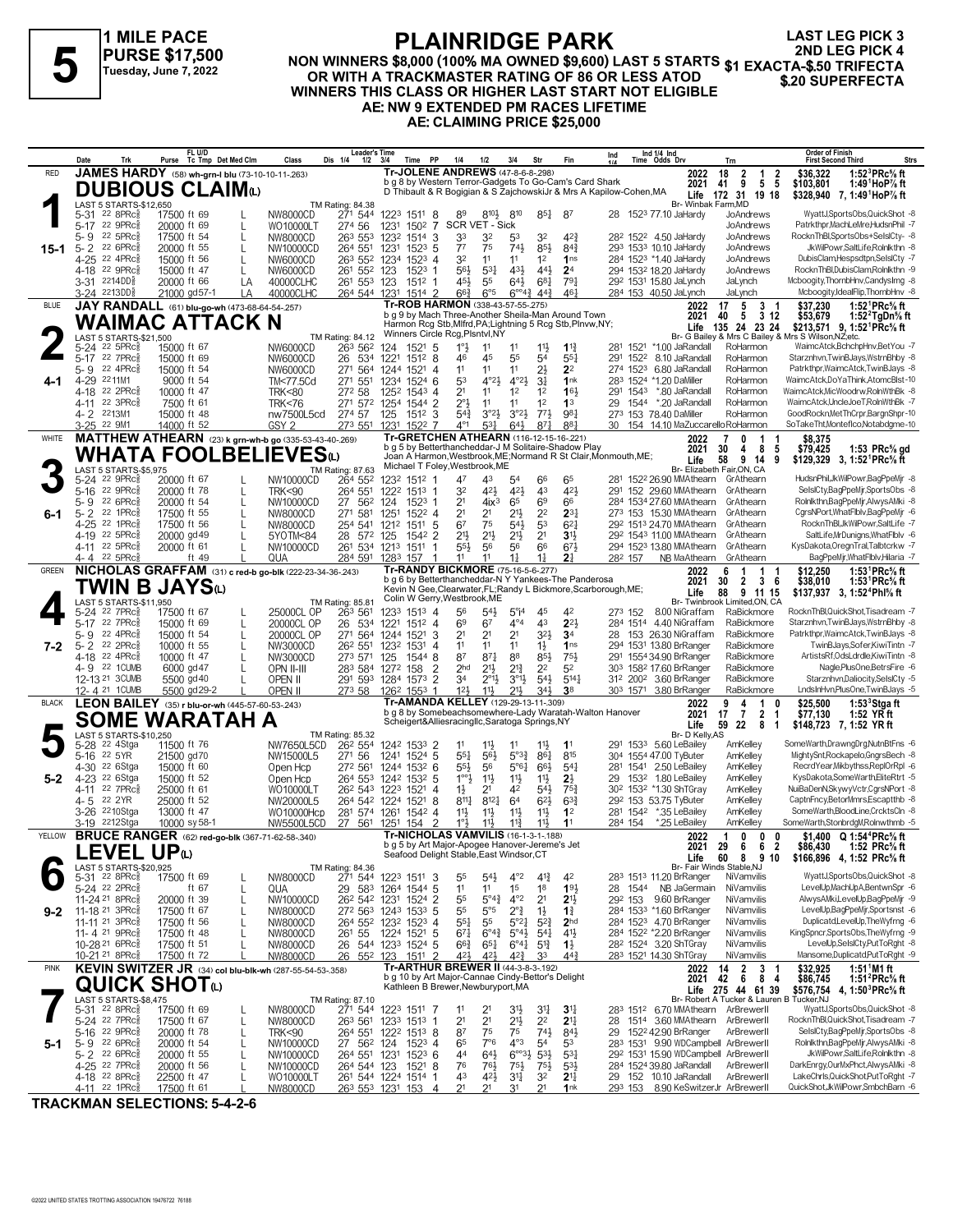

# **PLAINRIDGE PARK FILLIES AND MARES NON WINNERS \$10,000**<br>
FILLIES AND MARES **81 EXACTA-\$.50 TURSE \$10,000**<br>
NON WINNERS \$3,000 LAST 5 STARTS **\$1 EXACTA-\$.50 TRIFECTA (100% MA OWNED \$3,600) OR WITH A TM RATING OF 76 OR LESS ATOD AE: CLAIMING PRICE \$10,000**

|              | Date                                                   | Trk                                          | Purse                      | FL U/D<br>Tc Tmp Det Med Clm                     |              | Class                                                                                 | <b>Leader's Time</b><br>Dis 1/4<br>$1/2$ $3/4$                                                                    | Time                                   | PP                     | 1/4                                                                                  | $1/2$                           | 3/4                                          | Str                               | Fin                                                          | Ind                                                  |                                  | Ind 1/4 Ind<br>Time Odds Drv                                                      | Trn                                                            | <b>Order of Finish</b><br><b>Strs</b><br><b>First Second Third</b>                                          |
|--------------|--------------------------------------------------------|----------------------------------------------|----------------------------|--------------------------------------------------|--------------|---------------------------------------------------------------------------------------|-------------------------------------------------------------------------------------------------------------------|----------------------------------------|------------------------|--------------------------------------------------------------------------------------|---------------------------------|----------------------------------------------|-----------------------------------|--------------------------------------------------------------|------------------------------------------------------|----------------------------------|-----------------------------------------------------------------------------------|----------------------------------------------------------------|-------------------------------------------------------------------------------------------------------------|
| <b>RED</b>   |                                                        |                                              |                            | LEON BAILEY (35) r blu-or-wh (445-57-60-53-.243) |              |                                                                                       |                                                                                                                   |                                        |                        | <b>Tr-DUSTIN INGRAHAM (41-6-1-7-217)</b>                                             |                                 |                                              |                                   |                                                              |                                                      |                                  | 2022                                                                              | 11<br>$\mathbf 0$<br>4<br>-3                                   | $1:55$ <sup>1</sup> Stgaft<br>\$28,055                                                                      |
|              |                                                        | TSIMISധ                                      |                            |                                                  |              |                                                                                       |                                                                                                                   |                                        |                        | b m 5 by Mach Three-Linatawa N-Holmes Hanover                                        |                                 |                                              |                                   | George C Tackley, Syracuse, NY; Wendy S Storrier, Homer, NY; |                                                      |                                  | 2021<br>Life                                                                      | 30<br>7<br>4<br>4<br>58 13<br>4<br>9                           | 1:54 $1$ Mea $\%$ ft<br>\$53,059<br>\$93,136 4, 1:54 Mea % ft                                               |
|              |                                                        | LAST 5 STARTS-\$8,525                        |                            |                                                  |              |                                                                                       | <b>TM Rating: 75.24</b>                                                                                           |                                        |                        | Cody A Lapage, Brushton, NY                                                          |                                 |                                              |                                   |                                                              |                                                      |                                  |                                                                                   | Br- St Lads Farm, ON, CA                                       |                                                                                                             |
|              | 5-31 22 3PRc <sup>3</sup><br>$5 - 16$                  | 22 4Stga                                     | 10000 ft 69                | ft $82$                                          |              | FMNW3000CD<br>Qua HD                                                                  | 27 563<br>281 572 1253 155                                                                                        | 1241 1532 6                            | -4                     | 67<br>45}                                                                            | 65}<br>45}                      | $7^7$<br>47                                  | $7^7$<br>$46\frac{3}{4}$          | $75\frac{3}{4}$<br>$47\frac{1}{4}$                           |                                                      | 292 1562                         | 29 1543 6.60 HeCampbell Dulngraham<br>NB OlLemus                                  | Dulngraham                                                     | Hilaria, WomnInGld, SraTncrdi -7<br>NrthCntry,RckThsWay,PwrdByMch -6                                        |
|              | 5-3 22 8PRc <sup>5</sup>                               |                                              | 12500 ft 58                |                                                  |              | FMNW4000CD                                                                            | 264 57                                                                                                            | 1253 155                               | $\overline{4}$         | 11号                                                                                  | 11                              | 11                                           | 11                                | 3 <sup>3</sup>                                               |                                                      | 293 1551                         | 5.00 LuHanners                                                                    | Dulngraham                                                     | MsdleLote, MisTrckst, Tsimis -8                                                                             |
| 6-1          | 4-25 <sup>22</sup> 5Stga<br>4-19 2213Stga              |                                              | 7000 ft 60                 | 7000 gd 42-1                                     |              | <b>FM10000CLO</b><br><b>FM10000CLO</b>                                                | 271 571 1253 1554 8<br>271 574 1262 156                                                                           |                                        | $\overline{4}$         | $8^{12}\frac{1}{2}$<br>6 <sup>8</sup>                                                | $7^{\circ}8$<br>$67\frac{1}{4}$ | $7^{\circ}6^{\frac{3}{4}}$<br>$5^{4}$        | $75\frac{1}{4}$<br>43             | $4^{11}$<br>$3^{23}$                                         |                                                      |                                  | 29 156 19.30 JnMcDonld<br>292 1563 4.20 JnMcDonld                                 | AnGardner<br>AnGardner                                         | ClemieHnv,BontzN,OnspeedN -8<br>LuckBMine,OnspeedN,Tsimis -8                                                |
| <b>BLUE</b>  |                                                        |                                              |                            |                                                  |              | <b>BRUCE RANGER</b> (62) red-go-blk (367-71-62-58-.340)                               |                                                                                                                   |                                        |                        | Tr-JAMES DUNN (62-8-8-8-244)                                                         |                                 |                                              |                                   |                                                              |                                                      |                                  | 2022                                                                              | $\overline{7}$<br>3<br>0                                       | 1:55 ${}^1$ Bang ft<br>\$7,290                                                                              |
|              |                                                        |                                              |                            | WESTERN STEPP $\omega$                           |              |                                                                                       |                                                                                                                   |                                        |                        | Diane L Dunn, Rome, ME                                                               |                                 |                                              |                                   | b m 9 by Western Maverick-French Stepp-French Horn           |                                                      |                                  | 2021<br>Life                                                                      | 36<br>6<br>$\mathbf{1}$<br>7<br>190 48 28 30                   | \$38,970<br>1:54 <sup>4</sup> Bang ft<br>\$400,406 5, 1:51 <sup>3</sup> PRc <sup>5</sup> / <sub>8</sub> ft  |
|              |                                                        | LAST 5 STARTS-\$7,290                        |                            |                                                  |              |                                                                                       | TM Rating: 75.79                                                                                                  |                                        |                        |                                                                                      |                                 |                                              |                                   |                                                              |                                                      |                                  |                                                                                   | Br- Dirk A Duncan & Sidney T Bradley.ME                        |                                                                                                             |
|              | 5-29 22 3Bang<br>5-24 22 4PRc <sup>5</sup>             |                                              | 5200 ft 76<br>10000 ft 67  |                                                  |              | NW3500CD<br>FMNW3000CD                                                                | 28<br>574<br>254 541                                                                                              | 126 <sup>2</sup> 1551 2<br>1231 1534 8 |                        | 1 <sup>2</sup><br>5°3                                                                | 1 <sup>2</sup><br>$4^{\circ}3$  | $11\frac{3}{4}$<br>3°2 <sup>1</sup>          | 1 <sup>2</sup><br>76              | $13\frac{3}{4}$<br>793                                       |                                                      | 321 1554                         | 284 1551 *1.50 BrRanger<br>6.50 ShThayer                                          | JaEDunn<br>JaEDunn                                             | WstrnStep,LodMchtMn,MidlAgdCr -5<br>SweetSue,SraTncrdi,StelMyThn -8                                         |
|              | 5-15 22 8Bang                                          |                                              | 4500 ft 64                 |                                                  |              | <b>FMNW2250CD</b>                                                                     | 282 583 1272 157                                                                                                  |                                        | 5                      | $11\frac{1}{4}$                                                                      | $11\frac{1}{2}$                 | 11                                           | 11                                | 12 <sub>1</sub>                                              |                                                      | 293 157                          | *.30 ShThayer                                                                     | JaEDunn                                                        | WstrnStep,GetinGone,PstTmeTrr -5                                                                            |
| 5-2          | 5-11 22 1Bang<br>5-7 22 7 CUMB                         |                                              | 4400 ft 73<br>4800 ft 51   |                                                  |              | <b>FMNW2250CD</b><br>NW3000L5                                                         | 293 594 128<br>281 58                                                                                             | 1273 1581 2                            | $\overline{2}$<br>1573 | $11\frac{1}{2}$<br>32                                                                | 11}<br>32                       | 1 <sup>2</sup><br>31}                        | 2 <sub>ns</sub><br>2 <sup>2</sup> | $1\frac{3}{4}$<br>54                                         |                                                      |                                  | 293 1573 3.60 ShThayer<br>31 159 16.60 NiGraffam                                  | JaEDunn<br>JaEDunn                                             | WstrnStep,GoSandyGo,Bdllvlcty -6<br>TerorHal,Redyfrthl,Bali -7                                              |
| WHITE        |                                                        |                                              |                            |                                                  |              | LUKE HANNERS (21) d br-tn-wh (712-79-86-101-.225)                                     |                                                                                                                   |                                        |                        | Tr-ELISHA LAFRENIERE (97-9-13-18-229)                                                |                                 |                                              |                                   |                                                              |                                                      |                                  | 2022                                                                              | 3<br>2<br>14                                                   | 1:53 <sup>4</sup> PRc% ft<br>\$18,655                                                                       |
|              |                                                        |                                              |                            | FAITHFULDAWNധ                                    |              |                                                                                       |                                                                                                                   |                                        |                        | Raymond A Ferguson, Staten Island, NY                                                |                                 |                                              |                                   | b m 4 by Riggins-Delta Dawn Hanover-Allamerican Native       |                                                      |                                  | 2021<br>Life                                                                      | 31<br>6<br>3<br>4<br>60<br>9<br>8<br>7                         | \$29,429<br>1:55 HoP% ft<br>\$52,392 4, 1:53 <sup>4</sup> PRc <sup>5</sup> / <sub>8</sub> ft                |
|              |                                                        | LAST 5 STARTS-\$5,575                        |                            |                                                  |              |                                                                                       | <b>TM Rating: 73.01</b>                                                                                           |                                        |                        |                                                                                      |                                 |                                              |                                   |                                                              |                                                      |                                  |                                                                                   | Br- Ever Green Acres, IN                                       |                                                                                                             |
|              | 5-31<br>$5-17$                                         | $226$ PRc $\frac{5}{8}$<br>22 3PRc           | 17500 ft 69<br>7500 ft 69  |                                                  |              | FMW6-9PMLT<br>FMNW2000CD                                                              | 261 552<br>28 563 1244 1534 1                                                                                     | 1231 152                               |                        | 58<br>32                                                                             | $5^{\circ}3\frac{1}{2}$<br>33   | $4^{\circ}3\frac{1}{2}$<br>$2^{\circ}1$      | -46<br>2 <sup>1</sup>             | $5^{4}$<br>$1\frac{3}{4}$                                    |                                                      |                                  | 29 1524 21.30 KeSwitzerJr ElLafreniere<br>284 1534 9.70 KeSwitzerJr ElLafreniere  |                                                                | AdashsHnv,SoAmazing,MisTrckst -8<br>Fathfldwn,SraTncrdi,SmilByThB -8                                        |
|              | 5-3                                                    | 2210PRc                                      | 7500 ft 58                 |                                                  |              | FMNW2000CD                                                                            | 281                                                                                                               | 584 1272 1561 2                        |                        | 65                                                                                   | $5^{\circ}4\frac{1}{2}$         | $5^{\circ}2^{\frac{3}{4}}$                   | 56                                | $4^{2}$                                                      |                                                      |                                  | 283 1563 26.00 KeSwitzerJr ElLafreniere                                           |                                                                | Patanjali, Nshrlblty, SmilBy ThB -8<br>ElLafreniere WomnInGld,PchmPrncs,YourMomma -6                        |
| 7-1          | 4-21 22 5PRc <sup>5</sup><br>4-14 22 6PRc\$            |                                              | 7000 ft 55<br>7500 ft 50   |                                                  | L            | FMTRK<72<br>FMNW2000CD                                                                | 281 581 1262 1562 3<br>281 58                                                                                     | 1273 1561 9                            |                        | 3 <sup>2</sup><br>99                                                                 | 33<br>$7°5\frac{1}{2}$          | 32<br>$6^{03}\frac{1}{2}$                    | 323<br>79                         | 53<br>763                                                    |                                                      |                                  | 301 157 2.80 BrRanger<br>292 1573 12.40 BrRanger                                  | ElLafreniere                                                   | TooMchSun,RyltyAgan,Nshrlblty -9                                                                            |
| GREEN        |                                                        |                                              |                            |                                                  |              | W. DREW CAMPBELL (55) *or-blk-wh (261-36-30-33-.244)                                  |                                                                                                                   |                                        |                        | <b>Tr-RANDY BICKMORE (75-16-5-6-277)</b>                                             |                                 |                                              |                                   |                                                              |                                                      |                                  | 2022                                                                              | $\overline{7}$<br>2<br>1.                                      | \$11,278<br>1:54 PRc% ft                                                                                    |
|              |                                                        | <b>WOMAN IN GOLD N</b> W                     |                            |                                                  |              | b m 6 by Art Major-Gold Elite-Bettor's Delight<br>Robert W Kopack, Virginia Beach, VA |                                                                                                                   |                                        |                        |                                                                                      |                                 |                                              | 2021<br>Life                      | - 5<br>41<br>4 6<br>86<br>11<br>9 13                         | \$54,487<br>1:55 Har ft<br>\$106,015 6, 1:54 PRc% ft |                                  |                                                                                   |                                                                |                                                                                                             |
|              | 5-31 22 3PRc <sup>5</sup>                              | LAST 5 STARTS-\$10,250                       | 10000 ft 69                | <b>TM Rating: 71.87</b><br>27 563                | 1241 1532 3  |                                                                                       | 1 <sup>2</sup>                                                                                                    | 11                                     |                        |                                                                                      | $2^{13}$                        |                                              |                                   | Br- D G Moore, NZ<br>293 1534 9.00 BrRanger                  | RaBickmore                                           | Hilaria, WomnInGld, SraTncrdi -7 |                                                                                   |                                                                |                                                                                                             |
|              | 5-24 22 4PRc                                           |                                              | 10000 ft 67                |                                                  |              | FMNW3000CD<br>FMNW3000CD                                                              | 254 541                                                                                                           | 1231 1534 3                            |                        | 2 <sup>1</sup>                                                                       | 2 <sup>1</sup>                  | 2}<br>$21\frac{1}{2}$                        | $1\frac{1}{2}$                    | $5^{3}\frac{1}{2}$                                           | 31                                                   |                                  | 1542 5.20 BrRanger                                                                | RaBickmore                                                     | SweetSue,SraTncrdi,StelMyThn -8                                                                             |
|              | 5-17 22 8PRc<br>5-10 22 4PRc                           |                                              | 10000 ft 69<br>7500 ft 60  |                                                  | L            | FMNW3000CD                                                                            | 283 573 1253 1542 5 SCR JG - Transportation<br>27 561 1243 154                                                    |                                        | - 1                    | $11\frac{1}{2}$                                                                      | 11                              | 11                                           |                                   |                                                              |                                                      |                                  | 29 <sup>2</sup> 154 9.70 BrRanger                                                 | RaBickmore<br>RaBickmore                                       | Hilaria,SweetSue,SwtSlySue=Par -6<br>WomnInGld.SmilBvThB.Pataniali -8                                       |
| 7-1          | 5- 3                                                   | 2210PRc                                      | 7500 ft 58                 |                                                  |              | FMNW2000CD<br>FMNW2000CD                                                              | 281 584 1272 1561 8                                                                                               |                                        |                        | 54                                                                                   | 76}                             | $8^{4}3$                                     | $1\frac{1}{2}$<br>89              | $1\frac{3}{4}$<br>87                                         |                                                      |                                  | 291 1573 16.10 NiGraffam                                                          | RaBickmore                                                     | Patanjali, Nshrlblty, SmilBy ThB -8                                                                         |
| <b>BLACK</b> |                                                        |                                              |                            | JAY RANDALL (61) blu-go-wh (473-68-64-54-.257)   |              |                                                                                       |                                                                                                                   |                                        |                        | <b>Tr-MATTHEW MEDEIROS (46-5-3-2-.159)</b><br>ro m 4 by American Ideal-Leah-Jet Laag |                                 |                                              |                                   |                                                              |                                                      |                                  | 2022                                                                              | $\overline{2}$<br>0<br>0<br>$\mathbf{0}$                       | \$0 Q 1:56 <sup>4</sup> PRc <sup>5</sup> / <sub>8</sub> ft                                                  |
|              |                                                        |                                              |                            | <b>RIGHTFULLY MINE</b> (L)                       |              |                                                                                       |                                                                                                                   |                                        |                        |                                                                                      |                                 |                                              |                                   | Monique Cohen, Montague, NJ; Anthony C Scussel, Enfield, CT  |                                                      |                                  | 2021<br>Life                                                                      | 5<br>$\mathbf{1}$<br>15<br>4<br>$\overline{7}$<br>28<br>5<br>5 | \$77,503<br>1:52 $^{2}$ PRc $\%$ ft<br>\$186,315 3, 1:52 <sup>2</sup> PRc <sup>5</sup> / <sub>8</sub> ft    |
|              | 5-17                                                   | LAST 5 STARTS-\$10,800<br>$22$ 4PR $c_{8}^5$ | 15000 ft 69                |                                                  |              | FMNW6000CD                                                                            | TM Rating: 73.76<br>28 56 <sup>2</sup> 125 1541 5                                                                 |                                        |                        | 11                                                                                   | $11\frac{1}{2}$                 | 2}                                           | 43                                | 821                                                          |                                                      |                                  | Br- Monique Cohen, NJ<br>332 1582 7.50 ShTGray                                    | MaMedeiros                                                     | TheChrgng,AbultaHnv,Amini -8                                                                                |
|              | 5-10 22 8PRc                                           |                                              | 15000 ft 60                |                                                  |              | FMW2-5PMLT                                                                            | 264 562 1243 1542 7                                                                                               |                                        |                        | 55                                                                                   | $5^{5}\frac{1}{2}$              | $4^{\circ}4^{\circ}$                         | $4^{23}$                          | $64\frac{1}{4}$                                              |                                                      | 294 1551                         | 3.90 ShTGray                                                                      | MaMedeiros                                                     | SiriBlc, JbsStarDn, ShrtysGrl -7                                                                            |
|              | 5-3 22 3PRc<br>10-25 <sup>21</sup> 9PRc                |                                              | 100000 sy 55-2             | ft $54$                                          | $\mathbf{L}$ | QUA<br><b>MASS STK</b>                                                                | 28 <sup>2</sup> 583 1272 1564 5<br>263 554 1234 1531 4                                                            |                                        |                        | 1 <sup>2</sup><br>$4^{3}\frac{3}{4}$                                                 | 11<br>$3^{\circ}2\frac{1}{2}$   | 11<br>$2^{\circ}$ $\frac{3}{4}$              | 1 <sup>2</sup><br>3 <sup>1</sup>  | 1 <sub>ns</sub><br>66                                        |                                                      | 292 1564                         | NB ShTGray<br>30 <sup>2</sup> 154 <sup>2</sup> 3.10 YaGingras                     | MaMedeiros<br>ShCohen                                          | RightflyM,CaptanHil,PpsPolRom -5<br>Purameri,SoAmazing,SfdSwthrt -9                                         |
| 6-1          | 10-18 <sup>21</sup> 9PRc3                              |                                              | 60000 ft 59                |                                                  |              | <b>MASS STK</b>                                                                       | 264 56                                                                                                            | 1242 1522 4                            |                        | 42}                                                                                  | 421                             | 5 <sup>2</sup>                               | 33}                               | 35                                                           |                                                      |                                  | 283 1532 3.40 YaGingras                                                           | ShCohen                                                        | SuzieBlc,SoAmazing,RightflyM -9                                                                             |
| YELLOW       |                                                        |                                              |                            |                                                  |              | <b>SHAWN T GRAY</b> (48) r blu-wh-b go (322-46-56-47-288)                             |                                                                                                                   |                                        |                        | Tr-ALICIA GRAY (67-13-11-12-.345)<br>b m 4 by Betting Line-Jiminey Three-Mach Three  |                                 |                                              |                                   |                                                              |                                                      |                                  | 2022<br>2021                                                                      | $\mathbf{0}$<br>$\pmb{0}$<br>3<br>0<br>$\overline{2}$<br>3     |                                                                                                             |
|              |                                                        | ALTHEAധ                                      |                            |                                                  |              |                                                                                       |                                                                                                                   |                                        |                        | George Bullukian, Franklin, MA                                                       |                                 |                                              |                                   |                                                              |                                                      |                                  | Life                                                                              | 19<br>5<br>23<br>5<br>$\overline{2}$<br>3                      | \$45,625<br>1:53 PRc% ft<br>\$45,625 3, 1:53 PRc <sup>5</sup> / <sub>8</sub> ft                             |
|              | 5-27 2211M1                                            | LAST 5 STARTS-\$8,700                        |                            | 9000 gd70-1                                      |              | <b>FMTM&lt;78.6</b>                                                                   | TM Rating: 71.68<br>271 574                                                                                       | 1263 1541 3                            |                        | 68                                                                                   | 751                             | $85\frac{1}{4}$                              | $75\frac{3}{4}$                   | 73                                                           |                                                      |                                  | 271 1544 14.50 StSmith                                                            | Br- Holland Racing Stable, ON, CA<br>KaGarland                 | AlwysAMir, MarvlsKis, Betabcool -9                                                                          |
|              | 5-20 2211M1                                            |                                              |                            | 9000 sy 65-2 ▼ L                                 |              | FMnw3000cd                                                                            | 27 551                                                                                                            | 1243 1523 8                            |                        | 812                                                                                  | 891                             | $8^{\circ 5\frac{3}{4}}$                     | 85}                               | $77\frac{1}{4}$                                              |                                                      |                                  | 281 154 68.00 StSmith                                                             | KaGarland                                                      | KthysMmnt,BeBest,SoDlghtfl -8                                                                               |
| 20-1         | 5-3 22 5PRc<br>4-12 22 2PRc $\frac{5}{8}$              |                                              | 15000 ft 58                | ft 62                                            |              | FMNW4PMLT<br>QUA                                                                      | 271 573 1254 1551 6<br>294 101 130 159 <sup>3</sup> 3                                                             |                                        |                        | 88<br>43                                                                             | 87<br>$4^{3}\frac{1}{4}$        | $8^{10}\frac{1}{4}$<br>45                    | $89\frac{1}{2}$<br>443            | $8^{11}\frac{3}{4}$<br>$2^{2}$                               |                                                      | 29 200                           | 294 1573 35.30 ShTGray<br>NB ShTGray                                              | AlGray<br>AlGray                                               | ShrtysGrl, MexicnHnv, JbsStarDn -8<br>ColbyJack,Althea,BnyIsAJet -7                                         |
|              | 3-7 22 2Stga                                           |                                              |                            | sy 38-2                                          |              | Qua                                                                                   | 304 1022 1322 2021 4                                                                                              |                                        |                        | $5^{73}$                                                                             | 573                             | $67\frac{1}{4}$                              | 612                               | $6^{13}$                                                     |                                                      | 31 2044                          | NB ShTGray                                                                        | AlGray                                                         | WinngMajr,FathInJoe,Kamara -6                                                                               |
| <b>PINK</b>  |                                                        |                                              |                            |                                                  |              | NICHOLAS GRAFFAM (31) c red-b go-blk (222-23-34-36-243)                               |                                                                                                                   |                                        |                        | Tr-MICHAEL GRAFFAM (65-10-11-12-.309)                                                |                                 |                                              |                                   | b m 5 by Cheyenne Hollywood-Analytical-Blissfull Hall        |                                                      |                                  | 2022<br>2021                                                                      | 6<br>$\overline{2}$<br>$\mathbf{1}$<br>-1<br>3<br>27<br>6<br>4 | \$10,425<br>1:55 <sup>4</sup> PRc <sup>5</sup> / <sub>8</sub> ft<br>\$49,875<br>1:54 ${}^2$ PRc ${}^5\!$ ft |
|              |                                                        |                                              |                            | <b>SARA TANCREDI</b> W                           |              |                                                                                       |                                                                                                                   |                                        |                        | Michael S Graffam, Falmouth, ME                                                      |                                 |                                              |                                   |                                                              |                                                      |                                  | Life                                                                              | 56<br>7813                                                     | \$100,798 4, 1:54 <sup>2</sup> PRc <sup>5</sup> / <sub>8</sub> ft                                           |
|              | 5-31                                                   | LAST 5 STARTS-\$9,675<br>22 3PRc             | 10000 ft 69                |                                                  |              | FMNW3000CD                                                                            | TM Rating: 75.76<br>27 563                                                                                        | 1241 1532 4                            |                        | 33                                                                                   | 32                              |                                              | 11                                | 31}                                                          |                                                      |                                  | 293 1534 *1.20 NiGraffam                                                          | Br- Michael S Graffam.ME<br>MiGraffam                          | Hilaria.WomnInGld.SraTncrdi -7                                                                              |
|              | 5-24 22 4PRc <sup>5</sup>                              |                                              | 10000 ft 67                |                                                  |              | FMNW3000CD                                                                            | 254 541 1231 1534 1                                                                                               |                                        |                        | 3 <sup>1</sup>                                                                       | 3 <sup>2</sup>                  | 421                                          | 42                                | 2 <sub>ns</sub>                                              |                                                      |                                  | 301 1534 3.50 NiGraffam                                                           | MiGraffam                                                      | SweetSue,SraTncrdi,StelMyThn -8                                                                             |
|              | 5-17 22 3PRc <sup>5</sup><br>5-10 22 4PRc <sup>5</sup> |                                              | 7500 ft 69<br>7500 ft 60   |                                                  |              | FMNW2000CD<br>FMNW2000CD                                                              | 28 563 1244 1534 4                                                                                                |                                        |                        | 2 <sup>1</sup>                                                                       | $21\frac{1}{2}$                 | 3 <sup>1</sup><br>$5^{\circ}3\frac{1}{2}$ 43 | $3^{11}$                          | 2 <sup>3</sup><br>46                                         | 29                                                   |                                  | 154 7.20 NiGraffam<br>30 1551 2.60 NiGraffam                                      | MiGraffam<br>MiGraffam                                         | Fathfldwn,SraTncrdi,SmilByThB -8<br>WomnInGld,SmilByThB,Patanjali -8                                        |
|              | 5-3 <sup>22</sup> 11PRc៖                               |                                              | 7000 ft 58                 |                                                  |              | FMTRK<72                                                                              | 27 56 <sup>1</sup> 124 <sup>3</sup> 154 3 6 <sup>6</sup> 6 <sup>6</sup><br>274 573 1261 1554 5 44 <sub>2</sub> 43 |                                        |                        |                                                                                      |                                 |                                              | $4^3$ $2^1$ $1^{2^3}$             |                                                              |                                                      |                                  | 29 1554 *1.20 NiGraffam MiGraffam                                                 |                                                                | SraTncrdi,RyltyAgan,PchmPrncs -7                                                                            |
| GRAY         |                                                        |                                              |                            |                                                  |              | KEVIN SWITZER JR (34) col blu-blk-wh (287-55-54-53-.358)                              |                                                                                                                   |                                        |                        | <b>Tr-ELISHA LAFRENIERE (97-9-13-18-229)</b>                                         |                                 |                                              |                                   | br m 5 by Panther Hanover-Artifical Sweetner-Artsplace       |                                                      |                                  | 2022<br>2021                                                                      | 10<br>1<br>$\bf{0}$<br>2<br>$37 \quad 7$<br>6<br>3             | 1:53 PRc% ft<br>\$6,240<br>\$65,041<br>1:50 $3$ ScD $\%$ ft                                                 |
|              |                                                        |                                              |                            | <b>SWEET SALLY SUE</b> W                         |              |                                                                                       |                                                                                                                   |                                        |                        | Robert J Stasio, Staten Island, NY;<br>Devita Racing Stable Inc, Middletown, NY      |                                 |                                              |                                   |                                                              |                                                      |                                  | Life                                                                              | 67 16 7 6                                                      | \$107,379 4, 1:50 $^3$ ScD $\%$ ft                                                                          |
|              | 5-31 22 3PRc                                           | LAST 5 STARTS-\$5,590                        | 10000 ft 69                |                                                  |              | FMNW3000CD                                                                            | TM Rating: 75.54<br>27 563                                                                                        | 1241 1532 4 SCR VET - Injured          |                        |                                                                                      |                                 |                                              |                                   |                                                              |                                                      |                                  |                                                                                   | ElLafreniere                                                   | Br- Hoosier Standardbred Farm, IN; Fair Meadow Farm, IL<br>Hilaria, WomnInGld, SraTncrdi -7                 |
|              | 5-24 22 3PRc<br>5-17 22 8PRcs                          |                                              | 7500 ft 67                 |                                                  |              | FMNW2000CD                                                                            | 271 561 1242 153 4                                                                                                |                                        |                        | $2^{\circ}$ <sub>2</sub>                                                             | 11                              | 11                                           | 1 <sup>1</sup>                    | $1\frac{11}{4}$                                              |                                                      |                                  | 283 153 *1.90 KeSwitzerJr ElLafreniere<br>284 1551 18.60 KeSwitzerJr ElLafreniere |                                                                | SwtSlySue,SmilByThB,CheckpntC -7<br>Hilaria, Sweet Sue, Swt Sly Sue=Par -6                                  |
| 7-1          | $5 - 1$ 2214PcD <sup>5</sup>                           |                                              | 10000 ft 69<br>7000 ft 61  |                                                  |              | FMNW3000CD<br>Mnw2800L5                                                               | 283 573 1253 1542 4<br>273 564 1241 1531 4                                                                        |                                        |                        | 32<br>661                                                                            | 33<br>661                       | 44<br>7211                                   | 44}<br>7dis                       | 3dh <sup>4</sup><br>733                                      |                                                      |                                  | 312 1594 3.70 TyButer                                                             | NiDevita                                                       | GrntMeThs, JrchoDiva, CrusnThrT -8                                                                          |
|              | 4-24 22 8PcD3                                          |                                              | 7000 ft 75                 |                                                  |              | Mnw3100L5                                                                             | 273 564 1243 1534 1                                                                                               |                                        |                        | $55\frac{1}{2}$                                                                      | $55\frac{1}{2}$                 | $56\frac{1}{2}$                              | $4x^7$                            | x6x <sup>11</sup>                                            |                                                      |                                  | 301 156 8.80 TyButer                                                              | NiDevita                                                       | Timgndncn, MorockinK, Eleofadli -8                                                                          |
| PURPLE       |                                                        |                                              |                            |                                                  |              | MICHAEL STEVENSON (57) *mar-wh-blu (89-11-7-8-197)                                    |                                                                                                                   |                                        |                        | <b>Tr-DANIEL TUCCILLO JR (14-0-0-1-.024)</b>                                         |                                 |                                              |                                   | b m 7 by So Surreal-Red Zinfandel-Allamerican Native         |                                                      |                                  | 2022<br>2021                                                                      | 4<br>0<br>0<br>0<br>5 <sub>2</sub><br>27<br>4                  | \$1,250<br>\$66,100<br>1:51 ${}^{3}$ PRc ${}^{5}_{8}$ gd                                                    |
|              |                                                        |                                              |                            | SURREAL SYRAHധ                                   |              |                                                                                       |                                                                                                                   |                                        |                        | Daniel R Tuccillo Jr, Prospect, CT                                                   |                                 |                                              |                                   |                                                              |                                                      |                                  | Life                                                                              | 88<br>8<br>9 11<br>Br- William D Neumeister, CA                | \$100,318 6, 1:51 <sup>3</sup> PRc <sup>5</sup> / <sub>8</sub> gd                                           |
|              |                                                        | LAST 5 STARTS-\$1,250<br>5-31 22 6PRc 17     | 17500 ft 69                |                                                  |              | FMW6-9PMLT                                                                            | TM Rating: 79.65<br>261 552 1231 152 3                                                                            |                                        |                        | 6 <sup>9</sup>                                                                       | 7°5                             | $6^{\circ 5}$                                | 69                                | $6^{8}$ <sub>4</sub>                                         |                                                      |                                  | 292 1533 30.50 MiStevenson DaTuccilloJr                                           |                                                                | AdashsHnv,SoAmazing,MisTrckst -8                                                                            |
|              | 5-24 22 6PRc<br>$5-10$ 22 9PRc                         |                                              | 17500 ft 67<br>12500 ft 60 |                                                  | $\mathbf{L}$ | FMW6-9PMLT<br>FMNW4000CD                                                              | 264 553 1232 1522 1<br>26 <sup>3</sup> 56                                                                         | 1234 1521 5                            |                        | 66<br>55                                                                             | $75\frac{1}{4}$<br>$5^{\circ}4$ | $74\frac{1}{2}$<br>3°2                       | $85\frac{1}{2}$<br>$5x^6$         | $84\frac{1}{2}$<br>711}                                      |                                                      |                                  | 29 1531 31.60 KeSwitzerJr DaTuccilloJr<br>302 1543 7.30 KeSwitzerJr DaTuccilloJr  |                                                                | AltaMadra.Amini.AdashsHnv -8<br>AbultaHnv,MsdleLote,PrecsAlxs -7                                            |
| 8-1          | 5-3 22 7PRc <sup>5</sup>                               |                                              | 25000 ft 58                |                                                  |              | FMWO10000L                                                                            | 284 57 1241 1523 1                                                                                                |                                        |                        | $54\frac{1}{2}$                                                                      | $65\frac{1}{2}$                 | $64\frac{1}{2}$                              | 55                                | $55\frac{1}{4}$                                              |                                                      |                                  | 283 1533 51.40 KeSwitzerJr DaTuccilloJr                                           |                                                                | Turnthfrw,SlckArtst,AdashsHnv -8                                                                            |
|              | 4-19 22 2PRc                                           |                                              |                            | ft $54$                                          |              | QUA                                                                                   | 284 582 1273 1563 2                                                                                               |                                        |                        | 434                                                                                  | 45                              | 561                                          | 512                               | $3^{11}$                                                     |                                                      |                                  | 301 159 NB AnMonti                                                                | DaTuccilloJr                                                   | PasprtArt,Finnbar,SurelSyrh -6                                                                              |

**TRACKMAN SELECTIONS: 2-1-5-7**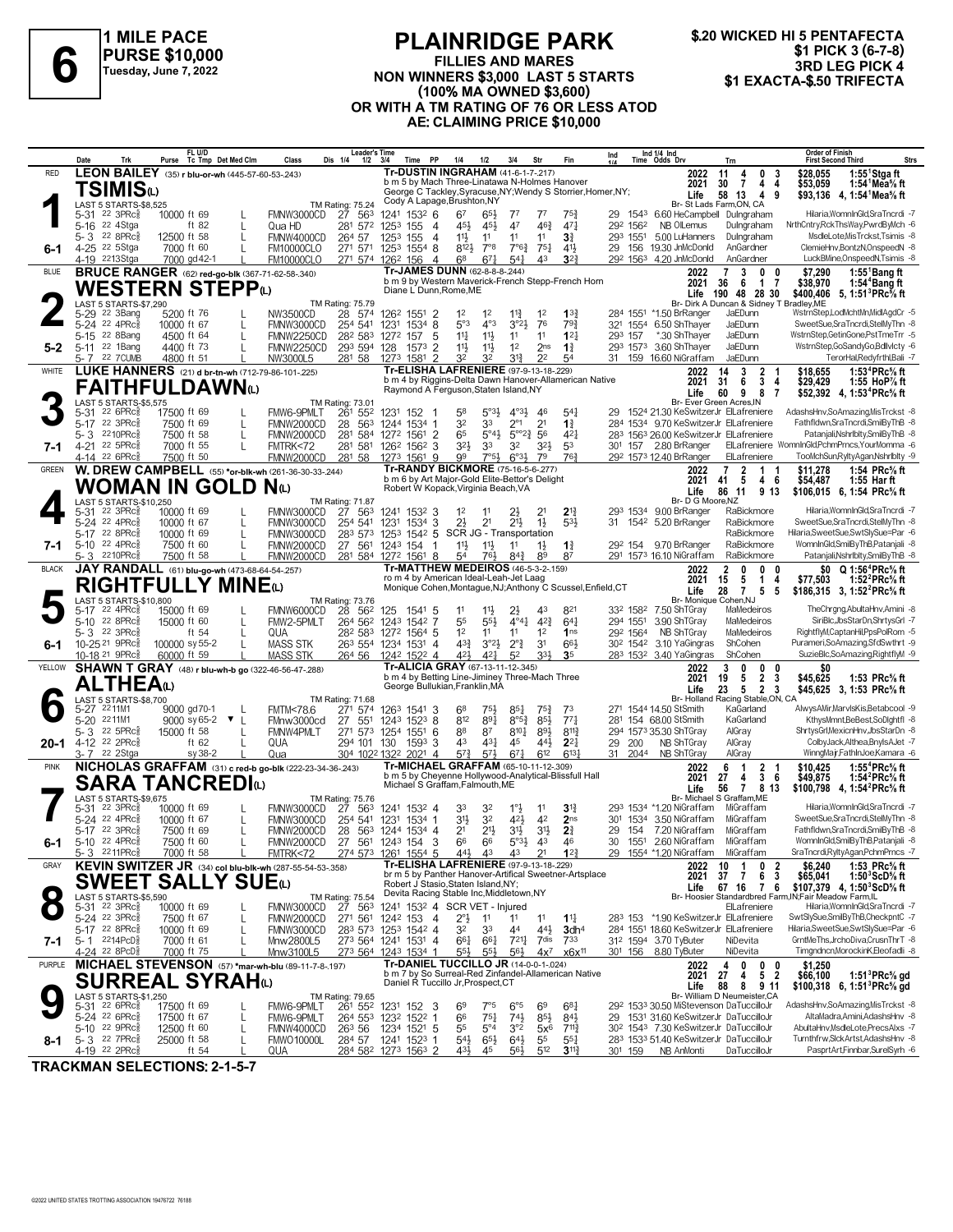

### **PLAINRIDGE PARK NON WINNERS \$6,000 (100% MA OWNED \$7,200) LAST 5 STARTS \$1 EXACTA-\$.50 TRIFECTA**<br>Tuesday, June 7, 2022 **100 STARTS ARTING OF 82 OR LESS ATOD**<br>EXACTA-\$.50 TRIFECTA **OR WITH A TM RATING OF 82 OR LESS ATOD STARTERS IN A CLASS HIGHER THAN NW \$8,000 OR A CLAIMING PRICE HIGHER THAN \$25,000 LAST START NOT ELIGIBLE AE: CLAIMING PRICE \$20,000 2ND LEG PICK 3**

|              | Date                | Trk                                                       | Purse                       | FL U/D<br>Tc Tmp Det Med Clm                            | Class                                                          | Leader's Time<br>Dis 1/4<br>$1/2$ $3/4$    |              | Time PP                              | 1/4                                                                                             | 1/2                                     | 3/4                                       | Str                                   | Fin                                                            | Ind                 |      | Ind 1/4 Ind<br>Time Odds Drv                                                 | Trn                                               |                                                 | Order of Finish<br><b>First Second Third</b><br>Strs                                                   |
|--------------|---------------------|-----------------------------------------------------------|-----------------------------|---------------------------------------------------------|----------------------------------------------------------------|--------------------------------------------|--------------|--------------------------------------|-------------------------------------------------------------------------------------------------|-----------------------------------------|-------------------------------------------|---------------------------------------|----------------------------------------------------------------|---------------------|------|------------------------------------------------------------------------------|---------------------------------------------------|-------------------------------------------------|--------------------------------------------------------------------------------------------------------|
| <b>RED</b>   |                     |                                                           |                             | LUKE HANNERS (21) d br-tn-wh (712-79-86-101-225)        |                                                                |                                            |              |                                      | <b>Tr-ROBERT SUMNER (1-0-0-0-000)</b>                                                           |                                         |                                           |                                       |                                                                |                     |      | 2022                                                                         | 13<br>3<br>0                                      | \$15,088                                        | 1:53 $4$ TgDn $\%$ ft                                                                                  |
|              |                     |                                                           |                             | <b>ROCK ON LINE(LB)</b>                                 |                                                                |                                            |              |                                      | Annies 458 LTD, Dix Hills, NY                                                                   |                                         |                                           |                                       | b h 8 by Rock N Roll Heaven-Kandy's Delight-Bettor's Delight   |                     |      | 2021<br>Life                                                                 | 8<br>41<br>179 32                                 | 3 <sub>4</sub><br>\$78,857<br>18 18             | 1:53 M1 ft<br>\$286,299 4, 1:50 ScD % ft                                                               |
|              |                     | LAST 5 STARTS-\$7,318                                     |                             |                                                         |                                                                | <b>TM Rating: 78.32</b>                    |              |                                      |                                                                                                 |                                         |                                           |                                       |                                                                |                     |      | Br- Shelby Novick,FL                                                         |                                                   |                                                 |                                                                                                        |
|              |                     | 5-24 22 5PRc <sup>5</sup>                                 | 15000 ft 67                 | LВ                                                      | NW6000CD                                                       | 263 562                                    | 124          | 1521 7                               | 79                                                                                              | $75\frac{1}{4}$                         | $74\frac{3}{4}$                           | 75}                                   | 561                                                            | 282 1532            |      | 9.90 NiGraffam                                                               | RoSumner                                          |                                                 | WaimcAtck,BchchpHnv,BetYou -7                                                                          |
|              | 5-8                 | 5-15 22 2TgDng<br>22 5TgDng                               | 10000 ft 80<br>9000 ft 60   | L<br>L                                                  | NW 7801 L5<br>NW 5501 L5                                       | 28 <sup>2</sup> 56 <sup>3</sup><br>282 57  | 124<br>125   | 152<br>7<br>1534 4                   | 421                                                                                             | $4^{3}\frac{3}{4}$                      | SCR JG - Transportation<br>$2^{\circ}$    | $2\frac{1}{2}$                        | 1nk                                                            |                     |      | 284 1534 9.00 MiSimons                                                       | JDeSimoneJr<br>JDeSimoneJr                        |                                                 | HrdRckHlk, Villiam, MntnaChif -7<br>RockOnLne,ColnIByma,KotreYael -8                                   |
| 8-1          |                     | 4-26 22 7MR                                               |                             | 7600 gd54-1<br>L                                        | <b>OPEN</b>                                                    | 282 59                                     | 1274         | 1562 2                               | $44\frac{3}{4}$                                                                                 | $5^{51}$                                | $6^{\circ 6}\frac{3}{4}$                  | 473                                   | 44                                                             |                     |      | 28 1571 42.00 JDeSimoneJr JDeSimoneJr                                        |                                                   |                                                 | HestnsLck,LitlePowr,MdwbrkRdr -8                                                                       |
|              |                     | 4-19 22 4MR                                               |                             | 7300 sy 36-2                                            | <b>NW800PSL5</b>                                               | 293 1001 1284                              |              | 159<br>2                             | $3^{3}\frac{1}{2}$                                                                              | 55                                      | 56                                        | 47                                    | 3 <sup>1</sup>                                                 | 291                 |      |                                                                              |                                                   |                                                 | 1591 14.00 JDeSimoneJr JDeSimoneJr Hypntcdrm, YankOnThM, RockOnLne -8                                  |
|              |                     | 4-12 22 7MR                                               |                             | 7300 gd60-1                                             | NW800PSL5                                                      | 281 582 1262 1561                          |              | $\overline{2}$                       | $21\frac{1}{2}$                                                                                 | 33                                      | 31}                                       | 56 <sub>1</sub>                       | 44}                                                            |                     |      |                                                                              |                                                   |                                                 | 302 157 21.00 JDeSimoneJr JDeSimoneJr MdwbrkRdr,RosRnWdrw,KnockngAr -8                                 |
|              |                     | 3-30 22 4MR                                               | 5700 ft 40                  |                                                         | <b>NW400PSL5</b>                                               | 28 574 1263 1563 3                         |              |                                      | 55 <sup>1</sup><br>Tr-JOSEPH NELSON (58-7-7-9-239)                                              | $6^{\circ 51}$                          | $5^{\circ\circ}4$                         | 34                                    | $11\frac{1}{4}$                                                | 291 1563            |      | *.40 JDeSimoneJr JDeSimoneJr                                                 |                                                   |                                                 | RockOnLne,Statement,MyLastChn -8                                                                       |
| <b>BLUE</b>  |                     |                                                           |                             | <b>BRUCE RANGER</b> (62) red-go-blk (367-71-62-58-.340) |                                                                |                                            |              |                                      | b g 6 by Sweet Lou-Anadarko Hanover-The Panderosa                                               |                                         |                                           |                                       |                                                                |                     |      | 2022<br>2021                                                                 | 2<br>-7<br>0<br>3<br>28                           | n<br>\$8,275<br>3 <sub>5</sub><br>\$45,357      | $Q 1:54^3$ PRc% ft<br>1:50 Mea% ft                                                                     |
|              |                     |                                                           |                             | <b>ACTON HANOVER</b> <sup>0</sup>                       |                                                                |                                            |              |                                      |                                                                                                 |                                         |                                           |                                       | Burke Rcg Stb, Frdrcktwn, PA; Weaver Bruscemi, Cnsbrg, PA;     |                     |      | Life                                                                         | 9<br>90                                           | 21 11                                           | \$167,129 5, 1:50 <sup>2</sup> Mea <sup>5</sup> / <sub>8</sub> ft                                      |
|              |                     | <b>LAST 5 STARTS-\$3,750</b><br>22 2PRc <sup>5</sup>      |                             | ft 66                                                   | QUA                                                            | TM Rating: 86.10                           |              | 126 <sup>2</sup> 1543 2              | Dr M Moschgat, Hnvr, PA<br>$3^{\circ}2\frac{1}{2}$ 1 <sup>1</sup> / <sub>2</sub>                |                                         | 1 <sup>2</sup>                            | 1 <sup>2</sup>                        | 1 <sup>2</sup>                                                 | 281 1543            |      | NB WDCampbell JoONelson                                                      | Br- Hanover Shoe Farms Inc,PA                     |                                                 | ActonHnv,MyCamGirl,EmptyGest -7                                                                        |
|              | $5 - 31$            | 5-24 22 7PRc3                                             | 17500 ft 67                 |                                                         | NW8000CD                                                       | 282 572<br>263 561                         |              | 1233 1513 3                          | 44                                                                                              | 431                                     | $3^{\circ}x^{2}\frac{1}{2}$ 7 dis         |                                       | 7421                                                           | 36                  |      | 200 14.20 WDCampbell JoONelson                                               |                                                   |                                                 | RocknThBl.QuickShot.Tisadream -7                                                                       |
|              | 5-9                 | $226$ PR $c_{8}^{5}$                                      | 20000 ft 54                 | L                                                       | NW10000CD                                                      | 27 562                                     | 124          | $152^3$ 5                            |                                                                                                 | x5x <sup>4</sup> x8 <sup>26</sup> 8dis  |                                           | 7dis                                  | 7561                                                           |                     |      | 2034 6.10 BrRanger                                                           | <b>JoONelson</b>                                  |                                                 | Rolnikthn,BagPpeMjr,AlwysAMki -8                                                                       |
| $5-2$        | $5 - 2$             | $226$ PR $c_{8}^{5}$                                      | 20000 ft 55                 | L                                                       | NW10000CD                                                      | 264 551                                    | 1231         | 1523 7                               | 55                                                                                              | $2^{\circ}1$                            | 2 <sup>1</sup>                            | 32                                    | 731                                                            |                     |      | 294 1531 26.20 BrRanger                                                      | <b>JoONelson</b>                                  |                                                 | JkWilPowr,SaltLife,Rolnlkthn -8                                                                        |
|              |                     | 4-16 22 8M1<br>4-9 22 6M1                                 | 22500 gd59-1<br>15000 ft 51 | L                                                       | nw7500L5cd<br>nw7500L5cd                                       | 273 544 1223 1494 6<br>271 56              |              | 1243 1504 8                          | 79<br>$1^{\circ}1$                                                                              | $6^{\circ}6^{\frac{1}{4}}$<br>$2^{11}$  | $5^{\circ}3$<br>2 <sup>11</sup>           | $89\frac{1}{4}$<br>$2^{2}\frac{3}{4}$ | 991<br>$2^{3}$                                                 |                     |      | 28 <sup>2</sup> 151 <sup>3</sup> 20.20 YaGingras<br>263 1512 17.20 YaGingras | RoBurke<br>RoBurke                                |                                                 | AltaEngen,Alundsfth,IIDrinkTT-10<br>AltaEngen,ActonHnv,ImAPwrply -8                                    |
|              | 4-2                 | 2211M1                                                    | 15000 ft 48                 | ▼                                                       | nw7500L5cd                                                     | 274 572 1253 1522 5                        |              |                                      | $1^{\circ}1$                                                                                    | $21\frac{1}{4}$                         | 31                                        | 21}                                   | 2 <sup>11</sup>                                                |                     |      | 264 1523 4.60 YaGingras                                                      | RoBurke                                           |                                                 | ImgnryLne,ActonHnv,StrghtTlk -9                                                                        |
| WHITE        |                     |                                                           |                             |                                                         | <b>MATTHEW ATHEARN</b> (23) k grn-wh-b go (335-53-43-40-.269)  |                                            |              |                                      | Tr-GRETCHEN ATHEARN (116-12-15-16-221)                                                          |                                         |                                           |                                       |                                                                |                     |      | 2022                                                                         | 0<br>10<br>-1                                     | \$9,120<br>-3                                   | 1:54 <sup>4</sup> PRc <sup>5</sup> / <sub>8</sub> ft                                                   |
|              |                     | <b>JACK ROGER</b> N                                       |                             |                                                         |                                                                |                                            |              |                                      | Katie Flaherty, Queen Anne, MD                                                                  |                                         |                                           |                                       | b g 8 by Rock N Roll Heaven-Stonebridge Prima-Camluck          |                     |      | 2021                                                                         | - 6<br>38                                         | 74<br>\$70,824                                  | 1:50 $4$ HoP $\%$ ft                                                                                   |
|              |                     | LAST 5 STARTS-\$4,050                                     |                             |                                                         |                                                                | TM Rating: 82.92                           |              |                                      |                                                                                                 |                                         |                                           |                                       |                                                                |                     |      |                                                                              | Life 133 19 17 13                                 | Br- William A Wagoner Jr & John L Ballinger, NJ | \$207,122 5, 1:50 <sup>4</sup> Phl <sup>5</sup> / <sub>8</sub> ft                                      |
|              | $5 - 30$            | 22 6PRc <sup>5</sup>                                      | 12500 ft 87                 |                                                         | 15000CL OP                                                     | 272 554                                    |              | 123 <sup>2</sup> 152 8               | $4^{\circ}3$                                                                                    | $3^{01}$                                | $3^{01}$                                  | 78                                    | 714 <sub>7</sub>                                               | 311 1544            |      | 7.50 MMAthearn GrAthearn                                                     |                                                   |                                                 | SundwnKid,Finnbar,KiwiTintn -8                                                                         |
|              |                     | 5-23 22 9PRc                                              | 12500 ft 70                 |                                                         | 15000CL OP                                                     | 271 562 1242 1531                          |              | 6                                    | 811                                                                                             | 873                                     | $7^{\circ}$                               | $5^{2}$                               | 3 <sup>1</sup>                                                 | 28                  | 1532 | 2.60 MMAthearn                                                               | GrAthearn                                         |                                                 | MajrngArt,Sofer,JackRoger -8                                                                           |
| $12 - 1$     | $5 - 16$<br>$5 - 9$ | 22 7PRc3<br>22 5PRc3                                      | 15000 ft 78<br>17500 ft 54  | L                                                       | <b>TRK&lt;85</b><br>NW8000CD                                   | 26 <sup>3</sup> 56<br>263 553              | 1233         | 1531<br>3<br>1232 1514 7             | 32<br>77                                                                                        | $2^{\circ}1$<br>$6^{\circ}4\frac{1}{2}$ | $2^{\circ}$ <sub>2</sub><br>$3^{\circ}2$  | 3 <sup>1</sup><br>4x <sup>3</sup>     | 561<br>74                                                      |                     |      | 304 1542 5.20 MMAthearn<br>284 1523 18.50 MMAthearn                          | GrAthearn<br>GrAthearn                            |                                                 | BchchpHnv, Tisadream, WyattJ -6<br>RocknThBl,SportsObs+SelsICtv- -8                                    |
|              |                     | 5-2 22 4PRc                                               | 15000 ft 55                 |                                                         | NW6000CD                                                       | 271 554 1232 1512 2                        |              |                                      | 32                                                                                              | 32                                      | $4^{21}$                                  | 32                                    | $34\frac{3}{4}$                                                |                     |      | 283 1522 26.80 MMAthearn                                                     | GrAthearn                                         |                                                 | Hespsdtpn,SmbchBarn,JackRoger -8                                                                       |
|              |                     | 4-18 22 4PRc                                              | 10000 ft 47                 |                                                         | NW3000CD                                                       | 273 571 125                                |              | 1544 1                               | 11                                                                                              | 11                                      | $1\frac{1}{2}$                            | $2\frac{1}{2}$                        | 633                                                            |                     |      | 30 <sup>2</sup> 155 <sup>2</sup> *1.20 MMAthearn                             | GrAthearn                                         |                                                 | ArtistsRf, OdsLdrdle, KiwiTintn -8                                                                     |
|              |                     | 4-11 22 2PRc                                              | 7500 ft 61                  |                                                         | NW2000CD                                                       | 271 563 125                                |              | 1544 4                               | 11                                                                                              | 111                                     | 1 <sup>2</sup>                            | 11}                                   | 1nk<br><b>Tr-CANDACE BRANDSTATTER (185-52-41-13-.428)</b>      |                     |      | 294 1544 *1.00 MMAthearn                                                     | GrAthearn                                         |                                                 | JackRoger,DullRoar,CherkHfly -7                                                                        |
| <b>GREEN</b> |                     |                                                           |                             |                                                         | <b>KEVIN SWITZER JR</b> (34) col blu-blk-wh (287-55-54-53-358) |                                            |              |                                      |                                                                                                 |                                         |                                           |                                       | b g 11 by Somebeachsomewhere-Armbro Sharon-Armbro Operative    |                     |      | 2022<br>2021                                                                 | 6<br>14<br>$\mathbf 1$<br>28<br>-7                | 2<br>\$15,207<br>0 <sub>3</sub><br>\$19,732     | $1:55^4$ Fhid ft<br>1:54 Nfld gd                                                                       |
|              |                     | CHUMLEE Aധ                                                |                             |                                                         |                                                                |                                            |              |                                      | Mark J Jakubik, West Seneca, NY                                                                 |                                         |                                           |                                       |                                                                |                     |      |                                                                              | Life 212 48 29 25                                 |                                                 | \$377,986 8, 1:51 <sup>2</sup> PcD <sup>5</sup> / <sub>8</sub> sy                                      |
|              |                     | LAST 5 STARTS-\$5,853<br>5-28 <sup>22</sup> 4Fhld         |                             | 5000 gd75-1<br>L                                        | NW2500L5CD                                                     | <b>TM Rating: 78.00</b><br>272 581         | 1264 156     | 4                                    | $2^{\circ}$                                                                                     | $1^{11}$                                | $1\frac{1}{4}$                            | $1\frac{3}{4}$                        | 1 <sup>2</sup>                                                 | 291                 | 156  | *.70 JoBongiorno CBrndstatter                                                | Br- R N Pike & A Lombardozzi, AS                  |                                                 | ChumleeA,ChchngHnv,VintgeGal -7                                                                        |
|              | $5 - 21$            | 2210Fhld                                                  | 6300 ft 91                  | L                                                       | NW3500L5CD                                                     | 29                                         |              | 592 1274 1571 6                      | $6^{10}$                                                                                        | $6^{64}$                                | $5^{\circ 3}$ <sup>1</sup>                | 75}                                   | $5^{2}$                                                        |                     |      | 291 1573 21.70 TrBeyer                                                       | CBrndstatter                                      |                                                 | GypsyLthr,TexicanN,UltimFlyN -8                                                                        |
|              |                     | 5-14 2211Fhld                                             |                             | 4900 sy 67-2<br>L                                       | <b>TMR74.50</b>                                                | 293 594 1282 1573 6                        |              |                                      | 44}                                                                                             | $44\frac{1}{2}$                         | $4^{\circ}3$                              | $3^{13}$                              | 1nk                                                            | 283 1573            |      | 1.30 JoBongiorno CBrndstatter                                                |                                                   |                                                 | ChumleeA, Walywlynf, PnStrtUsa -7                                                                      |
| 6-1          | $5 - 7$             | 22 4Fhld<br>4-27 22 4MR                                   |                             | 4900 sy 48-2<br>L<br>ft 44                              | <b>TMR74.50</b><br>QUA                                         | 281 572 1273 1573 8<br>29                  | 584 1284 158 | -6                                   | $8^{11}\frac{3}{4}$<br>$2^{\circ}1$                                                             | 89<br>$21\frac{1}{2}$                   | $8^{\circ 51}$<br>$4^{\circ}3\frac{1}{4}$ | $73\frac{1}{2}$<br>$3^{4}3$           | 3 <sup>2</sup><br>$2^{5}$                                      | 293 159             |      | 292 158 14.20 JoBongiorno CBrndstatter<br>NB GrMerton                        | CBrndstatter                                      |                                                 | VasariN, Papiamnto, Chumlee A -8<br>Machiavli, Chumlee A, Savgnn Blc -6                                |
|              |                     | 4-16 22 1Fhld                                             | 4900 ft 71                  |                                                         | TMR74.65-J                                                     | 281 581                                    | 127          | 1562 4                               | 441                                                                                             | 510}                                    | pu <sub>8dis</sub>                        |                                       | dnf                                                            |                     |      | *.80 GrMerton                                                                | CBrndstatter                                      |                                                 | Maajackbe,SlvdrsSun,GodDayMte -8                                                                       |
|              |                     |                                                           |                             |                                                         |                                                                |                                            |              |                                      |                                                                                                 |                                         |                                           |                                       |                                                                |                     |      |                                                                              |                                                   |                                                 |                                                                                                        |
|              |                     | 4-9 22 4Fhld                                              | 4200 ft 51                  |                                                         | TMR71.50                                                       | 28 574 127                                 |              | 1554 6                               | 213                                                                                             | 21}                                     | $2^{\circ}3$                              | 16 <sup>3</sup>                       | $17\frac{1}{4}$                                                |                     |      | 284 1554 *1.10 JoBongiorno CBrndstatter                                      |                                                   |                                                 | ChumleeA,AtomicRei,MagnmFrce -7                                                                        |
| <b>BLACK</b> |                     |                                                           |                             | JAY RANDALL (61) blu-go-wh (473-68-64-54-257)           |                                                                |                                            |              |                                      | Tr-NANCY LONGOBARDI (29-1-5-4-.176)                                                             |                                         |                                           |                                       |                                                                |                     |      | 2022                                                                         | $\mathbf{0}$<br>2<br>6                            | \$6,825                                         |                                                                                                        |
|              |                     | FINNBARധ                                                  |                             |                                                         |                                                                |                                            |              |                                      | b g 5 by Real Desire-Unbeachable-Jenna's Beach Boy<br>Nancy J Longobardi, Norfolk, MA           |                                         |                                           |                                       |                                                                |                     |      | 2021<br>Life                                                                 | 29<br>4<br>67 9 12 11                             | 6 3<br>\$66,975                                 | 1:52 ${}^{2}$ PRc ${}^{5}_{8}$ ft<br>\$199,220 4, 1:52 <sup>2</sup> PRc <sup>5</sup> / <sub>8</sub> ft |
|              |                     | <b>LAST 5 STARTS-\$6,825</b>                              |                             |                                                         |                                                                | TM Rating: 81.19                           |              |                                      |                                                                                                 |                                         |                                           |                                       |                                                                |                     |      |                                                                              | Br- Stephen K O'Toole, MA                         |                                                 |                                                                                                        |
|              | $5 - 30$            | $226$ PR $c_{8}$<br>5-23 <sup>22</sup> 7PRc <sup>3</sup>  | 12500 ft 87<br>10000 ft 72  |                                                         | NW4000CD                                                       | 272 554<br>271 554                         | 1233         | 123 <sup>2</sup> 152 3<br>1523<br>-1 | 32<br>31}                                                                                       | 42}<br>3 <sup>2</sup>                   | 421<br>5°3                                | 33<br>33                              | $2^{3}$<br>2 <sup>3</sup>                                      | 29                  |      | 1524 7.60 JaRandall<br>283 1524 5.70 JaRandall                               | NaLongobardi<br>NaLongobardi                      |                                                 | SundwnKid,Finnbar,KiwiTintn -8<br>BettorCat,Finnbar,StarIsInd -8                                       |
|              | $5-17$              | $226$ PRc $\frac{5}{8}$                                   | 12500 ft 69                 | L                                                       | NW3000CD<br>NW4000CD                                           | 273 563                                    |              | 1253 1543 2                          | 34                                                                                              | 423                                     | $53\frac{1}{4}$                           | 42 <sub>3</sub>                       | 65                                                             | 292 1553            |      | 5.20 BrRanger                                                                | NaLongobardi                                      |                                                 | RUMachnMe, JJsDelvry, CaptanHil -8                                                                     |
| 3-1          | $5 - 9$             | 22 7PRc3                                                  | 12500 ft 54                 |                                                         | NW4000CD                                                       | 261 541                                    | 1231         | 1524 8                               | 891                                                                                             | 810                                     | 87                                        | 88                                    | 773                                                            |                     |      | 293 1541 13.30 BrRanger                                                      | NaLongobardi                                      |                                                 | BchchpHnv,LrdWlghby,CaptanHil -8                                                                       |
|              |                     | 5-2 2210PRcs                                              | 10000 ft 55                 |                                                         | <b>TRK&lt;80</b>                                               | 263 552 1232 153                           |              | 2                                    | 42}                                                                                             | 4 <sup>3</sup>                          | 421                                       | 42                                    | $3\frac{1}{2}$                                                 | 291 153             |      | 2.10 JaRandall                                                               | NaLongobardi                                      |                                                 | CalvinB,BchchpHnv,Finnbar -7                                                                           |
|              |                     | 4-25 22 4PRc <sup>5</sup><br>4-19 22 2PRc                 | 15000 ft 56                 | ft 54                                                   | NW6000CD<br>QUA                                                | 263 552 1234 1523 3<br>284 582 1273 1563 5 |              |                                      | 55<br>541                                                                                       | $5^{31}$<br>56                          | 76<br>$6^{\circ}7$                        | 7 <sup>7</sup><br>210                 | 66}<br>28                                                      | 291 1581            |      | 284 1534 17.80 JaRandall<br>NB JaRandall                                     | NaLongobardi<br>NaLongobardi                      |                                                 | DubisClam, Hespsdtpn, SelsICty -7<br>PasprtArt,Finnbar,SurelSyrh -6                                    |
| YELLOW       |                     |                                                           |                             |                                                         | W. DREW CAMPBELL (55) *or-blk-wh (261-36-30-33-244)            |                                            |              |                                      | <b>Tr-MICHAEL EATON (64-8-9-8-.245)</b>                                                         |                                         |                                           |                                       |                                                                |                     |      | 2022                                                                         | 0                                                 | 2 <sub>2</sub><br>\$10,274                      |                                                                                                        |
|              |                     |                                                           |                             |                                                         |                                                                |                                            |              |                                      | b h 7 by Western Ideal-Worldly Deo-Lis Mara<br>M E Eaton, Mendon, MA; R J Mc Hugh, Norwood, MA; |                                         |                                           |                                       |                                                                |                     |      | 2021                                                                         | - 6<br>35                                         | 36<br>\$55,725                                  | 1:51 ${}^{2}$ PRc ${}^{5}_{8}$ ft                                                                      |
|              |                     | LAST 5 STARTS-\$8,874                                     |                             |                                                         | <b>ODDS ON LAUDERDALE</b> (L)                                  | TM Rating: 81.86                           |              |                                      | R J Griffin, Salem, MA; R M Young, Wellesley, MA                                                |                                         |                                           |                                       |                                                                |                     |      | Life                                                                         | 103 16 15 14<br>Br- Deo Volente Farms LLC,NJ      |                                                 | \$263,633 3, 1:49 <sup>1</sup> M1 ft                                                                   |
|              | $5 - 30$            | 22 6VD <sub>8</sub>                                       | 7700 ft 83                  |                                                         | OPEN HC                                                        | 261 55                                     | 1223 1501    | -1                                   | 44                                                                                              | $4^{4^{3}_{4}}$                         | $4^{2^{3}}$                               | $4^{2}\frac{3}{4}$ 3 <sup>4</sup>     |                                                                | 274 151             |      | 15.10 BrSears                                                                | MiEaton                                           |                                                 | PcktOfTrr,LyonsPgss,OdsLdrdle -6                                                                       |
|              |                     | 5-16 22 7PRc                                              | 15000 ft 78<br>12500 ft 54  |                                                         | <b>TRK&lt;85</b><br>NW4000CD                                   | 26 <sup>3</sup> 56                         |              |                                      | 1233 1531 5 SCR VET - Sick<br>56} 55                                                            |                                         | $2^{\circ\circ_1}$                        | $2\frac{1}{2}$                        | 42                                                             |                     |      | 294 1531 2.20 JaRandall                                                      | MiEaton<br>MiEaton                                |                                                 | BchchpHnv, Tisadream, WyattJ -6<br>BchchpHnv,LrdWlghby,CaptanHil -8                                    |
| $20 - 1$     |                     | \$20,000 5-9 22 7PRcs<br>4-25 22 3PRc3                    | 13000 ft 56                 |                                                         | 15000SA                                                        | 261 541 1231 1524 2<br>271 561             |              | 1241 1524 4                          | $64\frac{1}{2}$                                                                                 | $5^{\circ}3\frac{1}{2}$                 | $4^{\circ}2$                              | 33                                    | 2 <sup>3</sup>                                                 | 282 153             |      | 4.80 JaRandall                                                               | MiEaton                                           |                                                 | Tisadream, OdsLdrdle, BchchpHnv -8                                                                     |
|              |                     | 4-18 22 4PRc <sup>5</sup>                                 | 10000 ft 47                 |                                                         | NW3000CD                                                       | 273 571 125                                |              | 1544 2                               | 5 <sup>4</sup>                                                                                  | $5°3\frac{1}{4}$                        | $4^{\circ}2\frac{1}{2}$                   | 3 <sup>1</sup>                        | $2\frac{3}{4}$                                                 | 293 155             |      | 4.70 JaRandall                                                               | MiEaton                                           |                                                 | ArtistsRf.OdsLdrdle.KiwiTintn -8                                                                       |
|              |                     | 4-11 22 4PRc <sup>3</sup>                                 | 10000 ft 61                 |                                                         | NW3000CD                                                       | 271 562 1241                               |              | $153^2$ 5                            | 1 <sup>1</sup>                                                                                  | 11                                      | $11\frac{1}{2}$                           | $1x^2$                                | $35\frac{3}{4}$<br>47                                          |                     |      | 30 <sup>2</sup> 154 <sup>3</sup> *.90 JaRandall<br>291 1554 4.80 JaRandall   | MiEaton                                           |                                                 | SelslCty,WorknThmA,OdsLdrdle -5<br>Talbtcrkw,HdlghtsOn,Johnysfrc -8                                    |
| <b>PINK</b>  |                     | 3-26 <sup>22</sup> 3Stga                                  | 7500 ft 47                  |                                                         | NW3500L5CD                                                     | 273 564 1252 1542 4                        |              |                                      | 59<br>Tr-MICHAEL GRAFFAM (65-10-11-12-.309)                                                     | $5^{7}$                                 | $5^{\circ 5^3}$                           | 56                                    |                                                                |                     |      | 2022                                                                         | MiEaton<br>5<br>$\overline{1}$<br>0               | \$6,844                                         | 1:54 <sup>4</sup> PRc% ft                                                                              |
|              |                     |                                                           |                             |                                                         | NICHOLAS GRAFFAM (31) c red-b go-blk (222-23-34-36-243)        |                                            |              |                                      | b g 10 by Rockin Image-Alexa Hall-Blissfull Hall                                                |                                         |                                           |                                       |                                                                |                     |      | 2021                                                                         | 28<br>4                                           | $1\quad1$<br>\$31,155                           | 1:52 $^{2}$ PRc $\%$ ft                                                                                |
|              |                     |                                                           |                             | <b>ROCKIN' COUGAR</b>                                   |                                                                |                                            |              |                                      | Diane M Hellen, Hudson, MA                                                                      |                                         |                                           |                                       |                                                                |                     |      | Br- Herman C Miller.IN                                                       | Life 226 29 15 31                                 |                                                 | \$232,190 6, 1:51 PRc <sup>5</sup> / <sub>8</sub> ft                                                   |
|              |                     | LAST 5 STARTS-\$6,844<br>$5 - 16$ $^{22}$ 6PRc $_{8}^{5}$ | 10000 ft 78                 |                                                         | <b>TRK&lt;80</b>                                               | TM Rating: 78.50<br>273 574                |              | 1253 1544 3                          | 11                                                                                              | 11                                      | 11                                        | 11                                    | 1 <sub>hd</sub>                                                |                     |      | 291 1544 4.20 NiGraffam                                                      | MiGraffam                                         |                                                 | RocknCogr, NExpense, Sportsnst -8                                                                      |
|              |                     | 5-7 22 5 CUMB                                             | 5200 ft 51                  | L                                                       | NW4000L5                                                       | 281 582 1273 158                           |              | 6                                    | 1°3                                                                                             | 1 <sup>2</sup>                          | 11                                        | 2 <sub>hd</sub>                       | 3 <sup>11</sup>                                                |                     |      | 30 <sup>3</sup> 1581 5.70 NiGraffam                                          | MiGraffam                                         |                                                 | ObscneBlc, MisUBgMk, RocknCogr -7                                                                      |
|              | 5-1                 | 22 8Bang                                                  | 6000 ft 53                  | L                                                       | WO10000LT                                                      | 284 59                                     |              | 1264 1554 5                          | $56\frac{1}{2}$                                                                                 | $66\frac{1}{2}$                         | $6^{63}$                                  | $5^{2}$                               | $4\frac{3}{4}$                                                 |                     |      | 274 156 18.20 NiGraffam                                                      | MiGraffam                                         |                                                 | Nagle,Deetzy,SarhsLily -6                                                                              |
| $25 - 1$     |                     | 4-23 22 1CUMB<br>4-16 22 1 CUMB                           | 6000 ft 51<br>5200 ft 57    | L                                                       | OPN II-III<br>OPEN IV                                          | 29 581<br>284 582 1271 1564 6              | 1253 1552    | -1                                   | 2 <sup>11</sup><br>$69\frac{1}{2}$                                                              | $2^{13}$<br>$67\frac{1}{4}$             | 3 <sup>2</sup><br>$6^{\circ 5}$           | 43<br>$5^{4}$                         | 45}<br>$5^{8}$                                                 |                     |      | 30 <sup>2</sup> 156 <sup>2</sup> 22.20 NiGraffam<br>301 1582 6.30 NiGraffam  | MiGraffam<br>MiGraffam                            |                                                 | CaptnNash,GoSandyGo,GrandGlpS -6<br>SarhsLilv.BoMaster.vlctv sub -6                                    |
|              |                     | 4-9 22 3CUMB                                              |                             | gd47                                                    | QUA                                                            | 29 101 1313 201                            |              | 5                                    | 32                                                                                              | $3^{2}\frac{3}{4}$                      | $2^{\circ}$ <sup>1</sup> / <sub>2</sub>   | $12\frac{1}{2}$                       | 173                                                            | 292 201             |      | NB AaHall                                                                    | MiGraffam                                         |                                                 | RocknCogr,HumorMe,GoAlNghtJ -6                                                                         |
|              |                     | 11-24 <sup>21</sup> 2PRc <sup>3</sup>                     | 12500 ft 39                 |                                                         | NW4000CD                                                       | 281 561 1241 1524 7                        |              |                                      | 771                                                                                             | $6^{\circ}4^{\frac{3}{4}}$              | $6^{\circ}4^{\frac{3}{4}}$                | $65\frac{3}{4}$                       | $6^{11}$                                                       |                     |      | 294 155 18.40 NiGraffam                                                      | MiGraffam                                         |                                                 | GenrlWard,HoosrShrk,TwinBJays -7                                                                       |
| GRAY         |                     |                                                           |                             | DREW MONTI (27) wh-br-b go (454-77-65-61-294)           |                                                                |                                            |              |                                      | Tr-JIMMY NICKERSON (106-21-18-19-.352)<br>b g 9 by Bettor's Delight-Dreamy Atom-Sokys Atom      |                                         |                                           |                                       |                                                                |                     |      | 2022<br>2021                                                                 | $\overline{2}$<br>6<br>-1<br>34<br>$\overline{7}$ | \$20,475                                        | 1:52 <sup>4</sup> $PRc$ <sup>5</sup> % ft                                                              |
|              |                     |                                                           |                             | TISADREAM Nധ                                            |                                                                |                                            |              |                                      |                                                                                                 |                                         |                                           |                                       | Anthony J Gruppo, Bradenton, FL; Timothy L Bojarski, Akron, NY |                     |      | Life                                                                         | 130 33 14 15                                      | 2 5<br>\$55,350                                 | 1:52 PRc% ft<br>\$252,472 6, 1:50 PRc <sup>5</sup> / <sub>8</sub> ft                                   |
|              |                     | LAST 5 STARTS-\$19,475                                    |                             |                                                         |                                                                | TM Rating: 85.31                           |              |                                      |                                                                                                 |                                         |                                           |                                       |                                                                |                     |      |                                                                              | Br- V L Devery & Mrs D L Devery, NZ               |                                                 |                                                                                                        |
|              |                     | 5-24 22 7PRc <sup>5</sup><br>5-16 22 7PRc                 | 17500 ft 67<br>15000 ft 78  | L                                                       | NW8000CD<br><b>TRK&lt;85</b>                                   | 263 561<br>263 56                          |              | 1233 1513 2<br>1233 1531 4           | 32<br>43                                                                                        | 32<br>431                               | $43\frac{1}{2}$<br>$4^{\circ}2$           | 34                                    | $3^{\frac{13}{4}}$<br>$2\frac{1}{2}$                           | 274 152<br>291 1531 |      | 6.20 AnMonti<br>*.80 AnMonti                                                 | JiNickerson<br>JiNickerson                        |                                                 | RocknThBl,QuickShot,Tisadream -7<br>BchchpHnv, Tisadream, WyattJ -6                                    |
| \$20,000     |                     | $5 - 9$ 22 $5$ PRc $\frac{5}{8}$                          | 17500 ft 54                 | L                                                       | NW8000CD                                                       | 263 553 1232 1514 5                        |              |                                      | 44                                                                                              | $5^{3}\frac{1}{2}$                      | 7°5                                       | $\tilde{2}^1$<br>65                   | $5^{3}\frac{1}{2}$                                             | 28                  | 1522 | 2.30 AnMonti                                                                 | JiNickerson                                       |                                                 | RocknThBl,SportsObs+SelslCty- -8                                                                       |
| 2-1          |                     | 5-2 2211PRc                                               | 12500 gd55                  | L                                                       | NW4000CD                                                       | 271 564 1242 153                           |              | 4                                    | 11                                                                                              | 11                                      | 11                                        | 11                                    | $1\frac{1}{2}$                                                 | 283 153             |      | *.50 AnMonti                                                                 | JiNickerson                                       |                                                 | Tisadream,SelslCty,RUMachnMe -6                                                                        |
|              |                     | 4-25 22 3PRc3<br>4-18 22 7PRc <sup>5</sup>                | 13000 ft 56<br>12500 ft 47  |                                                         | 15000SA<br>NW4000CD                                            | 271 561 1241 1524 5<br>26 <sup>3</sup> 56  | 1241 154     | 7                                    | $1^{\circ}$<br>$8^{7}\frac{1}{2}$                                                               | 11<br>$86\frac{1}{2}$                   | 11<br>75                                  | 1 <sup>2</sup><br>5 <sup>4</sup>      | $1\frac{3}{4}$<br>$4^{2}\frac{1}{2}$                           |                     |      | 283 1524 *.50 AnMonti<br>291 1542 12.60 AnMonti                              | JiNickerson<br>JiNickerson                        |                                                 | Tisadream, OdsLdrdle, BchchpHnv -8<br>RUMachnMe,SelsICty,TechtrHnv -8                                  |

**TRACKMAN SELECTIONS: 8-2-5-4**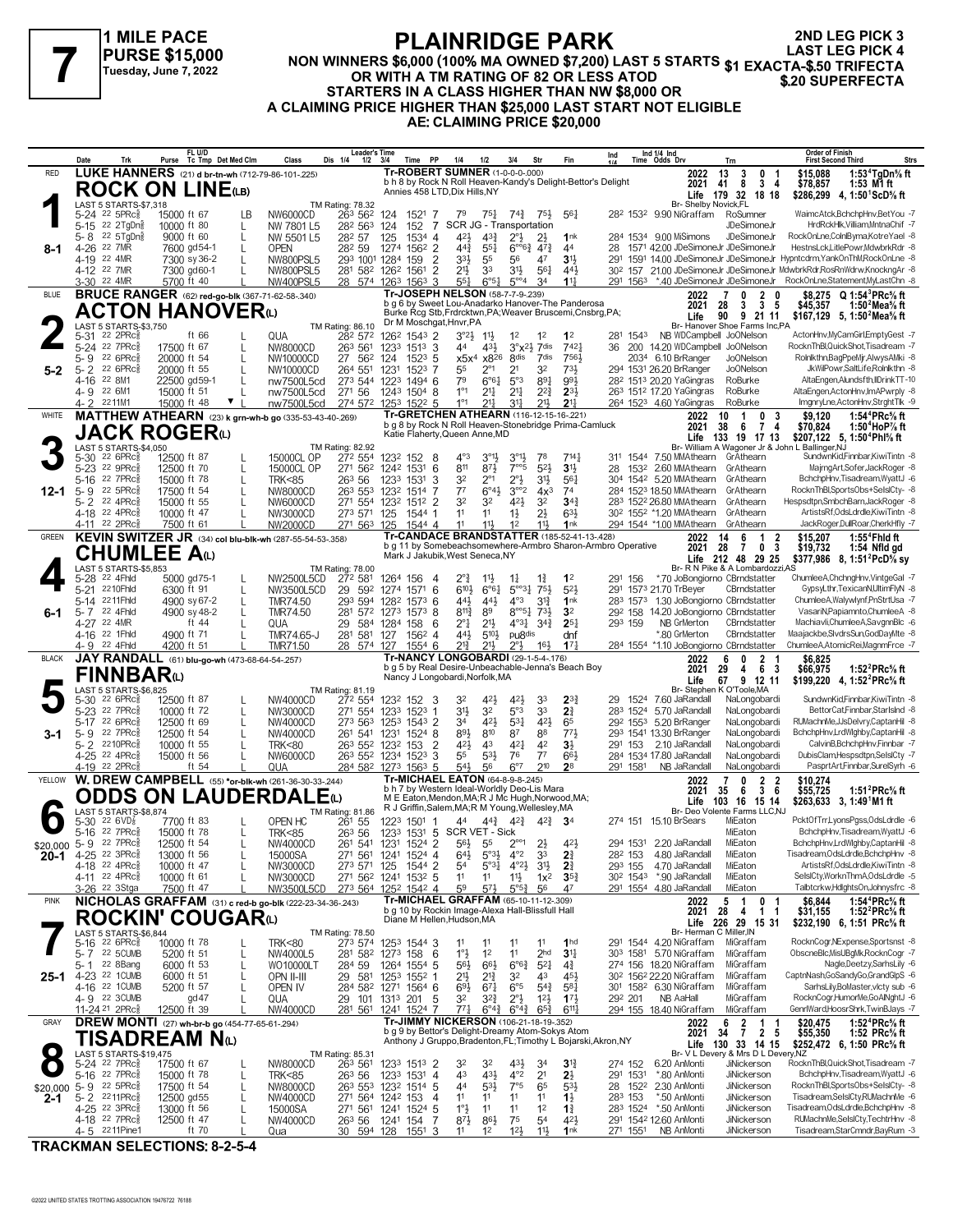

# **PLAINRIDGE PARK FILLIES AND MARES**



## **OPEN POST POSITIONS ASSIGNED TO EARNINGS LAST 5 STARTS**

|              | Trk<br>Date                                                           | FL U/D<br>Tc Tmp Det Med Clm<br>Purse                                               | Dis 1/4<br>1/2<br>Class                                        | <b>Leader's Time</b><br>Time PP<br>3/4                                                                             | 1/4<br>1/2                                                                    | 3/4<br>Str                                                                               | Fin                                 | Ind 1/4 Ind<br>Time Odds Drv<br>Ind                                                     | <b>Order of Finish</b><br><b>Strs</b><br><b>First Second Third</b><br>Trn                                                                                                   |
|--------------|-----------------------------------------------------------------------|-------------------------------------------------------------------------------------|----------------------------------------------------------------|--------------------------------------------------------------------------------------------------------------------|-------------------------------------------------------------------------------|------------------------------------------------------------------------------------------|-------------------------------------|-----------------------------------------------------------------------------------------|-----------------------------------------------------------------------------------------------------------------------------------------------------------------------------|
| RED          |                                                                       | SHAWN T GRAY (48) r blu-wh-b go (322-46-56-47-.288)                                 |                                                                | Tr-ELISHA LAFRENIERE (97-9-13-18-229)<br>b m 10 by Stonebridge Regal-Shimmering Star-Badlands Hanover              |                                                                               |                                                                                          |                                     | 2022<br>2021                                                                            | \$15,265<br>1:52 VD% ft<br>8<br>2<br>1<br>$\overline{\mathbf{3}}$<br>34<br>8 3<br>\$53,829<br>1:52 $^3$ Phl $\%$ ft                                                         |
|              | ISLAY Nω<br>LAST 5 STARTS-\$5,890                                     |                                                                                     |                                                                | Jonathan S Appelbaum, Yorktown Heights, NY                                                                         |                                                                               |                                                                                          |                                     |                                                                                         | Life 189 24 35 25<br>\$299,101 7, 1:51 <sup>3</sup> Phl <sup>5</sup> / <sub>8</sub> ft<br>Br- Chatsworth Lodge LTD,NZ                                                       |
|              | 5-23 <sup>22</sup> 2Stga                                              | 12300 ft 64                                                                         | <b>FMNW7600L5</b><br>274 58                                    | 1261<br>1544 6                                                                                                     | 784<br>783                                                                    | 887<br>7'3                                                                               | 76}                                 | 281<br>156 13.20 JuHuckaboneJuHuckabone                                                 | AlSpdRsng,ClemieHnv,CruznThNg -8                                                                                                                                            |
|              | 5-14 2212VD <sup>7</sup><br>4-29 22 2VD <sup>7</sup>                  | 7700 ft 85<br>7000 ft 52<br>L                                                       | 262 542<br>FM OPEN<br>263 55<br>FM OPEN                        | 152<br>3<br>1231<br>1231<br>1531<br>2                                                                              | $5^{4}$<br>$5^{4}$<br>$44\frac{1}{4}$<br>$44\frac{1}{4}$                      | 5°3 <sub>4</sub><br>2 <sup>1</sup><br>44}<br>$34\frac{3}{4}$                             | $1\frac{1}{4}$<br>$3^{7}{}_{4}$     | 152 14.70 JuHuckaboneJuHuckabone<br>28<br>1543 2.05 JuHuckaboneJuHuckabone<br>303       | IslayN,SurelFing,Purameri -5<br>DontChpMe,SoDiva,IslayN -5                                                                                                                  |
| $25-1$       | 4-23 22 $3VD_8^7$<br>22 6Stga<br>$3 - 21$                             | ft $51$<br>$\mathbf{I}$<br>15000 ft 50                                              | 272 583<br>QUA<br>272 564 1254<br>MWO/OpnHcp                   | 1273<br>2<br>1544<br>1544 2                                                                                        | 333<br>331<br>$4^{3}$<br>$44\frac{3}{4}$                                      | $3^{3}\frac{1}{2}$<br>$2^{2}$<br>$74\frac{1}{4}$<br>751,                                 | 25 <sub>7</sub><br>$46\frac{1}{4}$  | 273 1554<br>292 156 15.70 ShTGray                                                       | NB JuHuckaboneJuHuckabone<br>BleClrMan,IslayN,JrchoWile -7<br>RobynCmdn,BirchIsln,Chasthcld -7<br>GeMertonJr                                                                |
|              | 3-14 <sup>22</sup> 6Stga                                              | 15000 ft 42                                                                         | 274 581<br>MWO/OpnHcp                                          | 127<br>$155^3$ 2                                                                                                   | $44\frac{3}{4}$<br>45                                                         | 531<br>64}                                                                               | 76                                  | 291 1564 7.80 ShTGray                                                                   | AlSpdRsng, MisIrshRs, ChecksOnT -7<br>GeMertonJr                                                                                                                            |
| <b>BLUE</b>  | 3-7 22 6Stga                                                          | 15000 sy 38-1<br>KEVIN SWITZER JR (34) col blu-blk-wh (287-55-54-53-.358)           | 271 572 127<br>MWO/OpnHcp                                      | 156<br>$\overline{4}$<br>Tr-CANDACE BRANDSTATTER (185-52-41-13-.428)                                               | .56<br>56                                                                     | $6^{\circ}6^{\circ}$<br>$65\frac{1}{4}$                                                  | $5^{2}$                             | 281 1562 27.25 ShTGray<br>2022                                                          | RobynCmdn,AlSpdRsng,Sombchsmf -6<br>GeMertonJr<br>\$21,700 Q 1:58 <sup>1</sup> MR gd<br>14<br>0<br>4                                                                        |
|              |                                                                       | <b>CHOOSE YOU</b>                                                                   |                                                                | br m 7 by So Surreal-Rodena-Major In Art<br>Cass P Gallagher, Kearneysville, WV                                    |                                                                               |                                                                                          |                                     | 2021<br>Life                                                                            | 37<br>$\overline{2}$<br>6<br>- 7<br>\$59,202<br>1:53 Dtn% ft<br>136 14 30 21<br>\$254,100 5, 1:50 ${}^3$ ScD ${}^5$ s ft                                                    |
|              | LAST 5 STARTS-\$6.950<br>$22$ $7PCD85$<br>5-29                        | 12500 ft 76                                                                         | Mnw9500L5<br>26 <sup>2</sup> 55 <sup>2</sup> 124               |                                                                                                                    | $43\frac{3}{4}$<br>$45\frac{1}{4}$                                            | $4^{\circ}2^3$<br>$64\frac{3}{4}$                                                        | $5^{7}\frac{1}{2}$                  | 294 1542 2.70 BrxBoyd                                                                   | Br- Visionary Breeders, NJ; Riverview Breeding, FL; etc.<br>Stelnbsch, AneBoney, DcBatgirl -7<br>CBrndstatter                                                               |
|              | 2213M1<br>$5 - 20$                                                    | 12500 sy 65-2                                                                       | FMnw7500cd                                                     | 153<br>5<br>271 554 1232<br>$\overline{2}$<br>1512                                                                 | $3^{21}$<br>$11\frac{1}{4}$                                                   | $11\frac{1}{4}$<br>$64\frac{1}{4}$                                                       | $74\frac{3}{4}$                     | 152 <sup>2</sup> 12.60 DeDunn<br>29                                                     | CBrndstatter<br>WickdlyIn,Dresden,JustDivne-10                                                                                                                              |
| $10 - 1$     | 22 2M1<br>5-13<br>22 7MR<br>5-9                                       | 10500 ft 64<br>$\mathbf{v}$<br>7600 ft 64                                           | <b>FM15000CLO</b><br>283 581<br>OPEN F&M                       | 264 552 1233<br>151<br>1271<br>157<br>6                                                                            | 2 <sup>1</sup><br>$21\frac{1}{4}$<br>11}<br>11}                               | $2^{\circ}\frac{3}{4}$<br>2 <sup>11</sup><br>$11\frac{1}{2}$<br>$11\frac{1}{4}$          | 2 <sup>1</sup><br>2 <sup>3</sup>    | 272 1511<br>3.60 DeDunn<br>*1.60 GrMerton<br>30<br>1571                                 | Dresden, IChooseU, IdealClsc -7<br>CBrndstatter<br>CBrndstatter<br>FerMyShdw,IChooseU,DrtyItlls -7                                                                          |
|              | 22 4MR<br>5-4<br>4-27 22 3MR                                          | gd 46-2<br>ft 44                                                                    | QUA<br>284 59<br>QUA                                           | 1283<br>1581<br>4<br>30 1002 1301<br>200<br>5                                                                      | $14\frac{1}{2}$<br>14<br>$11\frac{3}{4}$<br>$11\frac{3}{4}$                   | $1\frac{1}{2}$<br>$1\frac{1}{2}$<br>$1\frac{1}{4}$<br>11                                 | $12\frac{1}{4}$<br>$1^{2}$          | 293 1581<br><b>NB GrMerton</b><br>294 200<br>NB GrMerton                                | CBrndstatter<br>IChooseU,BtrbChvrn,TinosPlse -6<br>IChooseU,Betorever,Overberng -5<br>CBrndstatter                                                                          |
|              | 4-10 22 5MVR                                                          | 15000 ft 61                                                                         | <b>FM20000CLO</b>                                              | 273 572 1244 1523 7 SCR VET - Sick                                                                                 |                                                                               |                                                                                          |                                     |                                                                                         | ChMcGuire<br>WstrnRose,ElysimSls,SlymrsDgn -6                                                                                                                               |
| WHITE        |                                                                       | JAY RANDALL (61) blu-go-wh (473-68-64-54-257)                                       |                                                                | <b>Tr-NANCY LONGOBARDI (29-1-5-4-.176)</b><br>b m 4 by So Surreal-Teddy Ballgirl-Kassa Branca                      |                                                                               |                                                                                          |                                     | 2022<br>2021                                                                            | $\overline{2}$<br>\$10,625<br>5<br>0<br>0<br>5 <sub>1</sub><br>16<br>$\overline{7}$<br>\$130,750<br>1:52 ${}^{3}$ PRc ${}^{5}_{8}$ ft                                       |
|              | <b>SO AMAZING</b><br>LAST 5 STARTS-\$10.625                           |                                                                                     |                                                                | Nancy J Longobardi, Norfolk, MA;<br>Domenic N Longobardi, Franklin, MA                                             |                                                                               |                                                                                          |                                     | Life                                                                                    | 32 11<br>8 2<br>\$204,995 3, 1:52 PRc % ft<br>Br- Nancy J Longobardi & Domenic N Longobardi, MA                                                                             |
|              | $22.6$ PR $c_{8}$<br>5-31<br>5-24 22 6PRc3                            | 17500 ft 69                                                                         | FMW6-9PMLT<br>261 552                                          | 152<br>1231<br>-4                                                                                                  | 2 <sup>2</sup><br>2 <sup>1</sup>                                              | 2 <sup>2</sup><br>22<br>34<br>32                                                         | $2\frac{1}{2}$<br>73}               | 28 <sup>2</sup> 152<br>2.60 JaRandall<br>4.30 NiGraffam                                 | NaLongobardi AdashsHnv,SoAmazing,MisTrckst -8<br>NaLongobardi<br>AltaMadra,Amini,AdashsHnv -8                                                                               |
|              | 22 1PRc<br>5-17                                                       | 17500 ft 67<br>20000 ft 69                                                          | FMW6-9PMLT<br>264 553<br><b>FMWO10000L</b><br>274 571          | 1232<br>1522 4<br>1241<br>1524<br>3                                                                                | 2 <sup>1</sup><br>55<br>55                                                    | 53}<br>$54\frac{1}{2}$                                                                   | $65\frac{1}{4}$                     | 292 153<br>284 1534 34.20 JaRandall                                                     | BtrbChvrn.Turnthfrw.AdashsHnv -6<br>NaLongobardi                                                                                                                            |
| 5-1          | 5-3 22 7PRc<br>22 7PRc<br>$4 - 26$                                    | 25000 ft 58<br>25000 ft 51                                                          | 284 57<br><b>FMWO10000L</b><br><b>FMWO10000L</b>               | 1241<br>$152^3$ 2<br>26 541 1224<br>1522 2                                                                         | 3 <sup>1</sup><br>531<br>43<br>45                                             | $4^{\circ}2\frac{1}{2}$<br>44<br>431<br>44                                               | 663<br>2 <sup>11</sup>              | 291 1534 4.80 Fr Affrunti<br>291 1523 11.70 FrAffrunti                                  | GeDucharme<br>Turnthfrw,SlckArtst,AdashsHnv -8<br>GeDucharme<br>Chasthcld,SoAmazing,Probert -7                                                                              |
|              | 4-13 2210SGR1<br>10-25 <sup>21</sup> 9PRc <sup>5</sup>                | ft 80<br>100000 sy 55-2                                                             | QUA<br><b>MASS STK</b>                                         | 294 1003 1294<br>$156^3$ 4<br>263 554 1234 1531 1                                                                  | $11\frac{1}{4}$<br>$11\frac{1}{4}$<br>21<br>$21\frac{1}{4}$                   | 11<br>$1\frac{1}{2}$<br>34<br>21                                                         | 3 <sup>1</sup><br>21,               | 27 1564<br>NB JeGregory<br>292 1532 4.90 BrRanger                                       | Chatelrol, Therwsths, SoAmazing -4<br>GeDucharme<br>Purameri, So Amazing, Sfd Swthrt - 9<br>GeDucharme                                                                      |
| <b>GREEN</b> |                                                                       | <b>BRUCE RANGER</b> (62) red-go-blk (367-71-62-58-.340)                             |                                                                | Tr-MELISSA BECKWITH (264-65-37-36-.370)                                                                            |                                                                               |                                                                                          |                                     | 2022                                                                                    | 3<br>$\mathbf{1}$<br>13<br>6<br>\$46,499<br>1:52 Nfld ft                                                                                                                    |
|              | PROBERT心                                                              |                                                                                     |                                                                | b m 5 by Dali-Outlawcherishafool-Blue Burner<br>Howard S Jacobs, W Orange, NJ; Jim Winske, Marlborough, MA;        |                                                                               |                                                                                          |                                     | 2021<br>Life                                                                            | 16<br>3 <sub>2</sub><br>\$20,435<br>$\overline{1}$<br>1:53 $^1$ ScD $\%$ ft<br>\$244,873 5, 1:52 Nfld ft<br>50 19<br>4 10                                                   |
|              | LAST 5 STARTS-\$14,650<br>22 6Stga<br>5-30                            | 15000 ft 80                                                                         | 271 561<br>FMOpenHcp                                           | Marcus C Kemblowski, Westminster, MA<br>1524<br>1241<br>-7                                                         | $8^{11}\frac{3}{4}$<br>$8^{\circ}8\frac{1}{4}$                                | $8^{\circ}6^{\frac{3}{4}}$<br>75}                                                        | $5^{2}$                             | 273 1531                                                                                | Br- Shenandoah Valley Stable, AB; David Maxim, BC<br>Dashntthb, BirchIsln, Chasthcld -8<br>*1.30 WHennessey MeBeckwith                                                      |
|              | $22$ 1PR $c_{8}^{5}$<br>$5 - 17$                                      | 20000 ft 69                                                                         | 274 571<br><b>FMWO10000L</b>                                   | 1524 2<br>1241                                                                                                     | 11<br>$11\frac{1}{2}$<br>$710\frac{1}{2}$                                     | $1\frac{1}{2}$<br>$1\frac{1}{2}$                                                         | 43}<br>3 <sup>2</sup>               | 1.90 BrRanger<br>291<br>1532                                                            | BtrbChvrn,Turnthfrw,AdashsHnv -6<br>MeBeckwith<br>2.60 WHennessey MeBeckwith<br>RobynCmdn,Dashntthb,Probert -7                                                              |
| $9 - 5$      | 5-9 <sup>22</sup> 6Stga<br>5-2 22 6Stga                               | 15000 ft 65<br>15000 gd52-1                                                         | <b>FMOpenHcp</b><br>272 58<br><b>FMOpenHcp</b>                 | 264 554 1243 153<br>125<br>153<br>4                                                                                | 791<br>11}<br>11}                                                             | $7^{\circ\circ}4^3$ 43 <sup>1</sup> / <sub>2</sub><br>$11\frac{3}{4}$<br>$11\frac{3}{4}$ | 1 <sub>hd</sub>                     | 274 1532<br>28<br>153                                                                   | *.70 WHennessey MeBeckwith<br>Probert, BirchIsln, Dashntthb -6                                                                                                              |
|              | 4-26 22 7PRc <sup>5</sup><br>4-14 22 8PRc                             | 25000 ft 51<br>25000 ft 50                                                          | 26<br>541<br><b>FMWO10000L</b><br>272 563<br><b>FMWO10000L</b> | 1224<br>1522<br>7<br>125<br>1531<br>8                                                                              | $2^{\circ}1$<br>11<br>86}<br>$86\frac{1}{4}$                                  | 11<br>11<br>$64\frac{1}{2}$<br>32                                                        | $3^{22}$<br>2 <sup>11</sup>         | *1.00 BrRanger<br>30 <sup>1</sup><br>153<br>273 1532 4.50 AnMonti                       | Chasthcld,SoAmazing,Probert -7<br>MeBeckwith<br>TchysAngl,Probert,Chasthcld -8<br>MeBeckwith                                                                                |
| <b>BLACK</b> | 2211Nfld<br>4-2                                                       | 18000 ft 43                                                                         | <b>FMOPENHCP</b><br>261 54                                     | 1223<br>152<br>3<br>Tr-JIMMY NICKERSON (106-21-18-19-.352)                                                         | 7121<br>79                                                                    | 7°61<br>5 <sup>11</sup>                                                                  | 1 <sup>1</sup>                      | 281 152 12.30 MDCushing                                                                 | TiGrubb<br>Probert, Adorabela, Btrthnmss -8<br>$\mathbf{0}$                                                                                                                 |
|              |                                                                       | DREW MONTI (27) wh-br-b go (454-77-65-61-294)<br><b>POWERED BY MACH</b> t           |                                                                | b m 5 by Mach Three-Power Outage-Camluck<br>Fox Racing Inc, New York, NY                                           |                                                                               |                                                                                          |                                     | 2022<br>2021                                                                            | 15<br>4<br>4<br>\$38,024<br>\$89,213<br>1:51 <sup>4</sup> PPk% ft<br>32<br>$\overline{7}$<br>$\overline{7}$<br>1:51 $^{2}$ PRc $\%$ ft<br>3                                 |
|              | LAST 5 STARTS-\$20,985                                                |                                                                                     |                                                                |                                                                                                                    |                                                                               |                                                                                          |                                     | Life                                                                                    | 65 15 11 5<br>\$142,573 4, 1:51 <sup>2</sup> PRc <sup>5</sup> / <sub>8</sub> ft<br>Br- Robert McIntosh Stables Inc & Dave A Boyle, ON, CA                                   |
|              | $22$ 5PR $c_{8}$<br>5-26<br>22 4Stga<br>5-16                          | 20000 ft 67<br>ft $82$                                                              | <b>FMOPEN</b><br>Qua                                           | 273 572 1241 1531<br>3<br>$\overline{2}$<br>281 572 1253<br>155                                                    | 2 <sup>1</sup><br>$21\frac{1}{2}$<br>$3^{3}\frac{3}{4}$<br>$3^{3}\frac{1}{2}$ | 34<br>36<br>$3^{4^{3}_{4}}$<br>$34\frac{1}{4}$                                           | $24\frac{1}{4}$<br>$3^{21}$         | 29<br>154<br>6.70 AnMonti<br>284 1552<br>NB StRybka                                     | ChuppahOn,PwrdByMch,Turnthfrw -7<br>JiNickerson<br>DaRybkaJr<br>NrthCntry,RckThsWay,PwrdByMch -6                                                                            |
| $5-1$        | 22 1PPk<br>4-17<br>22 6PPk<br>4-5                                     | 16200 ft 80<br>14200 ft 79                                                          | OPEN I<br>26 <sup>2</sup> 551<br>263 551<br>FM OPEN            | 124<br>$152^3$ 8<br>1504<br>1223                                                                                   | $3^{o_03}$ <sup>1</sup><br>1 <sup>o</sup> ns<br>$2^{13}$<br>$2^{11}$          | 11<br>1 <sub>ns</sub><br>$2^{13}$<br>21}                                                 | $5^{2}$<br>2 <sub>nk</sub>          | 153 12.10 JChindanoJr JChindanoJr<br>29<br>28<br>1504                                   | OurltImrc,SeaShadws,EvasSprts-10<br>4.10 JChindanoJr JChindanoJr<br>SeaShadws, PwrdByMch, The StnngN -5                                                                     |
|              | 22 6PPk<br>$3 - 30$                                                   | 14200 ft 78                                                                         | 263 55<br>FM OPEN                                              | 1233<br>$1521$ 3                                                                                                   | 11}<br>$21\frac{1}{2}$                                                        | $2^{\circ}1$<br>2 <sup>1</sup>                                                           | 1 <sub>dhnk</sub>                   | 282 1521 10.10 JChindanoJr JChindanoJr                                                  | TheStnngN=PwrdByMch=OurltImrc -6                                                                                                                                            |
|              | 3-23 <sup>22</sup> 1PPk<br>3-16 <sup>22</sup> 7PPk                    | 12600 ft 80<br>12600 ft 75                                                          | FM OPEN II<br>263 551<br>FM OPEN II<br>263 553 1231            | 123<br>1514 4<br>$151^2$ 3                                                                                         | $2^{13}$<br>$11\frac{1}{2}$<br>12<br>11,                                      | $13\frac{1}{2}$<br>$13\frac{1}{4}$<br>11}<br>11}                                         | $12\frac{3}{4}$<br>2 <sup>2</sup>   | 284 1514 2.90 JChindanoJr JChindanoJr<br>283 1514 11.60 JChindanoJr JChindanoJr         | PwrdByMch,CrispMane,ProtctBlc -6<br>TupkaJese,PwrdByMch,CrispMane -7                                                                                                        |
| YELLOW       |                                                                       | W. DREW CAMPBELL (55) *or-blk-wh (261-36-30-33-.244)                                |                                                                | Tr-JOSEPH NELSON (58-7-7-9-239)<br>b m 5 by Roll With Joe-Knockout Pout-Western Terror                             |                                                                               |                                                                                          |                                     | 2022<br>2021                                                                            | 1:52 $^{2}$ PRc $^{5}$ ft<br>9<br>2<br>\$31.750<br>37<br>-9<br>\$129,821<br>68<br>1:51 Phl% ft                                                                              |
|              | LAST 5 STARTS-\$28,150                                                | <b>TURNTHEFROWNAROUND</b> W                                                         |                                                                | Burke Racing Stable LLC, Fredericktown, PA;<br>Weaver Bruscemi LLC, Canonsburg, PA                                 |                                                                               |                                                                                          |                                     | Life                                                                                    | 70 14 13 12<br>\$269,756 4, 1:51 Phl% ft<br>Br- Kentuckiana Farms LLC,KY                                                                                                    |
|              | $22$ 5PR $c_{8}^5$<br>5-26                                            | 20000 ft 67                                                                         | <b>FMOPEN</b>                                                  | 273 572 1241 1531 6                                                                                                | 76<br>44                                                                      | $5^{\circ}4\frac{1}{2}$ $5^{\circ}5\frac{1}{2}$<br>47                                    | $35\frac{3}{4}$                     | 291 1542 9.50 WDCampbell JoONelson                                                      | ChuppahOn.PwrdBwlch.Turnthfrw -7<br>BtrbChvrn,Turnthfrw,AdashsHnv -6                                                                                                        |
|              | 5-17 22 1PRc <sup>5</sup><br>5-10<br>$22$ 5PR $c_{8}$                 | 20000 ft 69<br>25000 ft 60                                                          | <b>FMWO10000L</b><br><b>FMWO10000L</b>                         | 274 571 1241 1524 1<br>264 562 1241<br>1523 4                                                                      | 44                                                                            | 42}<br>3 <sup>1</sup><br>21                                                              | 21<br>44                            | 28 <sup>2</sup> 153 3.90 LuHanners JoONelson<br>28 <sup>2</sup> 1524 *.40 BrRanger      | Jo <sub>O</sub> Nelson<br>AdashsHnv,BtrbChvrn,Chasthcld -6                                                                                                                  |
| 9-1          | 5-3 22 7PRc <sup>5</sup><br>4-21 22 7PRc <sup>5</sup>                 | 25000 ft 58<br>$\mathbf{I}$<br>12500 ft 55                                          | <b>FMWO10000L</b><br>284 57<br>273 56<br>FMNW4000CD            | 1241 1523 3<br>1233<br>1522 7                                                                                      | $4^{\circ}2\frac{1}{2}$<br>11<br>$3^{01}$<br>11                               | 1 <sup>2</sup><br>11<br>$11\frac{1}{2}$<br>1 <sup>2</sup>                                | 1 <sup>3</sup><br>11                | 28 <sup>2</sup> 152 <sup>3</sup> *1.30 BrRanger<br>284 1522 *1.20 KeSwitzerJr JoONelson | JoONelson<br>Turnthfrw,SlckArtst,AdashsHnv -8<br>Turnthfrw,SlckArtst,Shecldbgd -7                                                                                           |
|              | 4-14 22 8PRc <sup>5</sup><br>3-25 2210M1                              | 25000 ft 50<br>15500 ft 52                                                          | <b>FMWO10000L</b><br>272 563 125<br>FMnw7501L5<br>272 551 123  | 1531 1<br>$151^1$ 1                                                                                                | 3 <sup>1</sup><br>3 <sup>2</sup><br>321<br>31                                 | $75\frac{1}{2}$<br>65<br>44<br>44                                                        | 431<br>6 <sup>8</sup>               | 274 1534 28.00 KeSwitzerJr JoONelson<br>29 1524 4.10 YaGingras                          | TchysAngl,Probert,Chasthcld -8<br>Dbldeltbr,CousnMary,ABetrGame -6<br>RoBurke                                                                                               |
| <b>PINK</b>  |                                                                       | LUKE HANNERS (21) d br-tn-wh (712-79-86-101-.225)                                   |                                                                | Tr-JIMMY NICKERSON (106-21-18-19-.352)                                                                             |                                                                               |                                                                                          |                                     | 2022                                                                                    | $\begin{array}{cc} 2 & 5 \\ 5 & 2 \end{array}$<br>\$59,535<br>1:52 PRc% ft<br>15<br>4                                                                                       |
|              |                                                                       | <b>ADASHIOUS HANOVER</b> W                                                          |                                                                | b m 4 by Captaintreacherous-Arodasi-Western Terror<br>Marc J Reynolds, Malta, NY; Richard Cortese, Schenectady, NY |                                                                               |                                                                                          |                                     | 2021<br>Life                                                                            | 20<br>4<br>1:53 $2$ Wbsb $\%$ ft<br>\$46,636<br>40<br>8<br>87<br>\$120,421 4, 1:52 PRc% ft                                                                                  |
|              | LAST 5 STARTS-\$28,750<br>5-31 22 6PRc <sup>3</sup>                   | 17500 ft 69<br>L                                                                    | FMW6-9PMLT                                                     | 261 552 1231 152 6                                                                                                 | 1 <sup>2</sup><br>11                                                          | 1 <sup>2</sup><br>1 <sup>2</sup>                                                         | $1\frac{1}{2}$                      | *.70 AnMonti<br>284 152                                                                 | Br- Hanover Shoe Farms Inc,PA<br>AdashsHnv,SoAmazing,MisTrckst -8<br>JiNickerson                                                                                            |
|              | 5-24 22 6PRc <sup>5</sup><br>5-17 22 1PRc                             | 17500 ft 67<br>L<br>20000 ft 69                                                     | FMW6-9PMLT<br><b>FMWO10000L</b>                                | 264 553 1232 1522 8                                                                                                | 55<br>$4^{\circ}3$<br>2 <sup>1</sup><br>$21\frac{1}{2}$                       | $2^{\circ}1$<br>$21\frac{1}{2}$<br>31}<br>$4^{11}$                                       | 3 <sup>1</sup><br>$3^{2}$           | 29 1523<br>3.30 AnMonti<br>284 1531 3.70 AnMonti                                        | AltaMadra,Amini,AdashsHnv -8<br>JiNickerson<br>BtrbChvrn,Turnthfrw,AdashsHnv -6<br>JiNickerson                                                                              |
| 6-1          | 5-10 $22$ 5PRc $\frac{5}{8}$                                          | L<br>25000 ft 60<br>L                                                               | <b>FMWO10000L</b>                                              | 274 571 1241 1524 4<br>264 562 1241 1523 2                                                                         | $2\frac{1}{2}$<br>21                                                          | $3^{11}$<br>3½                                                                           | 1 <sub>hd</sub>                     | 281 1523 8.80 AnMonti                                                                   | JiNickerson<br>AdashsHnv, BtrbChvrn, Chasthcld -6                                                                                                                           |
|              | $5 - 3$ 22 7PRc $\frac{5}{8}$<br>4-26 <sup>22</sup> 5PRc <sup>3</sup> | 25000 ft 58<br>17500 ft 51                                                          | <b>FMWO10000L</b><br>FMNW6PMLT                                 | 284 57 1241 1523 6<br>27 564 1243 1531 6                                                                           | 65}<br>3°2<br>$4^{\circ}4$<br>1 <sup>1</sup>                                  | 2 <sup>2</sup><br>$2^{\circ}1$<br>11<br>11                                               | 3 <sup>3</sup><br>$1\frac{13}{4}$   | 284 1531 10.50 JaRandall<br>283 1531<br>*.90 AnMonti                                    | JiNickerson<br>Turnthfrw, Slck Artst, AdashsHnv -8<br>AdashsHnv,LineEmUp,SiriBlc -7<br>JiNickerson                                                                          |
|              | 4-19 22 8PRc                                                          | 17500 gd 49                                                                         | <b>FMNW6PMLT</b>                                               | 273 574 1254 1552 4                                                                                                | 67<br>$4^{\circ}3$                                                            | $2^{\circ}3$<br>2}                                                                       | $3^{11}$                            | 294 1553<br>*.90 AnMonti                                                                | LineEmUp,SiriBlc,AdashsHnv -8<br>JiNickerson                                                                                                                                |
| GRAY         |                                                                       | MATTHEW ATHEARN (23) k grn-wh-b go (335-53-43-40-.269)<br><b>BETTERB CHEVRON Nω</b> |                                                                | Tr-LANCE HUDSON (215-36-31-33-299)<br>b m 9 by Bettor's Delight-Waihemo Anvil-In The Pocket                        |                                                                               |                                                                                          |                                     | 2022<br>2021                                                                            | $\begin{array}{c} 13 \\ 36 \end{array}$<br>$\begin{array}{cccc} 5 & 1 & 1 \\ 5 & 6 & 6 \end{array}$<br>\$66,130<br>1:52 ${}^4$ PRc ${}^5\!$ ft<br>\$130,030<br>1:53 PcD% ft |
|              | LAST 5 STARTS-\$42,500                                                |                                                                                     |                                                                | William A Hartt, Carmel, ME                                                                                        |                                                                               |                                                                                          |                                     |                                                                                         | Life 130 36 18 21<br>\$576,076 6, 1:51 YR ft<br>Br- Small Car World LTD,NZ                                                                                                  |
|              | $5 - 26$<br>$22$ 5PR $c_{8}^5$<br>5-17 22 1PRc <sup>5</sup>           | 20000 ft 67<br>$\mathbf{I}$<br>20000 ft 69<br>L                                     | <b>FMOPEN</b><br><b>FMWO10000L</b>                             | 273 572 1241 1531 7<br>274 571 1241 1524 6                                                                         | $11\frac{1}{2}$<br>11<br>33<br>33                                             | 23<br>25<br>$2^{\circ}3$<br>$2\frac{1}{2}$                                               | 5dh <sub>61</sub><br>$1\frac{3}{4}$ | 293 1542 1.40 MMAthearn LaHudson<br>283 1524 *1.60 MMAthearn                            | ChuppahOn,PwrdByMch,Turnthfrw -7<br>BtrbChvrn,Turnthfrw,AdashsHnv -6<br>LaHudson                                                                                            |
|              | 5-10 <sup>22</sup> 5PRc <sup>3</sup>                                  | 25000 ft 60<br>L                                                                    | <b>FMWO10000L</b>                                              | 264 562 1241 1523 6                                                                                                | $65\frac{1}{2}$<br>67                                                         | $4^{2}$<br>$6^\circ 4\frac{1}{2}$                                                        | 2 <sub>hd</sub>                     | 273 1523 6.40 MMAthearn<br>NB BrParker                                                  | AdashsHnv,BtrbChvrn,Chasthcld -6<br>LaHudson<br>IChooseU,BtrbChvrn,TinosPlse -6<br>LaHudson                                                                                 |
| 6-1          | 22 4MR<br>5-4<br>4-7 22 3YR                                           | gd 46-2<br>30000 sy 49-2                                                            | 284 59<br>QUA<br><b>FMNW30000</b>                              | 1283 1581 5<br>281 572 1252 1541 2                                                                                 | $5^{12}$<br>$3^{\circ 4}$<br>$3^{3}\frac{1}{2}$<br>$3^{3}\frac{1}{2}$         | $2\frac{1}{2}$<br>$2^{\circ}$ <sub>2</sub><br>$2^{\circ}$ ns<br>$1^2$                    | $2^{2}$<br>$1^{2}$                  | 30 1583<br>284 1541 2.85 JiMarohnJr                                                     | BtrbChvrn,ViltsRnbw,EdgeOfEtr -7<br>LaHudson                                                                                                                                |
|              | 3-31 22 8YR<br>3-17 22 1YR                                            | 21500 ft 64<br>17500 gd54-1                                                         | <b>FMNW15000</b><br><b>FMNW10000</b>                           | 273 554 1244 1532 2<br>273 572 1251 1534 4                                                                         | 2 <sup>11</sup><br>2 <sub>ns</sub><br>33<br>$3^{03}\frac{3}{4}$               | 2 <sup>11</sup><br>$12\frac{1}{2}$<br>$1^{\circ}3$<br>$14\frac{1}{2}$                    | $12\frac{1}{2}$<br>$13\frac{3}{4}$  | *.40 JiMarohnJr<br>282 1532<br>283 1534 *.80 JiMarohnJr                                 | BtrbChvrn,AndraDay,SoundIdea -8<br>LaHudson<br>BtrbChvrn,JiveDncng,MncaGlghr -8<br>LaHudson                                                                                 |

**TRACKMAN SELECTIONS: 4-3-5-7 No.5 Powered By Mach And No.7 Adashious Hanover Uncoupled Due To Bonafide Seperate Ownership**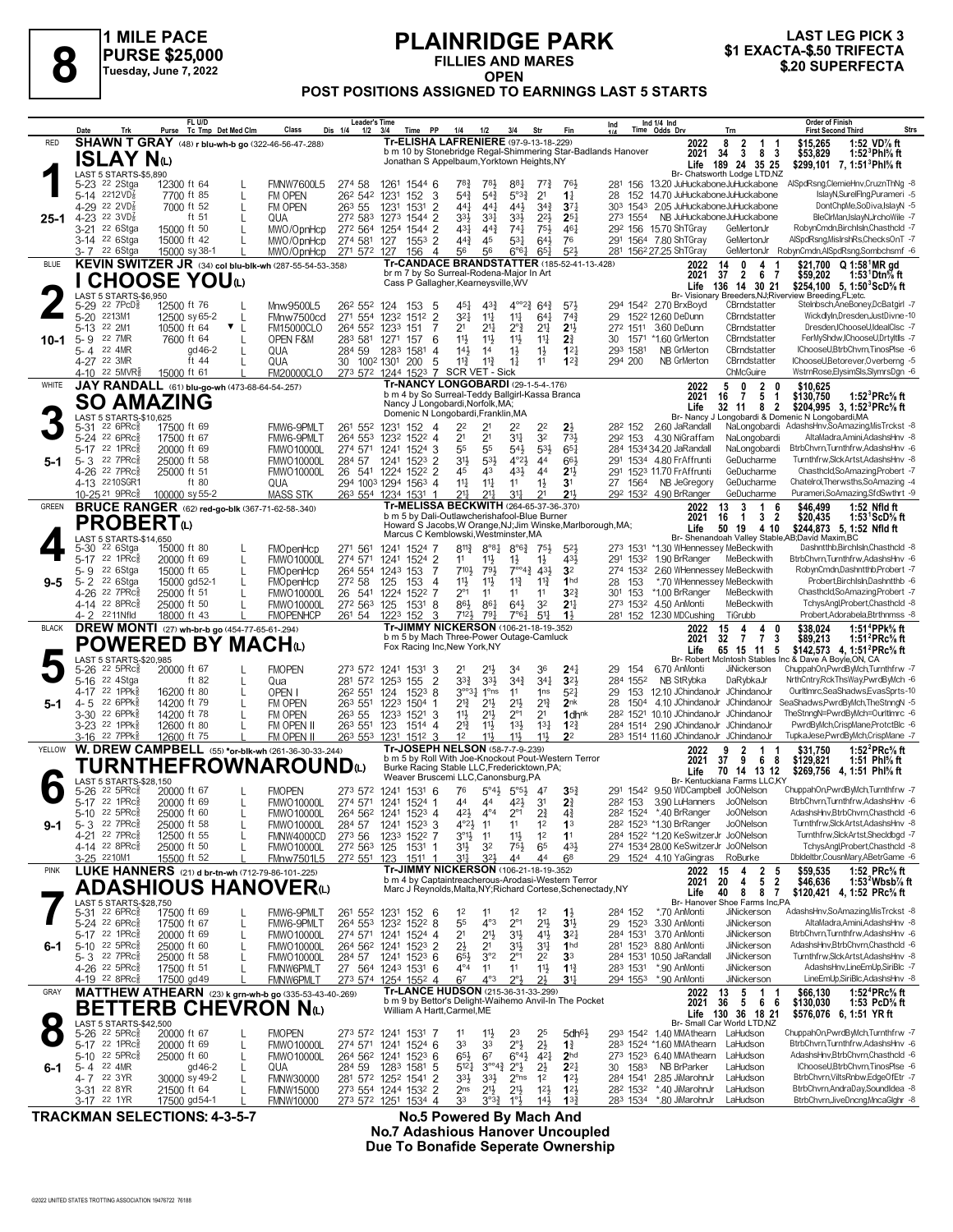

#### **PLAINRIDGE PARK FILLIES AND MARES NON WINNERS \$2,000 (100% MA OWNED \$2,400) LAST 5 STARTS OR WITH A TM RATING OF 74 OR LESS ATOD AE: CLAIMING PRICE \$7,500 1 MILE PACE PLAINRIDGE PARK** \$20 WICKED HI 5 PENTAFECTA<br>PURSE \$7,500 FILLIES AND MARES \$2,000 (10) PURSE \$1,2022<br>NON WINNERS \$2,000 (10) & MA OWNERS \$2,400) LAST 5 STARTS \$1 EXACTA-\$.50 TRIFECTA

|              |                 | Trk                                                    | Purse |                            | FL U/D<br>Tc Tmp Det Med Clm                            | Class                                                                            | <b>Leader's Time</b><br>Dis 1/4<br>$1/2$ $3/4$ |                 | PP<br>Time                                                                                           | 1/4                                | 1/2                                        | 3/4                                | Str                            | Fin                                                               | $\ln d$<br>1/4 |                     | Ind 1/4 Ind<br>Time Odds Drv                         |                                       | Trn                                                                                             |             | <b>Order of Finish</b><br><b>First Second Third</b> |                                                                                                 | <b>Strs</b> |  |
|--------------|-----------------|--------------------------------------------------------|-------|----------------------------|---------------------------------------------------------|----------------------------------------------------------------------------------|------------------------------------------------|-----------------|------------------------------------------------------------------------------------------------------|------------------------------------|--------------------------------------------|------------------------------------|--------------------------------|-------------------------------------------------------------------|----------------|---------------------|------------------------------------------------------|---------------------------------------|-------------------------------------------------------------------------------------------------|-------------|-----------------------------------------------------|-------------------------------------------------------------------------------------------------|-------------|--|
| RED          |                 |                                                        |       |                            |                                                         | W. DREW CAMPBELL (55) *or-blk-wh (261-36-30-33-244)                              |                                                |                 | <b>Tr-BRENDA PROVOST</b> (15-2-2-0-.207)                                                             |                                    |                                            |                                    |                                |                                                                   |                |                     |                                                      | 2022                                  | 8<br>$\overline{2}$<br>0                                                                        | 0           | \$10,050                                            | 1:54 <sup>4</sup> PRc <sup>5</sup> / <sub>8</sub> ft                                            |             |  |
|              |                 |                                                        |       |                            | TOO MUCH SUNധ                                           |                                                                                  |                                                |                 | Brenda L Provost, Cranston, RI                                                                       |                                    |                                            |                                    |                                | b m 7 by Betterthancheddar-Sunshine Sister-Real Artist            |                |                     |                                                      | 2021 37                               | $\overline{7}$<br>6<br>Life 154 22 14 23                                                        | -6          | \$45,348                                            | 1:53 <sup>4</sup> PRc <sup>5</sup> / <sub>8</sub> ft                                            |             |  |
|              |                 | LAST 5 STARTS-\$1,800                                  |       |                            |                                                         |                                                                                  | <b>TM Rating: 74.33</b>                        |                 |                                                                                                      |                                    |                                            |                                    |                                |                                                                   |                |                     |                                                      | Br- Steve H Stewart.KY                |                                                                                                 |             |                                                     | \$131,502 6, 1:53 <sup>4</sup> PRc <sup>5</sup> / <sub>8</sub> ft                               |             |  |
|              |                 | 5-31 22 3PRc <sup>5</sup><br>5-24 22 4PRc              |       | 10000 ft 69<br>10000 ft 67 |                                                         | FMNW3000CD                                                                       | 563<br>27<br>254 541                           |                 | 1241 1532 5                                                                                          | 55<br>6 <sup>4</sup>               | $5^{\circ}3\frac{1}{2}$<br>$64\frac{3}{4}$ | $55\frac{1}{2}$<br>$74\frac{1}{4}$ | 66<br>6 <sup>4</sup>           | 64 <sup>1</sup><br>43                                             |                |                     |                                                      |                                       | 29 1541 9.60 WDCampbell BrProvost<br>30 <sup>2</sup> 154 <sup>2</sup> 3.80 WDCampbell BrProvost |             |                                                     | Hilaria, WomnInGld, SraTncrdi - 7<br>SweetSue,SraTncrdi,StelMyThn -8                            |             |  |
|              |                 | 5-17 22 8PRc                                           |       | 10000 ft 69                | L                                                       | FMNW3000CD<br>FMNW3000CD                                                         | 283 573 1253 1542 3                            | 1231            | 1534 4                                                                                               | 2 <sup>1</sup>                     | $21\frac{1}{2}$                            | 2 <sup>2</sup>                     | $2^{21}$                       | 54                                                                |                |                     |                                                      |                                       | 291 1551 4.20 WDCampbell BrProvost                                                              |             |                                                     | Hilaria.SweetSue.SwtSlvSue=Par -6                                                               |             |  |
|              |                 | 5-10 22 7PRc                                           |       | 10000 ft 60                | L                                                       | FMNW3000CD                                                                       | 264 55                                         | 1233 153        | -6                                                                                                   | 421                                | $5^{\circ}4$                               | $2^{\circ}3$                       | 2 <sup>2</sup>                 | 531                                                               |                |                     |                                                      |                                       | 292 1533 29.70 WDCampbell BrProvost                                                             |             |                                                     | TheChrana.Hilaria.Amini -8                                                                      |             |  |
|              |                 | 5-3 22 4PRc<br>4-21 2210PRc                            |       | 10000 ft 58<br>9000 ft 55  | L                                                       | FMNW3000CD<br>FMNW3000CD                                                         | 27<br>56<br>281 571                            | 124<br>125      | 1532 7                                                                                               | 7 <sup>7</sup><br>21               | 7°61<br>21}                                | 87<br>21,                          | 861<br>31                      | 773<br>1 <sub>hd</sub>                                            |                |                     |                                                      |                                       | 292 1544 25.00 WDCampbell BrProvost<br>293 1544 3.20 WDCampbell BrProvost                       |             |                                                     | BeachBtge, AbultaHnv, The Chrgng -8<br>TooMchSun, TheChrgng, BeachBtge -7                       |             |  |
| BLUE         |                 |                                                        |       |                            |                                                         | KEVIN SWITZER JR (34) col blu-blk-wh (287-55-54-53-.358)                         |                                                |                 | 1544 5<br>Tr-NICHOLAS VAMVILIS (16-1-3-1-188)                                                        |                                    |                                            |                                    |                                |                                                                   |                |                     |                                                      | 2022                                  | - 6<br>0<br>0                                                                                   | 0           | \$1,400                                             |                                                                                                 |             |  |
|              |                 |                                                        |       |                            |                                                         | <b>SEAFOOD SWEETHEART</b> @                                                      |                                                |                 |                                                                                                      |                                    |                                            |                                    |                                | b m 4 by American Ideal-Seafood Annie-Bettor's Delight            |                |                     |                                                      | 2021<br>15                            | 6<br>$\overline{1}$                                                                             | $\mathbf 2$ | \$64,300                                            | 1:53 ${}^1$ PRc ${}^5\! s$ ft                                                                   |             |  |
|              |                 | LAST 5 STARTS-\$1,400                                  |       |                            |                                                         |                                                                                  | TM Rating: 72.66                               |                 | Seafood Delight Stable, East Windsor, CT                                                             |                                    |                                            |                                    |                                |                                                                   |                |                     |                                                      | Life                                  | 32<br>7<br>$\overline{1}$<br>Br- Seafood Delight Stable,CT                                      | 4           |                                                     | \$88,470 3, 1:53 <sup>1</sup> PRc <sup>5</sup> / <sub>8</sub> ft                                |             |  |
|              |                 | 5-31 22 4PRc <sup>5</sup>                              |       | 15000 ft 69                |                                                         | FMW2-5PMLT                                                                       | 263 553                                        |                 | 1232 1532 5                                                                                          | $55\frac{1}{2}$                    | $75\frac{1}{2}$                            | 87                                 | 893                            | 76                                                                |                |                     |                                                      |                                       | 294 1543 3.20 WDCampbell NiVamvilis                                                             |             |                                                     | MexicnHnv,JbsStarDn,CbfStrPwr -8                                                                |             |  |
|              |                 | 5-24 22 8PRc<br>5-17 22 4PRc                           |       | 15000 ft 67<br>15000 ft 69 | L<br>L                                                  | FMW2-5PMLT<br>FMNW6000CD                                                         | 273 563<br>562 125<br>28                       |                 | 1243 1541 4<br>1541 1                                                                                | 1 <sup>1</sup><br>65               | 11<br>66                                   | 11<br>84}                          | 11<br>75                       | $73\frac{1}{4}$<br>693                                            |                |                     |                                                      |                                       | 301 1544 5.50 WDCampbell NiVamvilis<br>301 156 30.80 KeSwitzerJr NiVamvilis                     |             |                                                     | MisTrckst,CbfStrPwr,JbsStarDn -7<br>TheChrana.AbultaHnv.Amini -8                                |             |  |
| $9 - 2$      | $5 - 3$         | 22 5PRc                                                |       | 15000 ft 58                | L                                                       | FMNW4PMLT                                                                        | 271 573 1254 1551                              |                 | -7                                                                                                   | 2 <sup>1</sup>                     | 2 <sup>1</sup>                             | $4^{13}$                           | 41}                            | 773                                                               |                |                     | 30 <sup>2</sup> 156 <sup>3</sup> 6.50 BrRanger       |                                       | NiVamvilis                                                                                      |             |                                                     | ShrtysGrl, MexicnHnv, JbsStarDn -8                                                              |             |  |
|              |                 | 4-26 22 5PRcs                                          |       | 17500 ft 51                | L                                                       | <b>FMNW6PMLT</b>                                                                 | 27 564 1243 1531                               |                 | 3                                                                                                    | 6 <sup>8</sup>                     | $65\frac{1}{2}$                            | 75}                                | $65\frac{1}{2}$                | $45\frac{1}{4}$                                                   |                |                     | 283 1541 12.80 BrRanger                              |                                       | NiVamvilis                                                                                      |             |                                                     | AdashsHnv,LineEmUp,SiriBlc -7                                                                   |             |  |
| WHITE        |                 | $4-19$ 22 8PRc <sup>5</sup>                            |       | 17500 gd 49                | SCOTT RENZ (45) gra-blk-s red (32-0-0-3-.031)           | FMNW6PMLT                                                                        | 273 574 1254 1552 2                            |                 | Tr-SCOTT RENZ (37-1-0-3-.054)                                                                        | 33                                 | 3 <sup>2</sup>                             | 53                                 | 43                             | 773                                                               |                |                     | 303 157 22.50 BrRanger                               |                                       | NiVamvilis<br>-1                                                                                | 0           |                                                     | LineEmUp,SiriBlc,AdashsHnv -8<br>1:56 <sup>3</sup> PRc <sup>5</sup> / <sub>8</sub> ft           |             |  |
|              |                 |                                                        |       |                            |                                                         |                                                                                  |                                                |                 |                                                                                                      |                                    |                                            |                                    |                                | b m 13 by Riverboat King-Winbak Honey-Western Hanover             |                |                     |                                                      | 2022<br>2021<br>27                    | 11<br>0<br>$\overline{2}$<br>5                                                                  | 3           | \$5.045<br>\$27,240                                 | 1:54 PRc% ft                                                                                    |             |  |
|              |                 |                                                        |       |                            | <b>WEEKEND GETAWAY</b> ω                                |                                                                                  |                                                |                 | Therrien Racing, Franklin, MA                                                                        |                                    |                                            |                                    |                                |                                                                   |                |                     |                                                      |                                       | Life 312 47 29 39                                                                               |             |                                                     | \$340,043 11, 1:51 PRc% ft                                                                      |             |  |
|              |                 | LAST 5 STARTS-\$4,685<br>5-24 22 3PRcs                 |       | 7500 ft 67                 |                                                         | FMNW2000CD                                                                       | TM Rating: 66.62<br>271 561                    |                 | 1242 153 6                                                                                           | $76\frac{1}{4}$                    | 76}                                        | $7°5\frac{1}{4}$                   | $64\frac{1}{4}$                | 45                                                                |                |                     | 283 154 13.90 JaRandall                              | Br- Winbak Farm, MD                   | ScRenz                                                                                          |             |                                                     | SwtSlySue,SmilByThB,CheckpntC -7                                                                |             |  |
|              |                 | 5-17 2210PRcs                                          |       | 7000 ft 69                 | L                                                       | FMTRK<72                                                                         | 283 59                                         | 128             | $1563$ 4                                                                                             | 55                                 | $5^{\circ}43$                              | $4^{\circ}2\frac{1}{2}$            | 3 <sup>1</sup>                 | 1 <sup>3</sup>                                                    |                |                     | 281 1563 2.90 JaRandall                              |                                       | ScRenz                                                                                          |             |                                                     | WekndGtwy,HalysItIc,PeprmntMc -8                                                                |             |  |
| $20 - 1$     | 4- 6            | 5-10 22 4PRc<br>22 9RcR                                |       | 7500 ft 60<br>4500 ft 55   | L                                                       | FMNW2000CD<br>MPFMNW1500                                                         | 27 561<br>274 57                               | 1243 154<br>126 | 5<br>156<br>6                                                                                        | 7 <sup>7</sup><br>481              | 710<br>46                                  | 783<br>44                          | 791<br>$5^{41}$                | $7^{11}\frac{3}{4}$<br>443                                        | 301<br>30      |                     | 156 <sup>2</sup> 27.50 ScRenz<br>1564 *1.90 ScRenz   |                                       | ScRenz<br>ScRenz                                                                                |             |                                                     | WomnInGld.SmilBvThB.Pataniali -8<br>JnsBleLne, Madiba, Always ABI -9                            |             |  |
|              |                 | 3-30 22 7RcR\$                                         |       | 4500 ft 54                 | L                                                       | MPFMNW1500                                                                       | 273 574 127                                    |                 | $\overline{2}$<br>156                                                                                | 8111                               | 89                                         | $9°5\frac{3}{4}$                   | 89                             | $55\frac{1}{4}$                                                   |                |                     | 284 157 4.50 ScRenz                                  |                                       | ScRenz                                                                                          |             |                                                     | Limallusn, Real Rich, Gorgs Road -9                                                             |             |  |
|              |                 | 3-23 22 8RcR\$                                         |       | 4500 sy 55-1               |                                                         | MPFMNW1500 272 58 1272 1564 8                                                    |                                                |                 |                                                                                                      | 9121                               | 973                                        | 981                                | 88                             | 461                                                               |                |                     | 29 158 24.40 ScRenz                                  |                                       | ScRenz                                                                                          |             |                                                     | FlashazzN, ArtistcSp, Shsnbchby -9                                                              |             |  |
| <b>GREEN</b> |                 |                                                        |       |                            | <b>DREW MONTI</b> (27) wh-br-b go (454-77-65-61-294)    |                                                                                  |                                                |                 | Tr-PAUL MC HUGH (27-2-3-5-.198)                                                                      |                                    |                                            |                                    |                                | b m 9 by American Ideal-Enchanter Franco-Badlands Hanover         |                |                     |                                                      | 2022<br>2021                          | 3<br>9<br>1<br>98<br>9<br>39                                                                    | -1          | \$11.835<br>\$51.059                                | 1:56 <sup>1</sup> PRc <sup>5</sup> / <sub>8</sub> ft<br>1:54 $PRc\%$ ft                         |             |  |
|              |                 | PATANJALI Nω                                           |       |                            |                                                         |                                                                                  |                                                |                 | David A Del Pozzo, Methuen, MA                                                                       |                                    |                                            |                                    |                                |                                                                   |                |                     |                                                      |                                       | Life 109 21 17 19                                                                               |             |                                                     | \$128,542 7, 1:54 PcD% ft                                                                       |             |  |
|              |                 | LAST 5 STARTS-\$5,825<br>22 3PRc3                      |       | 10000 ft 69                |                                                         | FMNW3000CD                                                                       | TM Rating: 73.24                               |                 | 1241 1532 1                                                                                          | 44                                 | 43                                         | 441                                | 44                             | 42                                                                |                |                     | 284 1534 11.40 JaRandall                             |                                       | Br- Mrs P M Renwick, NZ<br>PaMcHugh                                                             |             |                                                     | Hilaria, WomnInGld, SraTncrdi -7                                                                |             |  |
|              | 5-31            | 5-24 22 3PRc                                           |       | 7500 ft 67                 | L<br>L                                                  | FMNW2000CD                                                                       | 563<br>27<br>561<br>271                        | 1242 153        | - 7                                                                                                  | $64\frac{3}{4}$                    | 65}                                        | 641                                | $74\frac{3}{4}$                | 673                                                               |                |                     |                                                      | 291 1542 12.10 LuHanners              | PaMcHugh                                                                                        |             |                                                     | SwtSlySue,SmilByThB,CheckpntC -7                                                                |             |  |
|              |                 | 5-17 22 3PRcs                                          |       | 7500 ft 69                 | L                                                       | FMNW2000CD                                                                       | 28<br>563                                      |                 | 1244 1534 3                                                                                          | 55                                 | 56                                         | $64\frac{1}{2}$                    | 64                             | $5^{3}{}_{2}^{3}$                                                 | 29             |                     |                                                      | 1543 3.50 LuHanners                   | PaMcHugh                                                                                        |             |                                                     | Fathfldwn,SraTncrdi,SmilByThB -8                                                                |             |  |
| 4-1          |                 | 5-10 22 4PRc<br>5-3 2210PRcs                           |       | 7500 ft 60<br>7500 ft 58   |                                                         | z-7500CL OP<br>FMNW2000CD                                                        | 27<br>561<br>281 584 1272 1561                 | 1243 154        | 6<br>4                                                                                               | 3°2 <sup>1</sup><br>2 <sup>1</sup> | 4 <sup>4</sup><br>$2^{11}$                 | 43<br>2 <sup>1</sup>               | $3^{2}\frac{1}{2}$<br>22       | 3 <sub>5</sub><br>$11\frac{1}{4}$                                 |                | 294 155<br>283 1561 |                                                      |                                       | 3.40 WDCampbell ChLefebvre<br>2.20 WDCampbell ChLefebvre                                        |             |                                                     | WomnInGld,SmilByThB,Patanjali -8<br>Pataniali.Nshrlbltv.SmilBvThB -8                            |             |  |
|              |                 | 4-23 2211CUMB                                          |       | 4400 ft 57                 |                                                         | NW2000L5                                                                         | 273 582 1273 1583                              |                 |                                                                                                      | 31}                                | $21\frac{1}{2}$                            | 421                                | $5^{2}$                        | 5dh <sup>31</sup>                                                 |                | 311 1591            |                                                      |                                       | 3.20 WDCampbell ChLefebvre                                                                      |             |                                                     | Riproy, IraChief, Zampara - 7                                                                   |             |  |
| <b>BLACK</b> |                 |                                                        |       |                            |                                                         | MICHAEL STEVENSON (57) *mar-wh-blu (89-11-7-8-.197)                              |                                                |                 | Tr-BRUCE ESPINOSA (12-3-1-1-324)                                                                     |                                    |                                            |                                    |                                |                                                                   |                |                     |                                                      | 2022                                  | 6<br>-1<br>1                                                                                    |             | \$6.325                                             | 1:56 <sup>1</sup> PRc <sup>5</sup> / <sub>8</sub> ft                                            |             |  |
|              |                 |                                                        |       |                            | <b>KATIE CAUGHT</b>                                     |                                                                                  |                                                |                 | b m 6 by Art Major-Catch Me Katie-Ponder<br>Bruce S & Deborah A Espinosa, Hampton, CT                |                                    |                                            |                                    |                                |                                                                   |                |                     |                                                      | 28<br>2021<br>Life<br>65              | 2 4 5<br>6 10 12                                                                                |             | \$39,925                                            | 1:54 ${}^2$ PRc ${}^5\!$ ft<br>\$90,125 4, 1:53 <sup>4</sup> PRc <sup>5</sup> / <sub>8</sub> ft |             |  |
|              |                 | LAST 5 STARTS-\$6,325                                  |       |                            |                                                         |                                                                                  | TM Rating: 67.29                               |                 |                                                                                                      |                                    |                                            |                                    |                                |                                                                   |                |                     |                                                      |                                       | Br- Steve H Stewart, KY; Tom Hill, UK                                                           |             |                                                     |                                                                                                 |             |  |
|              | $5 - 31$        | 2210PRc흏<br>5-24 2210PRc                               |       | 7000 ft 69<br>7000 ft 67   |                                                         | FMTRK<72<br>FMTRK<72                                                             | 28<br>571<br>274 58                            | 126             | 1561 6<br>1272 1564 2                                                                                | $1\frac{1}{2}$<br>2 <sup>1</sup>   | 21<br>2 <sup>1</sup>                       | 31}<br>3 <sup>1</sup>              | $4^{11}$<br>3 <sup>1</sup>     | 1nk<br>2 <sub>ns</sub>                                            | 30<br>291      | 1561                |                                                      |                                       | 1.90 MiStevenson BrEspinosa<br>1564 4.20 MiStevenson BrEspinosa                                 |             |                                                     | KatieCght,CbfBarons,ArtOfWigl -8<br>MitnyNcle,KatieCght,ArtOfWigl -8                            |             |  |
|              |                 | 5-10 22 3PRc                                           |       | 7000 ft 60                 |                                                         | FMTRK<72                                                                         | 261 543 1233                                   |                 | 3<br>153                                                                                             | 32                                 | 33                                         | 37                                 | 39                             | $5^{17}$                                                          |                | 313 1563            |                                                      |                                       | 3.90 MiStevenson BrEspinosa                                                                     |             |                                                     | RyltyAgan,CheckpntC,PchmPrncs -8                                                                |             |  |
| $7 - 2$      | 5-3             | 2211PRc                                                |       | 7000 ft 58                 |                                                         | FMTRK<72                                                                         | 274 573                                        | 1261            | 1554<br>3                                                                                            | $1\frac{1}{2}$                     | 2 <sup>1</sup>                             | 213                                | 43                             | 56                                                                |                | 303 157             |                                                      |                                       | 2.60 MiStevenson BrEspinosa                                                                     |             |                                                     | SraTncrdi,RyltyAgan,PchmPrncs -7                                                                |             |  |
|              |                 | 4-21 22 3PRc<br>4-14 22 3PRc <sup>3</sup>              |       | 7500 ft 58<br>10000 ft 50  |                                                         | FMNW2000CD<br><b>FMNW3000CD</b>                                                  | 27 56<br>27 553 1243 1541                      | 1242 155        | $\overline{4}$<br>8                                                                                  | 643<br>87                          | 76<br>87                                   | 75}<br>$84\frac{3}{4}$             | 66<br>$86\frac{3}{4}$          | 55 <sub>1</sub><br>881                                            |                |                     |                                                      |                                       | 303 156 30.60 MiStevenson BrEspinosa<br>301 1554 44.20 MiStevenson BrEspinosa                   |             |                                                     | AbultaHnv, Misty Mmry, NshrIblty -8<br>Shecldbgd,SwetRcknG,Aintnhlbc -8                         |             |  |
| YELLOW       |                 |                                                        |       |                            |                                                         | MATTHEW ATHEARN (23) k grn-wh-b go (335-53-43-40-.269)                           |                                                |                 | Tr-RANDY BICKMORE (75-16-5-6-277)                                                                    |                                    |                                            |                                    |                                |                                                                   |                |                     |                                                      | 2022                                  | $\mathbf{2}$<br>6                                                                               | 0           | \$7.500                                             | 1:53 PRc% ft                                                                                    |             |  |
|              |                 |                                                        |       |                            | ROYALTY AGAINധ                                          |                                                                                  |                                                |                 | Richard A Knight, Westbrook, ME                                                                      |                                    |                                            |                                    |                                | b m 6 by Royal Mattjesty-Here Again-American Ideal                |                |                     |                                                      | 2021<br>31                            | 2<br>6                                                                                          | 4           | \$33,331                                            | 1:54 <sup>1</sup> PRc <sup>5</sup> / <sub>8</sub> ft                                            |             |  |
|              |                 | LAST 5 STARTS-\$7,500                                  |       |                            |                                                         |                                                                                  | TM Rating: 72.09                               |                 |                                                                                                      |                                    |                                            |                                    |                                |                                                                   |                |                     |                                                      | Life<br>Br- Winbak Farm, MD           | 9<br>81 13                                                                                      | 9           |                                                     | \$101,095 6, 1:53 PRc% ft                                                                       |             |  |
|              |                 | 5-24 22 3PRc <sup>5</sup>                              |       | 7500 ft 67                 |                                                         | FMNW2000CD                                                                       | 271 561                                        |                 | 1242 153 2                                                                                           | 421                                | 4 <sup>3</sup>                             | $3^{012}$                          | $3^{13}$                       | 55                                                                |                | 291 154             |                                                      | 2.90 NiGraffam                        | RaBickmore                                                                                      |             |                                                     | SwtSlySue,SmilByThB,CheckpntC -7                                                                |             |  |
|              | $5 - 10$<br>5-3 | 22 3PRc<br>2211PRc                                     |       | 7000 ft 60<br>7000 ft 58   | L<br>L                                                  | FMTRK<72<br>FMTRK<72                                                             | 261 543<br>274 573 1261                        | 1233 153        | $\overline{2}$<br>1554 1                                                                             | 11<br>$2^{\circ}$                  | 11<br>11                                   | 14<br>$11\frac{1}{2}$              | 18<br>11                       | 1113<br>$2^{2}$                                                   |                | 292 153             |                                                      |                                       | *1.00 KeSwitzerJr RaBickmore<br>301 1562 2.20 KeSwitzerJr RaBickmore                            |             |                                                     | RyltvAgan.CheckpntC.PchmPrncs -8<br>SraTncrdi, Rylty Agan, PchmPrncs -7                         |             |  |
| 6-1          |                 | 4-21 22 3PRc                                           |       | 7500 ft 58                 | L                                                       | FMNW2000CD                                                                       | 27<br>56                                       | 1242 155        | -8                                                                                                   | 861                                | $6^{\circ}5$                               | $5^{\circ}4$                       | 5 <sup>4</sup>                 | 791                                                               |                |                     | 313 1564 37.50 NiGraffam                             |                                       | RaBickmore                                                                                      |             |                                                     | AbultaHnv, MistyMmry, NshrIblty -8                                                              |             |  |
|              |                 | 4-14 22 6PRcs<br>4-8 22 4 CUMB                         |       | 7500 ft 50<br>4400 gd50    | L                                                       | FMNW2000CD                                                                       | 58<br>281<br>291 1001 1293 2002 7              | 1273 1561       | 8                                                                                                    | 88<br>710 }                        | $5°3\frac{1}{2}$                           | $3^{001}$<br>74                    | 32                             | 2 <sup>11</sup><br>$63\frac{3}{4}$                                |                |                     | 283 1562 51.20 NiGraffam<br>304 2011 31.90 NiGraffam |                                       | RaBickmore<br>RaBickmore                                                                        |             |                                                     | TooMchSun,RyltyAgan,Nshrlblty -9<br>Patanjali, Monshnchr=MdiaQeenN= -7                          |             |  |
| <b>PINK</b>  |                 |                                                        |       |                            | <b>BRUCE RANGER</b> (62) red-go-blk (367-71-62-58-.340) | <b>FMNW2000L5</b>                                                                |                                                |                 | Tr-TERRY DI CICCO (51-4-7-2-168)                                                                     |                                    | $77\frac{1}{4}$                            |                                    | $63\frac{3}{4}$                |                                                                   |                |                     |                                                      | 2022 14 1                             | 21                                                                                              |             | \$8,320                                             | 1:55 $1$ PPk $\%$ ft                                                                            |             |  |
|              |                 |                                                        |       |                            | MISTY MEMORY Nധ                                         |                                                                                  |                                                |                 | blk m 9 by Real Desire-Deja Vous-Falcon Seelster                                                     |                                    |                                            |                                    |                                |                                                                   |                |                     |                                                      |                                       | 2021 36 10 4 9                                                                                  |             | \$78,756                                            | 1:53°Stga ft                                                                                    |             |  |
|              |                 | LAST 5 STARTS-\$5,125                                  |       |                            |                                                         |                                                                                  | TM Rating: 71.25                               |                 | Innerstrength Equine, Vero Beach, FL                                                                 |                                    |                                            |                                    |                                |                                                                   |                |                     |                                                      | Br- G J Cooney, NZ                    | Life 123 28 13 16                                                                               |             |                                                     | \$161,639 8, 1:53 Stga ft                                                                       |             |  |
|              |                 | 5-24 22 3PRc <sup>5</sup>                              |       | 7500 ft 67                 |                                                         | FMNW2000CD                                                                       | 271 561                                        |                 | 1242 153 3                                                                                           | 31                                 | 32                                         | 423                                | $5^{31}$                       | $77\frac{1}{2}$                                                   |                |                     | 293 1542 5.80 BrRanger                               |                                       | TeDiCicco                                                                                       |             |                                                     | SwtSlySue,SmilByThB,CheckpntC -7                                                                |             |  |
|              |                 | 5-17 22 3PRcs<br>4-29 22 8M1                           |       | 7500 ft 69<br>12500 ft 54  | L<br>$\triangle$ $\perp$                                | FMNW2000CD<br>GSY 1                                                              | 28<br>563<br>273 551                           |                 | 1244 1534 6<br>1242 1541 7                                                                           | 67<br>991                          | 6 <sup>8</sup><br>$9^{7}\frac{1}{2}$       | 76}<br>$85\frac{1}{4}$             | 76<br>$4^{2}$                  | 68<br>$45\frac{3}{4}$                                             |                |                     | 292 1552 10.20 BrRanger<br>30 1552 28.90 TeDiCicco   |                                       | TeDiCicco<br>TeDiCicco                                                                          |             |                                                     | Fathfldwn,SraTncrdi,SmilByThB -8<br>RockblyCh,Algonowha,HesGneBdr-10                            |             |  |
| $9 - 1$      |                 | 4-21 22 3PRc <sup>5</sup>                              |       | 7500 ft 58                 | L                                                       | FMNW2000CD                                                                       | 27 56                                          | 1242 155        | 3                                                                                                    | 11                                 | $21\frac{1}{2}$                            | 22                                 | 2 <sup>1</sup>                 | $2^{21}$                                                          |                |                     | 303 1552 *2.10 BrRanger                              |                                       | TeDiCicco                                                                                       |             |                                                     | AbultaHnv, Misty Mmry, NshrIblty -8                                                             |             |  |
|              |                 | 4-15 22 5M1                                            |       | 12500 ft 61                | $\blacktriangle$                                        | GSY 1                                                                            | 263 564 1254 1541 2                            |                 |                                                                                                      | 2 <sup>1</sup>                     | $2^{11}$                                   | $3^{2}\frac{3}{4}$                 | $2^{3}\frac{1}{2}$             | $2\frac{3}{4}$                                                    |                |                     | 28 1542 14.10 TeDiCicco                              |                                       | TeDiCicco                                                                                       |             |                                                     | PetrPmpkn, MistyMmry, Taktthfce-10                                                              |             |  |
| GRAY         |                 | 4-4 22 3PPk                                            |       | 4000 ft 78                 |                                                         | <b>FMTMR&lt;70.2</b><br>NICHOLAS GRAFFAM (31) c red-b go-blk (222-23-34-36-.243) | 28                                             |                 | 581 1271 1551 1<br>Tr-MICHAEL GRAFFAM (65-10-11-12-309)                                              | 11}                                | $11\frac{3}{4}$                            | 1 <sup>2</sup>                     | 14                             | 13 <sub>1</sub>                                                   |                |                     |                                                      | 2022                                  | 28 1551 *.05 WHennessey TeDiCicco<br>0<br>0<br>0                                                | 0           | SO.                                                 | MistyMmry,QuenMeAgn,OhMisRyle -8                                                                |             |  |
|              |                 |                                                        |       |                            |                                                         |                                                                                  |                                                |                 |                                                                                                      |                                    |                                            |                                    |                                | b m 4 by Deuce Seelster-Justcallmerosie-Dream Away                |                |                     |                                                      | 2021<br>17                            | 4<br>5                                                                                          | 3           | \$91,854                                            | $1:58^3$ CUMB ft                                                                                |             |  |
| $\bullet$    |                 |                                                        |       |                            | JUSTCALLMECASEYω                                        |                                                                                  |                                                |                 |                                                                                                      |                                    |                                            |                                    |                                | Nicholas M Graffam, Falmouth, ME; Natalie A Michaud, Falmouth, ME |                |                     |                                                      | 22<br>Life                            | 5<br>5                                                                                          | -4          |                                                     | \$99,480 3, 1:58 <sup>3</sup> CUMB ft                                                           |             |  |
|              |                 | LAST 5 STARTS-\$53,681<br>5-21 22 2CUMB                |       |                            | ft 75<br>L                                              | QUA                                                                              | TM Rating: 73.15<br>302 1012 1321 2032 4       |                 |                                                                                                      | 43                                 | 42}                                        | 41}                                | 41                             | $3\frac{1}{2}$                                                    | 31             | 2032                |                                                      | Br- Kristina Hall, ME<br>NB NiGraffam | MiGraffam                                                                                       |             |                                                     | JsForJstc,MajstcBry,JstcImcsy -4                                                                |             |  |
|              |                 | 11-21 <sup>21</sup> 5PRc <sup>3</sup>                  |       | 15000 ft 50                | L                                                       | <b>FM15000CLO</b>                                                                | 282 58                                         | 1264 156        | 6                                                                                                    | 66}                                | 661                                        | 6°3 <sub>1</sub>                   | $5^{2}\frac{3}{4}$             | $5^{7}$                                                           | 30             |                     | 1572 23.90 NiGraffam                                 |                                       | MiGraffam                                                                                       |             |                                                     | ScotlynSl,MexicnHnv,ShesAFrbl -6                                                                |             |  |
| 30-1         |                 | 11- 8 21 9PRc3<br>11-1 <sup>21</sup> 2PRc <sup>5</sup> |       | 15000 ft 60<br>15000 ft 58 | L<br>$\mathbf{I}$                                       | <b>FM15000CLO</b><br><b>FM15000CLO</b>                                           | 274 562 1252 153<br>281 572 1254 1554 6        |                 | -1                                                                                                   | 31<br>$66\frac{1}{2}$              | 34<br>$65\frac{1}{4}$                      | 2 <sup>1</sup><br>$6^{\circ_4}$    | 24<br>7 <sup>3</sup>           | 3 <sup>13</sup><br>$66\frac{3}{4}$                                | 30             |                     | 1553 5.40 NiGraffam<br>303 1571 10.20 NiGraffam      |                                       | MiGraffam<br>MiGraffam                                                                          |             |                                                     | Althea, Mcnugget, Jstclmcsy -8<br>Aintnhlbc, Mcnugget, PeprmntMc -7                             |             |  |
|              |                 | 10-16 <sup>21</sup> 9 Bang                             |       |                            | 94408 gd63-2                                            | MSBS 3YOF                                                                        | 292 100 1292 2004 6                            |                 |                                                                                                      | $11\frac{1}{4}$                    | $1\frac{1}{2}$                             | 11                                 | 11                             | 1 <sup>3</sup>                                                    |                |                     | 312 2004 2.70 NiGraffam                              |                                       | MiGraffam                                                                                       |             |                                                     | Jstclmcsy,TallyTwo,PembrkLgn -8                                                                 |             |  |
|              |                 | 10-8 <sup>21</sup> 1 Frybg                             |       | 15710 ft 71                |                                                         | MBS3YOF                                                                          | 30 100 130 158 <sup>3</sup> 5                  |                 |                                                                                                      | 33                                 | 32½                                        | $3^{01}$                           | 2}                             | 2 <sup>3</sup>                                                    |                |                     | 28 <sup>2</sup> 1584 4.90 AaHall                     |                                       | MiGraffam                                                                                       |             |                                                     | PmbrkeAli,Jstclmcsy,TallyTwo -5                                                                 |             |  |
| PURPLE       |                 |                                                        |       |                            | JAY RANDALL (61) blu-go-wh (473-68-64-54-257)           |                                                                                  |                                                |                 | Tr-MICHAEL EATON (64-8-9-8-.245)<br>b m 6 by Pet Rock-One Fine Cam-Camluck                           |                                    |                                            |                                    |                                |                                                                   |                |                     |                                                      | 2022<br>2021                          | 0<br>7<br>$\begin{array}{ccc} 1 & 2 \\ 5 & 3 \end{array}$<br>3<br>35                            |             | \$7,222<br>\$46,980                                 | 1:53 ScD% ft                                                                                    |             |  |
|              |                 | MY CAM                                                 |       |                            | $GIRL$ (#)(L)                                           |                                                                                  |                                                |                 | M E Eaton, Mendon, MA; R J Mc Hugh, Norwood, MA;<br>R J Griffin, Salem, MA; R M Young, Wellesley, MA |                                    |                                            |                                    |                                |                                                                   |                |                     |                                                      | Life                                  | 5 16<br>76                                                                                      | - 6         |                                                     | \$79,761 5, 1:53 ScD% ft                                                                        |             |  |
|              |                 | LAST 5 STARTS-\$4,072<br>5-31 22 2PRc <sup>5</sup>     |       |                            | ft 66<br>$\ddagger$<br>$\mathsf{L}$                     | QUA                                                                              | <b>TM Rating: 70.52</b><br>282 572             |                 | 126 <sup>2</sup> 1543 1                                                                              | $5^{41}$                           | $5^{\circ}6$                               | $2^{\circ}2$                       | 2 <sup>2</sup>                 | 2 <sup>2</sup>                                                    |                | 281 155             | NB JaRandall                                         |                                       | Br- Gregory S Triplet, OH<br>MiEaton                                                            |             |                                                     | ActonHnv,MyCamGirl,EmptyGest -7                                                                 |             |  |
|              |                 | 3-28 22 5Stga                                          |       | 11250 ft 25-1              | L                                                       | FMW2-5PMCD                                                                       | 28<br>581                                      |                 | 1273 1573 1                                                                                          | 32}                                | 33                                         | 33}                                | $3^{3}\frac{1}{2}$             | 44                                                                |                |                     | 301 1582 13.30 JaRandall                             |                                       | MiEaton                                                                                         |             |                                                     | Tsimis, OlivCmdnG, DrmOnARol -9                                                                 |             |  |
|              |                 | 3-21 2213Stga<br>3-14 <sup>22</sup> 9Stga              |       | 11250 ft 50<br>11250 ft 42 | L<br>L                                                  | FMW2-5PMCD<br>FMW2-5PMCD                                                         | 274 58<br>274 582 1272 1571 4                  | 1261            | 1562 4                                                                                               | $6^{73}$<br>$3^{2}\frac{3}{4}$     | $5^{\circ}61$<br>3 <sup>31</sup>           | 3°7<br>$2^{\circ}$ ns              | $3^{7}\frac{1}{2}$<br>$2^{11}$ | 38 <sub>1</sub><br>$5^{13}$                                       |                |                     | 303 1581 14.80 JaRandall<br>301 1573 1.85 JaRandall  |                                       | MiEaton<br>MiEaton                                                                              |             |                                                     | AlwaysWtc,TimTImgn,MyCamGirl -8<br>DrmOnARol,AcfyfrRvr,MadamDlce -7                             |             |  |
| 7-1          |                 | 3-7 2210Stga                                           |       | 10500 sy 38-1              | L                                                       | FMW2-5PMCD                                                                       | 28 <sup>2</sup> 571 1254 156 <sup>2</sup> 2    |                 |                                                                                                      | 331                                | $3^{31}$                                   | $3^{\circ}3^{\circ}$               | $2^{21}$                       | $3^{3}{}_{7}$                                                     |                |                     | 303 157 7.20 JaRandall                               |                                       | MiEaton                                                                                         |             |                                                     | MileyRose,ApBlazOfG,MyCamGirl -8                                                                |             |  |
|              |                 | 2-21 <sup>2212</sup> Stga                              |       | 11250 ft 51                |                                                         | FMW2-5PMCD                                                                       | $28^1$ 58                                      |                 | 1261 1551 6                                                                                          | 712                                | 7°6                                        | $8^{\circ}7$                       | 981                            | 971                                                               |                |                     | 29 1563 21.30 JaRandall                              |                                       | MiEaton                                                                                         |             |                                                     | Tsimis,CndrsBaby,UnstopblH -9                                                                   |             |  |

**TRACKMAN SELECTIONS: 5-1-4-2**